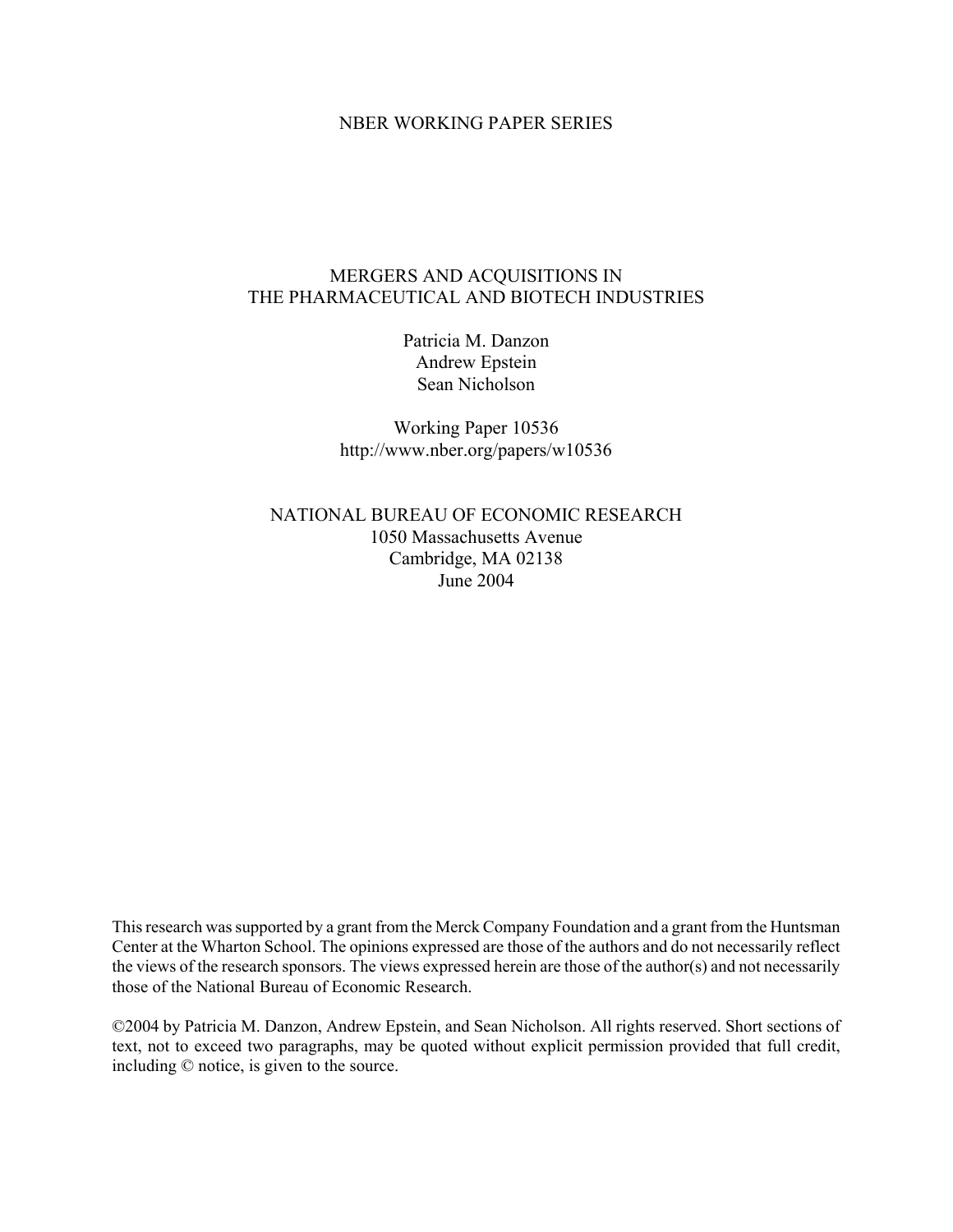Mergers and Acquisitions in the Pharmaceutical and Biotech Industries Patricia M. Danzon, Andrew Epstein, and Sean Nicholson NBER Working Paper No. 10536 May 2004 JEL No. I11, G34, L65

## **ABSTRACT**

This paper examines the determinants of M&A activity in the pharmaceutical-biotechnology industry and the effects of mergers using propensity scores to control for merger endogeneity. Among large firms, we find that mergers are a response to excess capacity due to anticipated patent expirations and gaps in a company's product pipeline. For small firms, mergers are primarily an exit strategy for firms in financial trouble, as indicated by low Tobin's q, few marketed products, and low cash-sales ratios. We find that it is important to control for a firm's prior propensity to merge. Firms with relatively high propensity scores experienced slower growth of sales, employees and R&D regardless of whether they actually merged, which is consistent with mergers being a response to distress. Controlling for a firm's merger propensity, large firms that merged experienced similar changes in enterprise value, sales, employees, and R&D relative to similar firms that did not merge. Merged firms had slower growth in operating profit in the third year following a merger. Thus mergers may be a response to trouble, but they are not an effective solution for large firms. Neither mergers nor propensity scores have any effect on subsequent growth in enterprise value. This confirms that market valuations on average yield unbiased predictions of the effects of mergers. Small firms that merged experienced slower R&D growth relative to similar firms that did not merge, suggesting that post-merger integration may divert cash from R&D.

Patricia M. Danzon The Wharton School University of Pennsylvania 3641 Locust Walk Philadelphia, PA 19104 and NBER danzon@wharton.upenn.edu Andrew Epstein The Wharton School University of Pennsylvania 3641 Locust Walk Philadelphia, PA 19104 eandrew@wharton.upenn.edu

Sean Nicholson The Wharton School University of Pennsylvania 3641 Locust Walk Philadelphia, PA 19104 and NBER nicholss@wharton.upenn.edu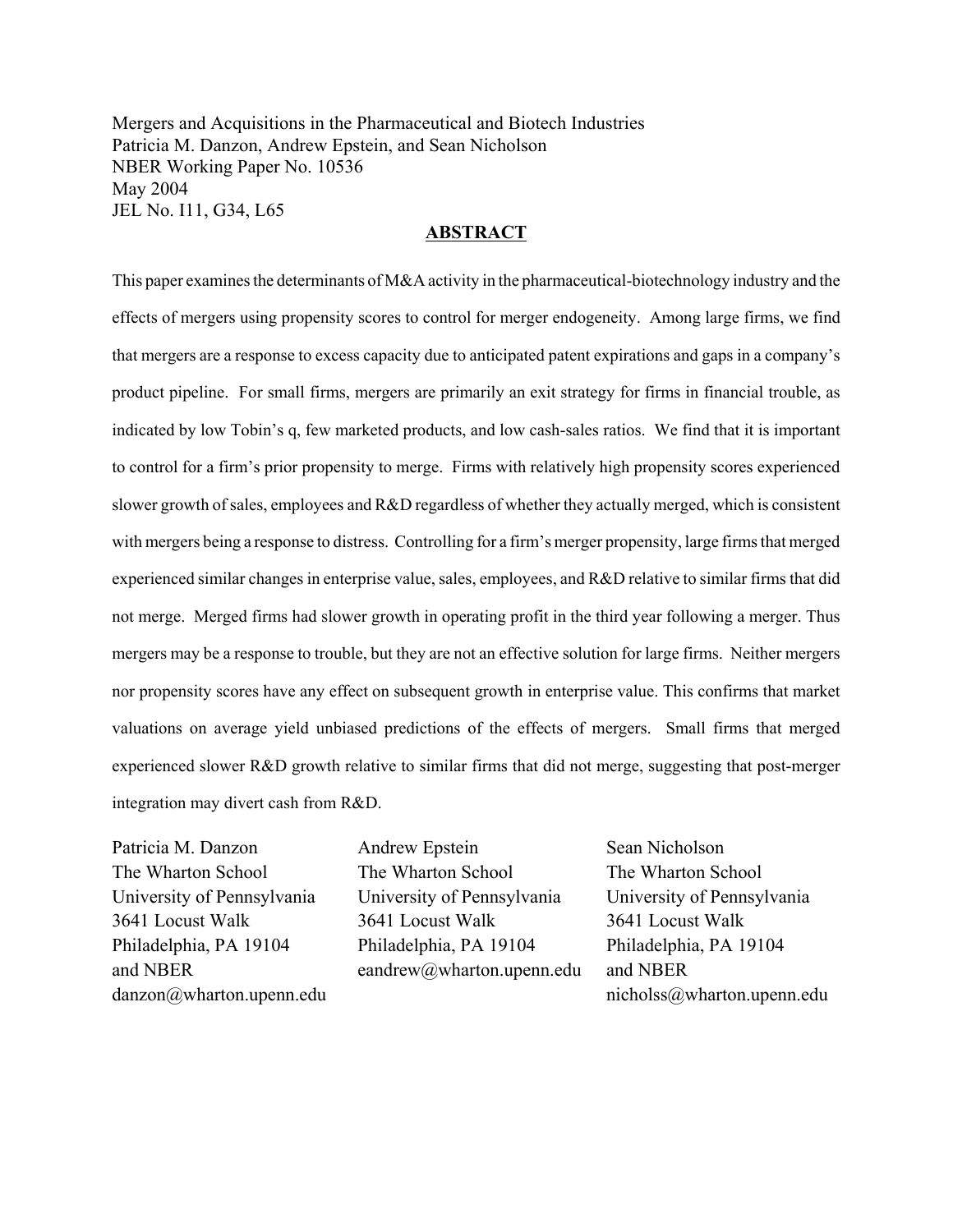#### **I. Introduction**

The pharmaceutical-biotechnology industry has become increasingly concentrated over the past 15 years; in 1985 the 10 largest firms accounted for about 20 percent of worldwide sales, whereas in 2002 the 10 largest firms accounted for 48 of sales. Much of this consolidation is the result of mergers. The value of M&A activity in this industry exceeded \$500 billion during the 1988 to 2000 period. A commonly cited rationale for this consolidation by proponents of these mergers is the existence of economies of scale in research and development (R&D) and in sales and marketing. However, despite rising R&D spending the productivity of the pharmaceutical industry, as measured by the number of compounds approved by the Food and Drug Administration (FDA) has deteriorated since 1996. Furthermore, the number of new drugs entering clinical trials has declined since 1998, which calls into question the effectiveness of mergers and the economies of scale hypothesis more generally. Moreover, several of the largest pharmaceutical firms have been trading at significantly lower price-to-earning ratios than many of their smaller rivals, indicating investors believe the larger firms will experience lower growth rates.

In this paper, we first examine the determinants of merger and acquisition (M&A) activity in the pharmaceutical- biotechnology industry during 1988-2001. We then examine the impact of merger on growth in two major cost categories -- employment and R&D investment – and on several measures of firm performance: growth in sales, operating profit and market value. In the first stage of our model, we test several reasons why firms would merge based on existing literature (Jensen, 1986; Holmstrom and Kaplan, 2001): economies of scale or scope; specific assets or capacities (for example, new technologies or foreign subsidiaries) that can be acquired more efficiently than through internal growth; self-serving expansion by managers with excess cash and imperfect agency controls; and the market for corporate control, in which acquisition is a mechanism to transfer assets to more efficient uses and/or management.

Our analysis of determinants and effects of mergers distinguishes between small biotech firms and large pharmaceutical firms, since they face very different production and cost functions. In particular, we test a variant of the excess capacity theory of mergers that is most relevant to mergers involving large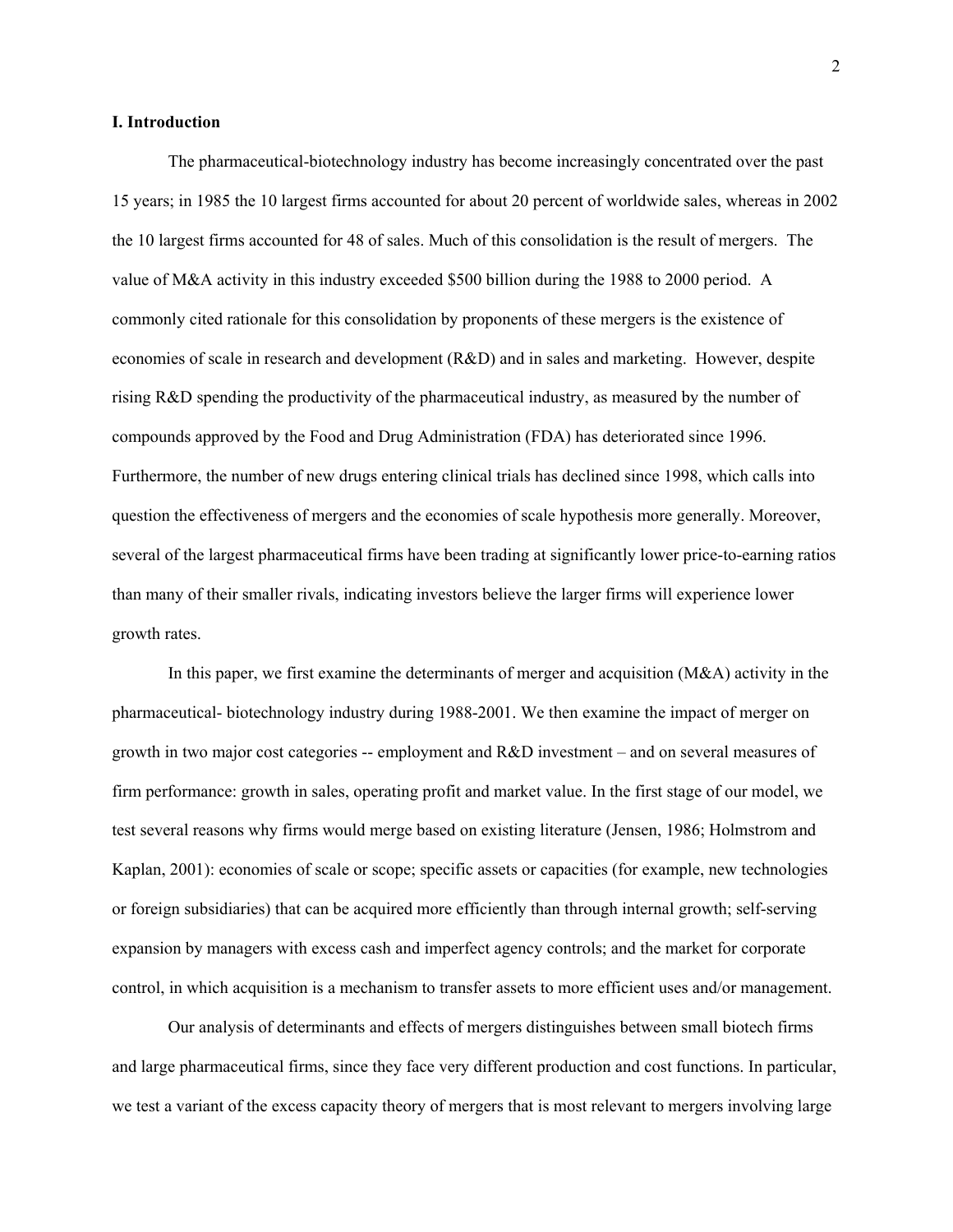firms, specifically, that patent expirations and gaps in a firm's pipeline of new drugs makes current levels of human and physical capital potentially excessive. Previous literature has suggested that excess capacity may be a rationale for merger to restructure asset bases in industries that experience shocks due to technological change or deregulation. In the pharmaceutical industry, this capacity-adjustment motive for merging occurs because of the patent-driven nature of a research-based pharmaceutical firm's sales. Essentially, a fully-integrated pharmaceutical firm has two production activities. The first is R&D, which uses inputs of labor, capital, and various technologies to develop new drugs and perform the clinical trials that are required for regulatory approval.<sup>1</sup> R&D investment is substantial but by itself generates no revenue, and is characterized by a high degree of ex ante uncertainty regarding the ultimate safety, efficacy, and market potential of individual compounds. The second activity is production, marketing and sales, for which approved compounds, obtained from internal R&D, in-licensing or acquisition, are an essential input. Patent protection on new drugs on average lasts for roughly 12 years after market approval. Once the patent expires, generic competitors usually enter and rapidly erode the originator firm's sales.<sup>2</sup> Since a few blockbuster drugs often account for 50 percent or more of a firm's revenues, patent expiration on one or more of these compounds can decimate the firm's revenues within a few months, unless the firm can replace the patent-expired compounds with new compounds. Thus if a firm is faced with patent expirations and has failed to generate or in-license new compounds to replace them, its investment in specialized labor and capital in the sales and marketing functions becomes unproductive. Since large firms finance their R&D almost exclusive from current earnings (Vernon, 2002), patent expirations can also disrupt the funding of R&D.

For an integrated company that faces patent expirations and gaps in its pipeline of follow-on products, merging with a firm that has a pipeline but lacks adequate marketing and sales capacity to

<sup>&</sup>lt;sup>1</sup> Compounds must demonstrate safety and efficacy in human clinical trials, in order to obtain marketing approval from the FDA in the US or similar regulatory agencies in other countries. In the US, roughly 4 out of 5 drugs fail in clinical trials, and some are withdrawn post launch if adverse events occur once on the market. Taking a compound through discovery, development and regulatory approval takes on average 12 years.

 $2^2$  Recent experience is that generics take over 80% of prescription volume within the first year of patent expiration, due to their much lower prices and strong incentives of patients and pharmacists to substitute generics.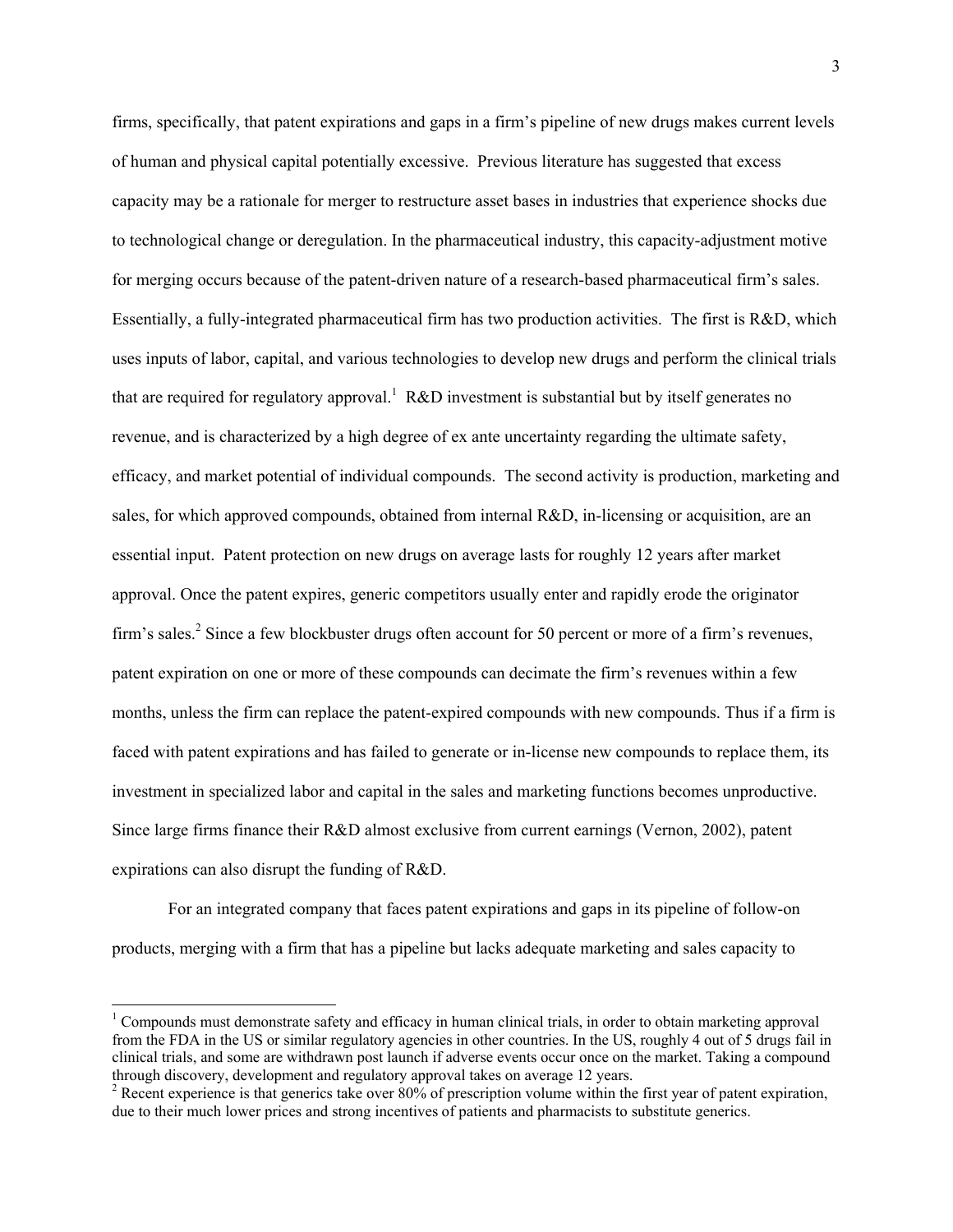optimally launch its own drugs may create value. Merger may also offer the potential for cost reductions in administration and possibly other duplicative functions, thereby offsetting the negative effect of declining revenues on net profits and generating economies of scale in the longer run. Although a pharmaceutical firm that faces excess capacity due to lack of compounds could reduce staff and sell assets without merging, we hypothesize that this would entail loss of quasi-rents on investments in firm-specific human and physical capital, if this capital has specialized skills and the compound shortfall is expected to be transitory (Oi, 1962). The loss of quasi-rents may be relatively small if the cuts are made in the context of a merger that brings in some new compounds and facilitates restructuring that permits the elimination of some duplicative functions and selection of the best people for those jobs remain.<sup>3</sup>

The excess capacity motive for mergers is less relevant for small firms that have yet to establish a substantial sales and marketing function and typically have no patented drugs to sell. Since the 1980s, new drug discovery technologies have led to the emergence of hundreds of new biotechnology firms, mostly specializing in drug discovery or associated technologies. The most successful have evolved to become fully integrated firms that compete with traditional pharmaceutical firms. Most traditional pharmaceutical firms were initially slow to adopt the new technologies, but have since adopted them through a range of different mechanisms: outright acquisition, purchase of a majority equity stake in biotech firms, and more limited product and platform-specific alliances for drug development and marketing. In addition, biotech firms engage in significant biotech-biotech mergers and alliances. We hypothesize that for these smaller, R&D-focused firms, merger is more likely to be motivated by growth motives. Since the relevant products and technologies are usually patent-protected and the human capital is highly specialized, acquiring a firm that owns complementary assets may be cheaper than trying to develop needed assets in-house. Conversely, being acquired can be an attractive exit strategy for a small firm. Since these smaller firms represent almost half of our sample, we separately examine the

<sup>&</sup>lt;sup>3</sup> According to a survey of U.S. pharmaceutical firms conducted in 2000, 35 percent of personnel were in marketing, 22 percent in production and quality control, 21 percent in R&D, 12 percent in administration, and 10 percent in other functions (Pharmaceutical Industry Profile, PhRMA, 2002).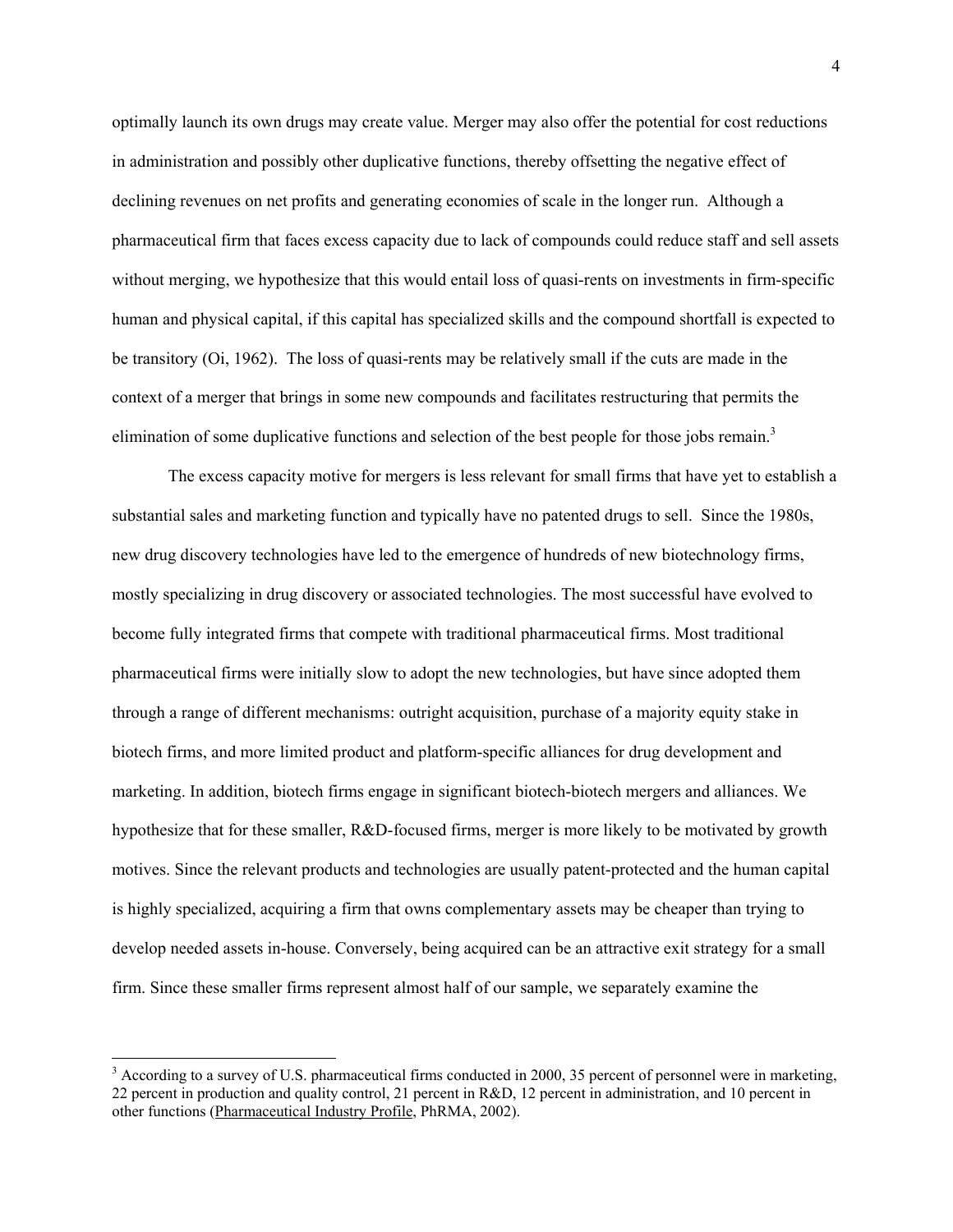determinants of mergers and the impact of mergers for large and small firms, measuring size by sales and market value.

In the second stage of our model, we examine the impact of mergers on subsequent corporate performance. Most event studies of mergers, based on abnormal returns around the announcement date, conclude that mergers create shareholder value, with most of the gains being captured by the target firm (Andrade, Mitchell, and Stafford, 2001; Pautler, 2003; Ravenscraft and Long, 2000). However, there is no consensus regarding how this value is created or on whether the expectations are actually realized in the longer term. Estimating the effect of mergers simply by comparing performance of merged firms to an industry mean for non-merged firms may be biased if a firm's decision to engage in an acquisition is not random, but is related to expected future performance, as confirmed by our first-stage results. In particular, if firms that anticipate poor earnings growth, due to patent expirations or other pipeline shocks, are more likely to merge than firms with strong growth prospects, then the subsequent performance of the merged firms may be inferior to that of the non-merged firms, but still better than it would have been in the absence of merger. We therefore use a propensity score method to control for ex ante observable firm characteristics in estimating the effects of merger.<sup>4</sup>

 We find evidence supporting our hypothesis that for large firms mergers are, in part, a response to expectations of excess capacity that will decrease labor productivity. Large firms with a relatively low Tobin's q (the ratio of the market to book value of a firm's assets), and thus firms with a low expected growth rate of cash flows, are more likely to acquire other firms. When we also include a variable measuring the percentage of a firm's drugs that are old and at risk of losing patent protection, which is a more direct measure of expected excess capacity than the Tobin's q, the coefficient on the "drug age" variable is positive and significant and the Tobin's q coefficient remains negative but is insignificant. This confirms that the anticipation of patent expirations and the associated shock to revenues and excess labor capacity is a significant motive for acquisition. Relatively large firms, as measured by market value, are more likely to acquire another firm, be acquired, and be involved in a pooling merger. This suggests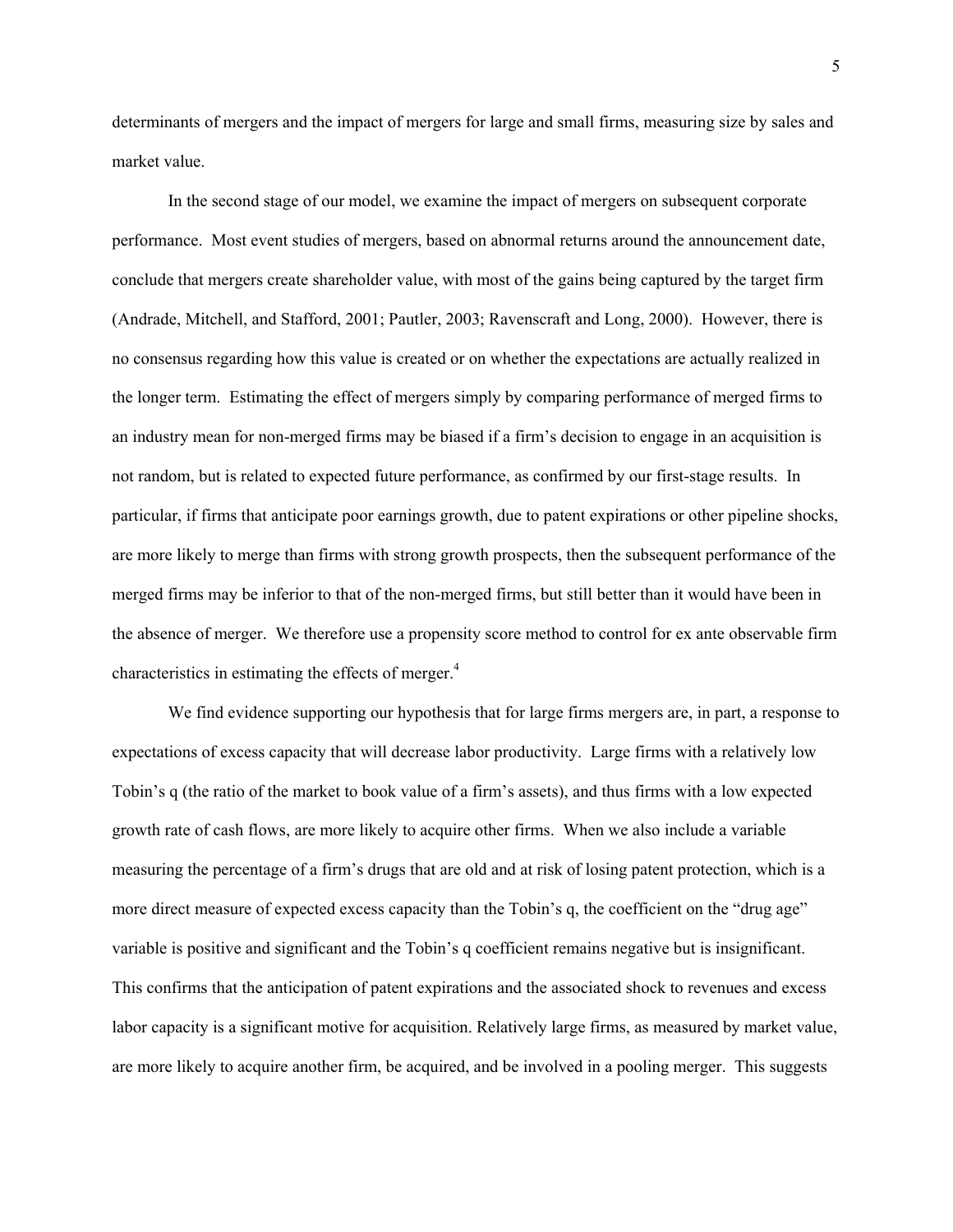that if achieving economies of scale is a rationale for merging, firms perceive that optimum firm size is larger than the mean size in our large-firm sample. Firms that experienced a relatively large increase in operating expenses between t-3 and t-1 were more likely to be involved in a pooling merger. This is consistent with the hypothesis that merging may be a useful context for eliminating excess costs. It might also be consistent with the hypothesis that mergers transfer assets to firms with (more) competent management. In theory, acquisition rather than pooling would be a more effective mechanism for transferring control, since an acquisition leaves no doubt as to who is in charge. However, given the perceived accounting advantages of the pooling approach to merger, it may still be optimal to implement such acquisitions through a pooling merger rather than an outright acquisition.

 For relatively small firms (firms with at least \$20 million in sales for at least one year between 1988 and 2000 but with an enterprise value less than \$1 billion), our results suggest that firms that are financially weak are at risk of being acquired. Financially strong firms (as measured by relatively high Tobin's q, number of marketed drugs and high ratio of cash to sales), on the other hand, are more likely not to engage in M&A at all.

 Our results strongly confirm the importance of controlling for the likelihood that firms will merge when measuring the impact of a merger on a firm's subsequent performance. If we assume mergers are exogenous, we would conclude that merged firms have low growth rates of sales and R&D expenditures in the first year following a merger, relative to firms that do not merge. However, firms with a high propensity of merging experience low growth rates of sales, employees, and R&D expenditures in the subsequent one, two, and three years, regardless of whether they actually merge. When we control for the propensity to merge, mergers have very little effect on a firm's growth in sales, employees, R&D expenditures, and enterprise value for large firms. For a firm with the mean propensity to merge, a merger is predicted to reduce the operating profit by 52.3 percent in the third year following a merger relative to an otherwise similar firm that did not merge. This suggests that post-merger integration may absorb more resources and managerial effort than anticipated by most managers.

 $\frac{1}{4}$  $4$  See Dranove and Lindrooth (2003) for a similar approach to measuring effects of hospital mergers.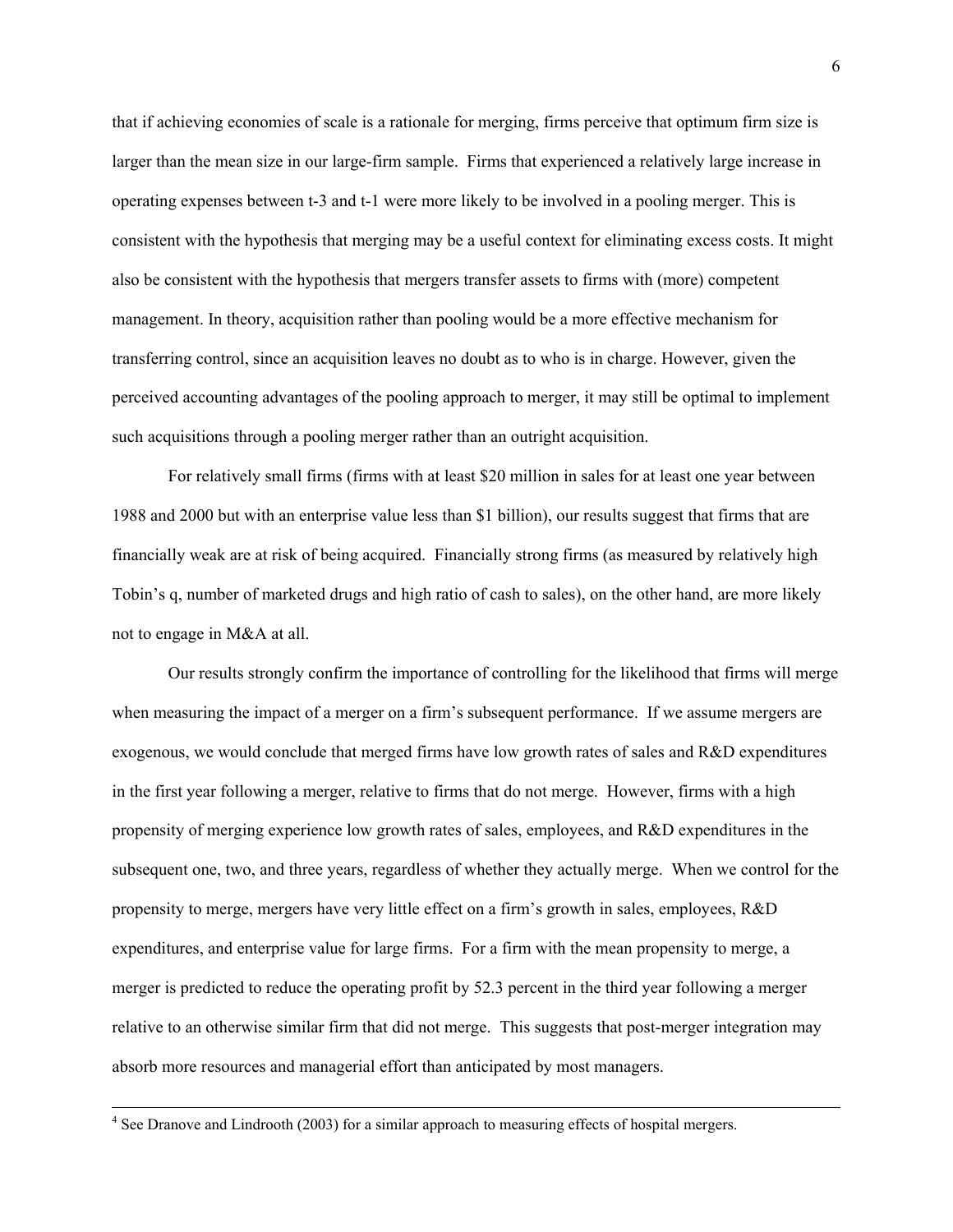We find that small firms with high propensity scores experienced relatively low growth in employees and R&D regardless of whether they merged, consistent with the earlier finding that strong firms tend not to engage in M&A. Mergers were not an effective growth strategy for firms with the mean propensity of merging. For such a firm, we predict that a merger would result in a 29 percent reduction in R&D in the first full year following a merger relative to an otherwise similar firm that did not merge. This indicates that resources may be diverted from R&D immediately post-merger. Conversely, a merger is predicted to increase employees and R&D by 21 percent and 30 percent, respectively, in the first full year following a merger for a firm with a very high propensity score relative to an otherwise similar firm that did not merge. Thus, firms that faced the greatest distress appeared to grow following a merger, possibly because the merger provided access to financial resources that these small firms lacked.

## **II. Existing M&A Literature and Pharmaceutical Biotech Experience**

A significant body of economic research has examined the reasons for mergers and their effects - whether mergers add, destroy or merely redistribute value. Economic theory suggests several, not mutually exclusive reasons for mergers, including economies of scale and scope, acquisition of specific assets, and the market for corporate control. These general theories have difficulty explaining the fact that mergers have historically occurred in waves, with a particular wave often concentrated in specific industries. To explain these waves, several authors have suggested shocks, due to such factors as technological advances or deregulation, that are often industry specific and create excess capacity or other inefficiencies in the current configuration of resources, which can account for within-industry correlations in timing of merger activity (for example, Hall, 1999; Andrade, Mitchell and Stafford, 2001). These studies shed some light on causes of cross-industry variation in merger activity but they do not address within-industry variation.

Assuming that mergers are intended to create value, there is no consensus regarding how this value is created or on whether the expectations are actually realized in the longer term. In a recent review of empirical evidence on mergers, Andrade, Mitchell and Stafford (2001) report a quasi difference-in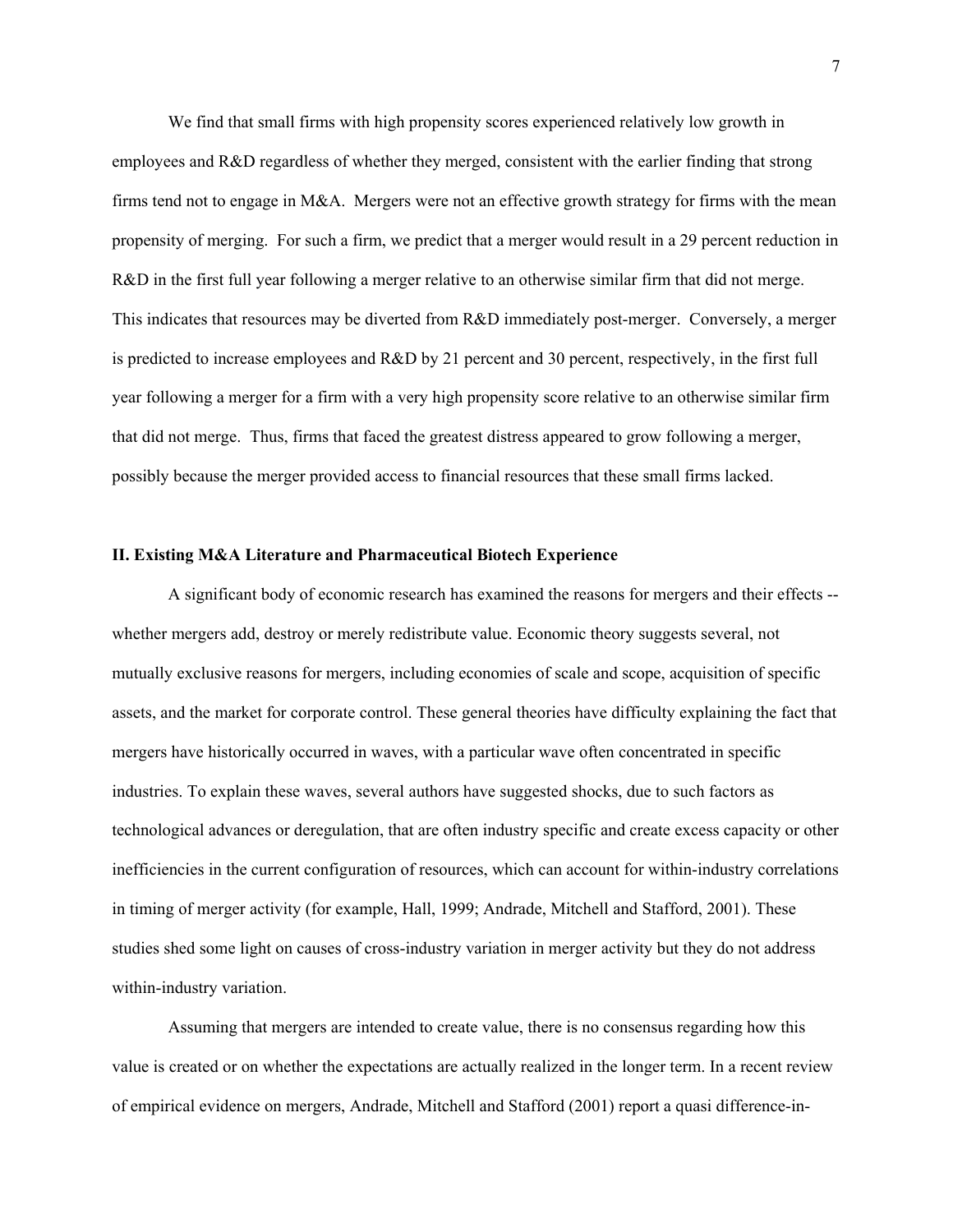differences estimate of operating margin before and after merger, for merged firms versus the industry average. They conclude that "mergers improve efficiency and that the gains to shareholders at announcement accurately reflect improved expectations of future cash flow performance. …. (But) The underlying sources of gains from mergers have not been identified."

Hall (1999) analyzes a sample drawn from all manufacturing firms that exited between 1957 and 1995. She uses a Cox proportional hazards model, treating merger, going private and bankruptcy as competing risks for methods of exit and separate logit models for probability of acquiring or being acquired. She finds that in general firms that were acquired by other public firms do not differ significantly from firms that remained independent. For the sample as a whole, there is no significant effect of mergers on R&D investment, but for firms with the highest propensity to merge, those that did merge experienced more rapid post-merger growth than those that did not merge.<sup>5</sup> In previous work on an earlier sample without controlling for pre-merger characteristics (propensity to merge), Hall found little effect of mergers on R&D; however, leverage was negatively related to R&D, even if no merger was involved (Hall, 1988). She interprets this as evidence against economies of scale in R&D and in favor of some substitution between leverage and R&D.

Like many other industries, the pharmaceutical industry experienced a high rate of M&A activity in the 1980s and 1990s. Most of the leading firms in 2003 are the result or one or more horizontal mergers -- for example, Glaxo-SmithKline's antecedents include Glaxo, Welcome, SmithKline French and Beecham; Aventis is the cross-national consolidation of Hoechst (German), Rhone-Poulenc (French), Rorer, Marion, Merrill, Dow (all US); Pfizer is the combination of Pfizer, Warner-Lambert, and Pharmacia, which included Upjohn. Only three of the top US companies have been not been involved in major horizontal acquisitions in the last 15 years. The 10-firm concentration ratio based on global sales has increased from 20 percent in 1985 to 48 percent in 2000. Hall (1999) cites the pharmaceutical

 $<sup>5</sup>$  Hall (1999), following Rosenbaum and Rubin (1983), constructs a cohort of merged firms and a matched cohort of</sup> firms that did not merge but that were similar in their predicted probability of merging, based on a logit regression (other forms of exit are included in the non-merger group?) The difference in differences in R&D growth of these two cohorts is used to estimate the effects of merger. The test is based on medians and other distribution-free tests.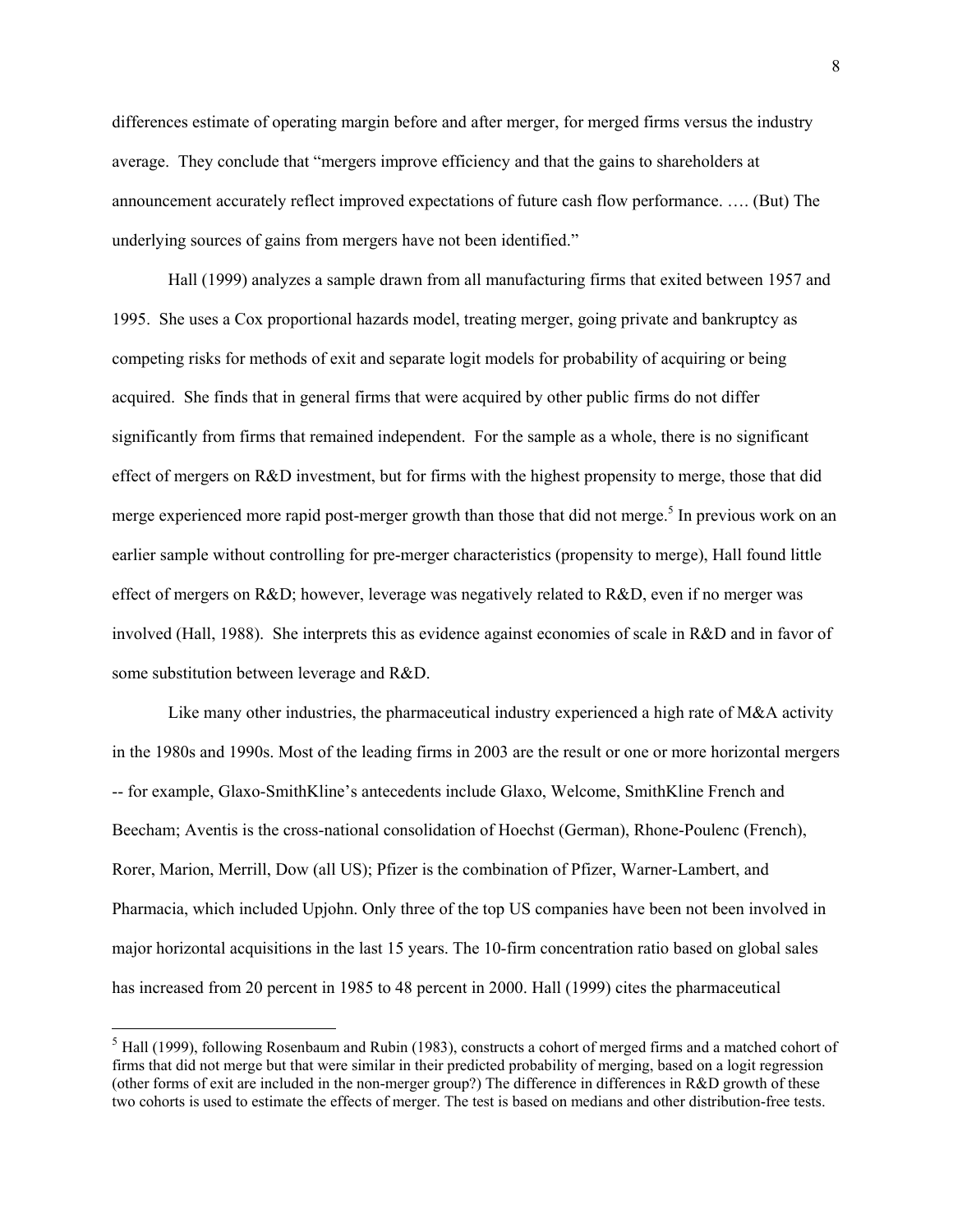industry as an exception to the norm of restructuring driven by excess capacity and low market value-tobook value ratios (Tobin's q).

Horizontal pharmaceutical mergers are often rationalized by claims of economies of scale and scope in R&D and in marketing. The pharmaceutical industry is research-intensive, with an average R&D to sales ratio of 18 percent, compared to 4 percent for US manufacturing industry overall (PhRMA). The growth in market share of large firms offers survivor evidence consistent with the hypothesis of scale economies in at least some functions. Understanding the effects of merger on firm performance and on R&D intensity and productivity is thus of particular interest. Ravenscraft and Long (2000) performed an event study of 65 pharmaceutical mergers that occurred between 1985 and 1996 and found abnormal stock returns around the announcement date of 13.3 percent for the target firm, -2.1 percent for the bidding firm, but not significantly different from zero for the combined firm, averaging over all mergers. However, for large horizontal mergers and cross-border mergers, the combined abnormal returns were positive, indicating that shareholders expected these mergers to create value.<sup>6</sup> Ravenscraft and Long show that target firms experienced negative cumulative stock return in the 18 months prior to merger, compared to an index of non-merging pharmaceutical firms; however, they do not examine in detail the determinants of mergers or the actual post-merger performance of the firms in their study.

Most prior studies of M&A have focused on outright acquisitions that result in the exit of the target firm. However, outright acquisition or merger is one extreme variant of the range of acquisition activity in the pharmaceutical industry. Since the 1980s, new drug discovery technologies have spawned a range of different pharmaceutical-biotech and biotech-biotech relationships from outright acquisition to purchase of a majority stake (e.g,, Roche-Genentech) to product-specific drug development and marketing alliances (e.g., Bayer-Millenium). This continuum of activity makes the definition of a merger/acquisition somewhat arbitrary. Here we focus on "transforming mergers", defined as acquisitions that would require significant reorganization by the acquirer in order to integrate the target.

<sup>&</sup>lt;sup>6</sup> The remaining categories were partial, hostile and vertical acquisition.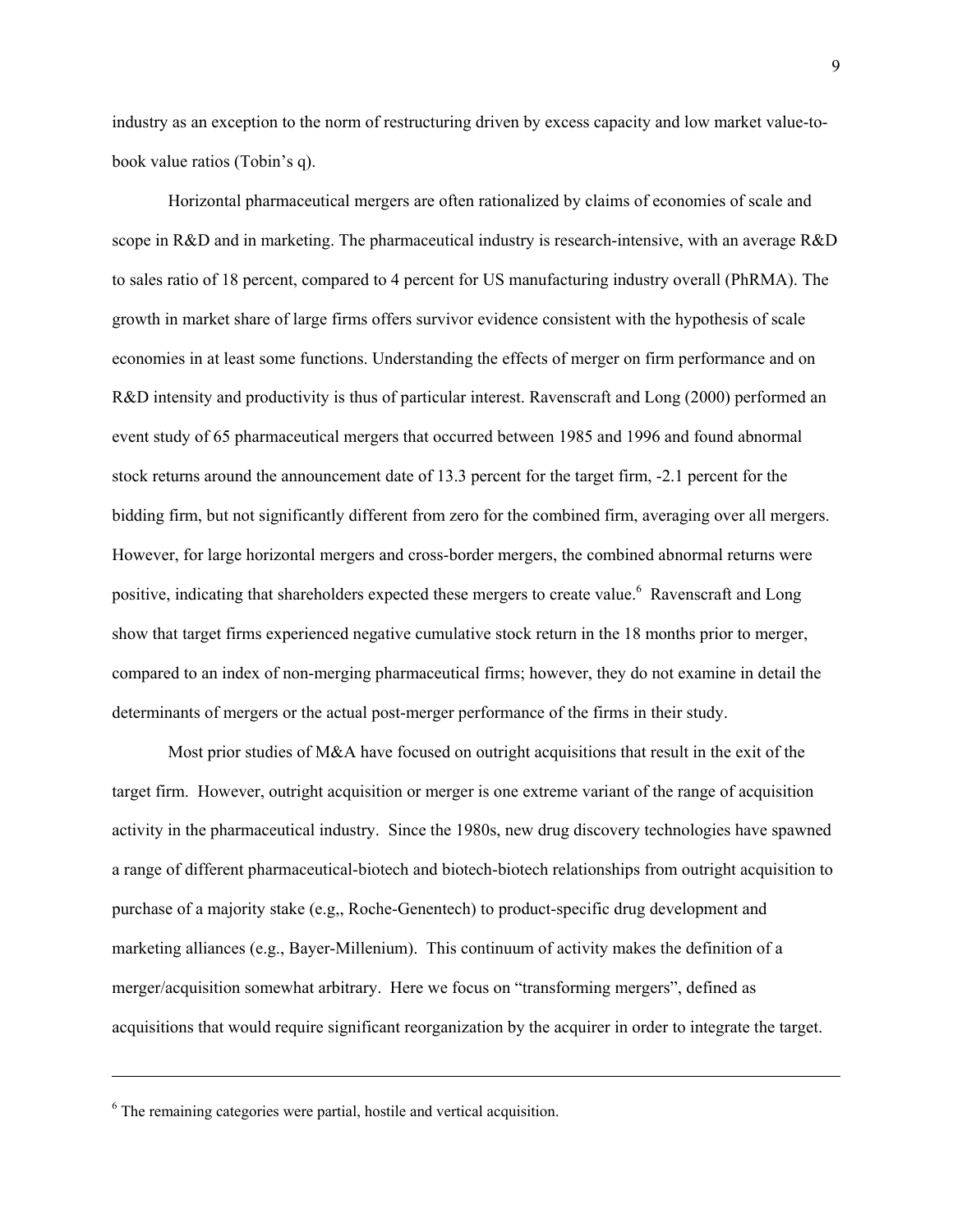Empirically, we define a transforming merger as an acquisition where the value either exceeds \$500 million or exceeds 20 percent of the market value of the buying and/or selling firm.<sup>7</sup>

Table 1 reports the number of unique transforming mergers by year between 1988 and 2000 for our sample of biotech and pharmaceutical firms.<sup>8</sup> There were a total of 165 transforming mergers during this period, accounting for cumulative acquisitions of over \$500 billion dollars (in 1999 dollars). The number of transforming mergers and the market value of the mergers increased throughout the 1990s. Six percent of firms were involved in a merger in a year, on average, and the price of a merger represented 33 percent of the buying firm's market value.

Several standard economic hypotheses appear relevant to understanding the pharmaceuticalbiotech merger experience. Pharmaceutical acquisitions of biotech companies are consistent with an asset-specific motive, while the cross-national acquisitions reflect geographic growth, assuming that it is cheaper, quicker and more effective to buy a local company with established connections than to attempt to build a foreign subsidiary. The horizontal mergers between large pharmaceutical companies are often rationalized by economies of scale and scope. However, large size is clearly neither necessary nor sufficient for high productivity in R&D, as evidenced by the growing share of new compounds produced by biotech and some mid-sized companies and the recent relatively high valuations of these smaller firms compared to large pharmaceutical companies. The market power hypothesis is implausible, given the low overall level of concentration in this industry; although concentration is higher at the therapeutic category level (e.g. cardiovascular), the Department of Justice and European Union competition authorities frequently require divestiture of compounds in therapeutic areas where the merger might significantly lessen competition. Thus these theories seem inadequate to explain the horizontal mergers between large pharmaceutical firms.

If firm A acquires 20 percent or more firm B, firm A is required to incorporate firm 's results into its financial reporting. By our definitions, if a large firm buys a 50% share in a smaller firm, this could be a transforming acquisition for the small firm but not for the large firm. Thus our analysis does not necessarily include both parties to a transaction.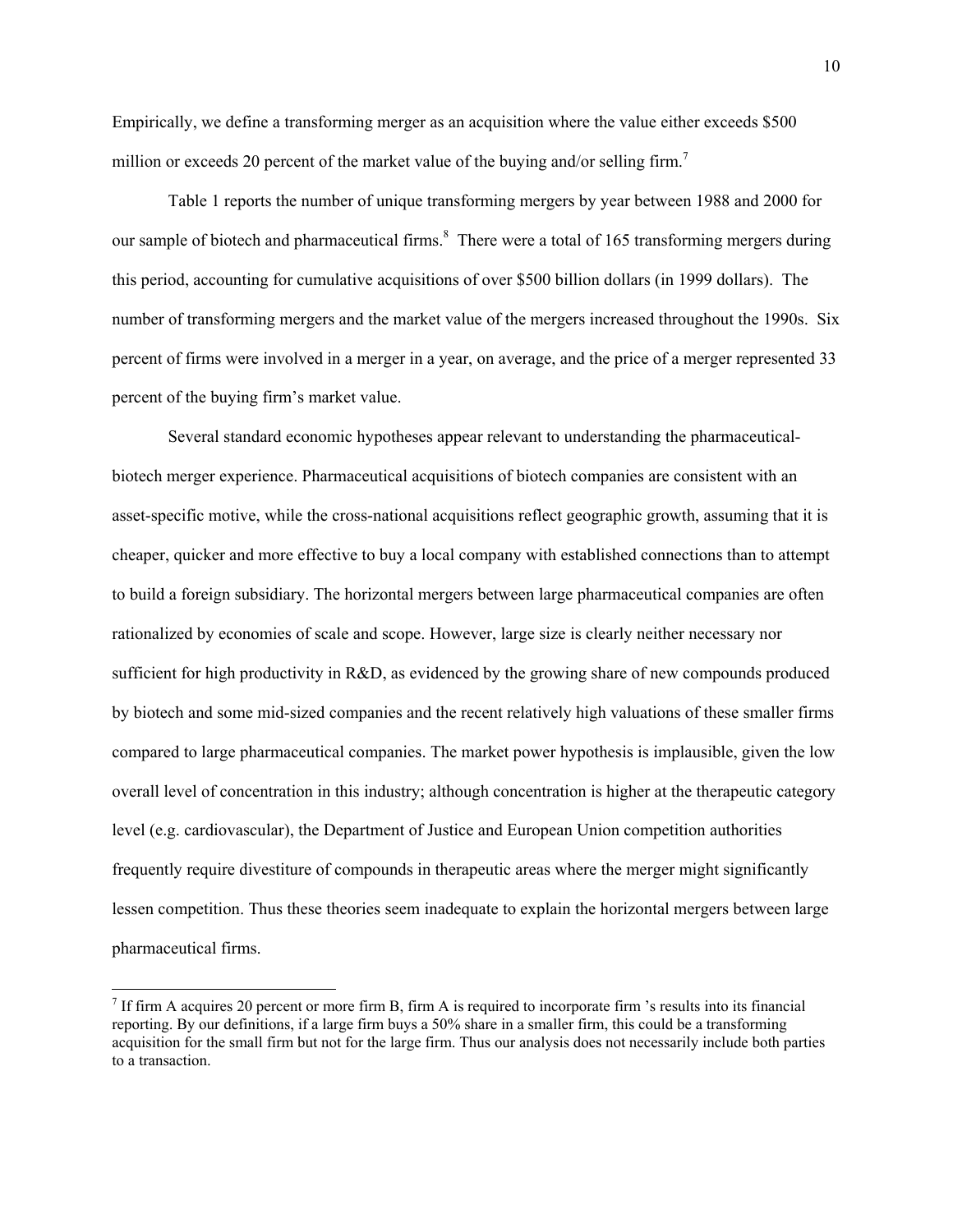An alternative hypothesis to explain these larger pharmaceutical mergers is the threat of excess capacity due to patent expirations and gaps in the firm's pipeline of compounds, which makes current levels of human and physical capital potentially excessive. This hypothesis is analogous to the excess capacity hypothesis proposed by Hall (1999, citing Blair, Shary and others), except that the causes of excess capacity in the pharmaceutical industry are firm-specific and reflect the atypically large role of patents in defining product life-cycles and particularly end of economic life of a product in this industry. Hall argues that firms in the 1980s engaged in various forms of restructuring as a response to finding their existing capital stock excessive relative to the returns it could generate, as measured by values of Tobin's q less than one. In the industries studied by Hall, the precipitating factors were increased foreign competition and high real interest rates.

The problem of patent expirations is less relevant for small biotech firms, which usually start out specializing in R&D devoted to either drug discovery or discovery-related technologies that may be of value to larger firms. The small firms raise capital through external offerings of private or public equity or alliances with larger companies, since they have no products to generate retained earnings. For those firms that do not aspire to become fully integrated pharmaceutical companies, selling the firm and its technologies to another firm may be an attractive exit strategy for the seller and an efficient growth strategy for the acquirer. By the mid 1990s, the more mature biotech firms no longer specialized in discovery but had become fully integrated, manufacturing and marketing their own products, hence they faced the same pipeline issues as large pharmaceutical companies.

### **III. Data**

This analysis draws on a number of different data sets. We define an initial universe of pharmaceutical and biotech firms as any company in the Standard & Poor's Compustat or GlobalVantage databases with a primary biotechnology or pharmaceutical SIC code (2834, 2835, or 2836). We then

 <sup>8</sup> <sup>8</sup> To be included in our sample a firm had to have sales in excess of \$20 million or a market value in excess of \$1 billion for at least one year between 1988 and 2000. If two pharmaceutical/biotech firms in our sample merge, we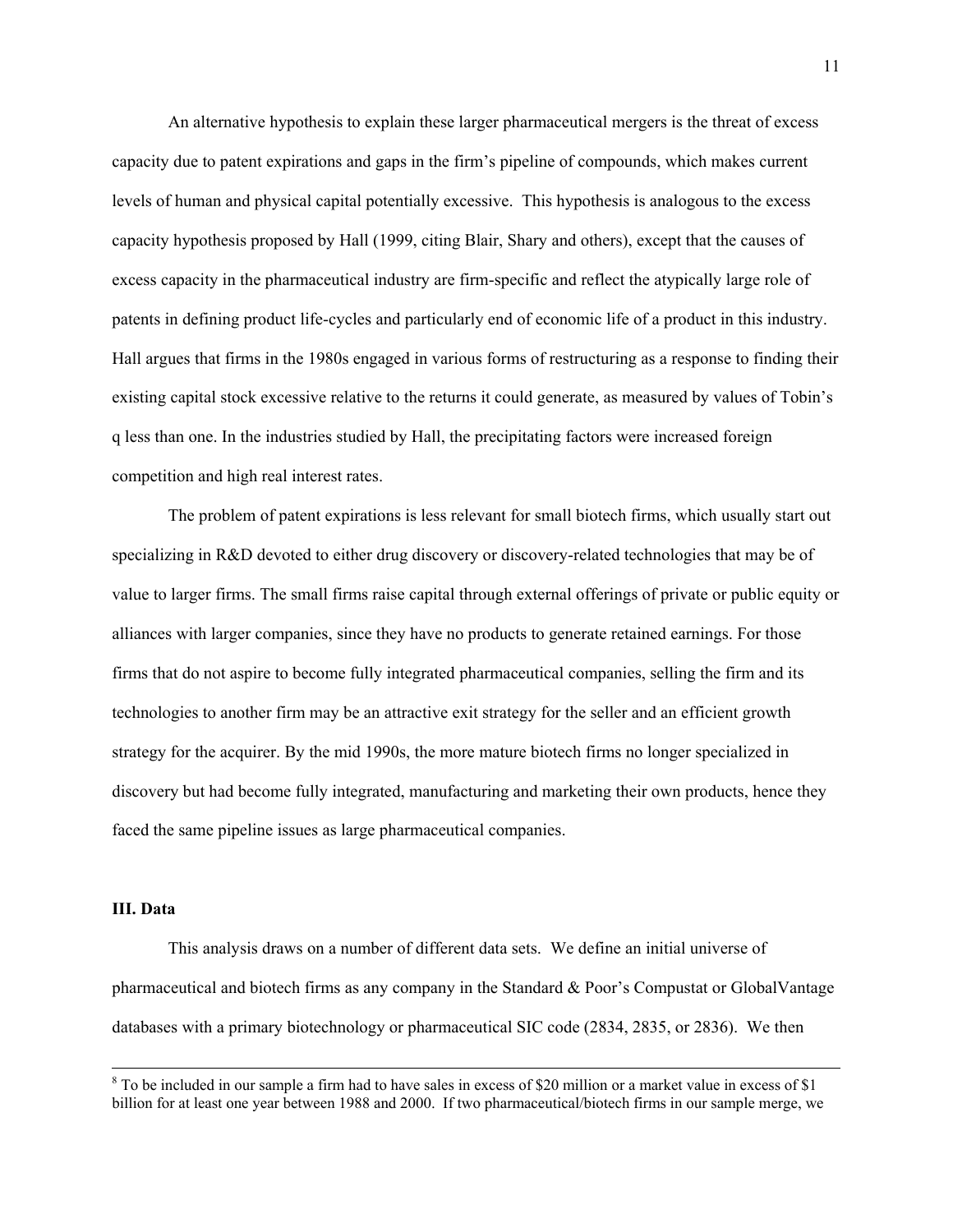added firms listed in the Merrill Lynch Pharma Industry Report, which tracks the largest pharmaceutical and biotech firms, in order to include pharmaceutical divisions of conglomerate companies where the company's primary SIC code is outside of the pharmaceutical and biotech industries.<sup>9</sup> After removing firms with missing financial information, we were left with a universe of 896 pharmaceutical and biotech firms.

Information on the number of drugs a firm is selling and the year the drugs were approved come from five sources: the Food and Drug Administration (FDA), the First DataBank National Drug Data File, the Electronic Product Catalog, the Lehman Brother's Pipeline reports, and Chemdex. We collected financial data from the Standard & Poor's Compustat Industrial file and Global Vantage Industrial/Commercial file for 1985 through 2001.10

To limit our sample to firms with significant economic value, we eliminated from the sample firms that never had net sales of at least \$20 million (1999 dollars) in any year during the sample period and never had an enterprise value of at least \$1 billion. This restriction reduced our universe of firms to 383. We then split these firms into two sub-samples. "Large" firms are those that reached the \$1 billion enterprise value threshold (n=213) in at least one year during our study period, whereas "small" firms had sales of at least \$20 million in at least one year but never had an enterprise value in excess of \$1 billion (n=170). Sample means and standard deviation are reported in Table 2, separately for the large-firm and small-firm sub-samples.

record this in Table 1 as a single unique merger.

<sup>&</sup>lt;sup>9</sup> We added four additional firms not identified in the two steps described in the text but known to be in the pharmaceutical or biotech sector: American Cyanamid, Warner-Lambert, Pharmacopeia, and Affymetrix, and excluded four firms more appropriately described as outside the pharmaceutical/biotech industry: Dupont, 3M, Procter & Gamble and BASF. Twenty more firms were excluded because they were old entries, pro forma entries, Indian subsidiaries, or duplicates.<br><sup>10</sup> Foreign currency values from the Global Vantage files were converted to U.S. dollars, using monthly exchange

rates from Global Vantage. All monetary values were then adjusted for inflation using the U.S. domestic manufacturing Producer Price Index (index year is 1999). To maximize our sample size, we imputed some financial data, but only for observations where other key financial variables were non-missing in order to be certain that the firm was active in that year. Because some firms were listed in both the Compustat and Global Vantage files, we extracted financial data on a firm-by-firm basis from the source that reported more years for a given firm, and we filled in missing data from the otherwise unused source.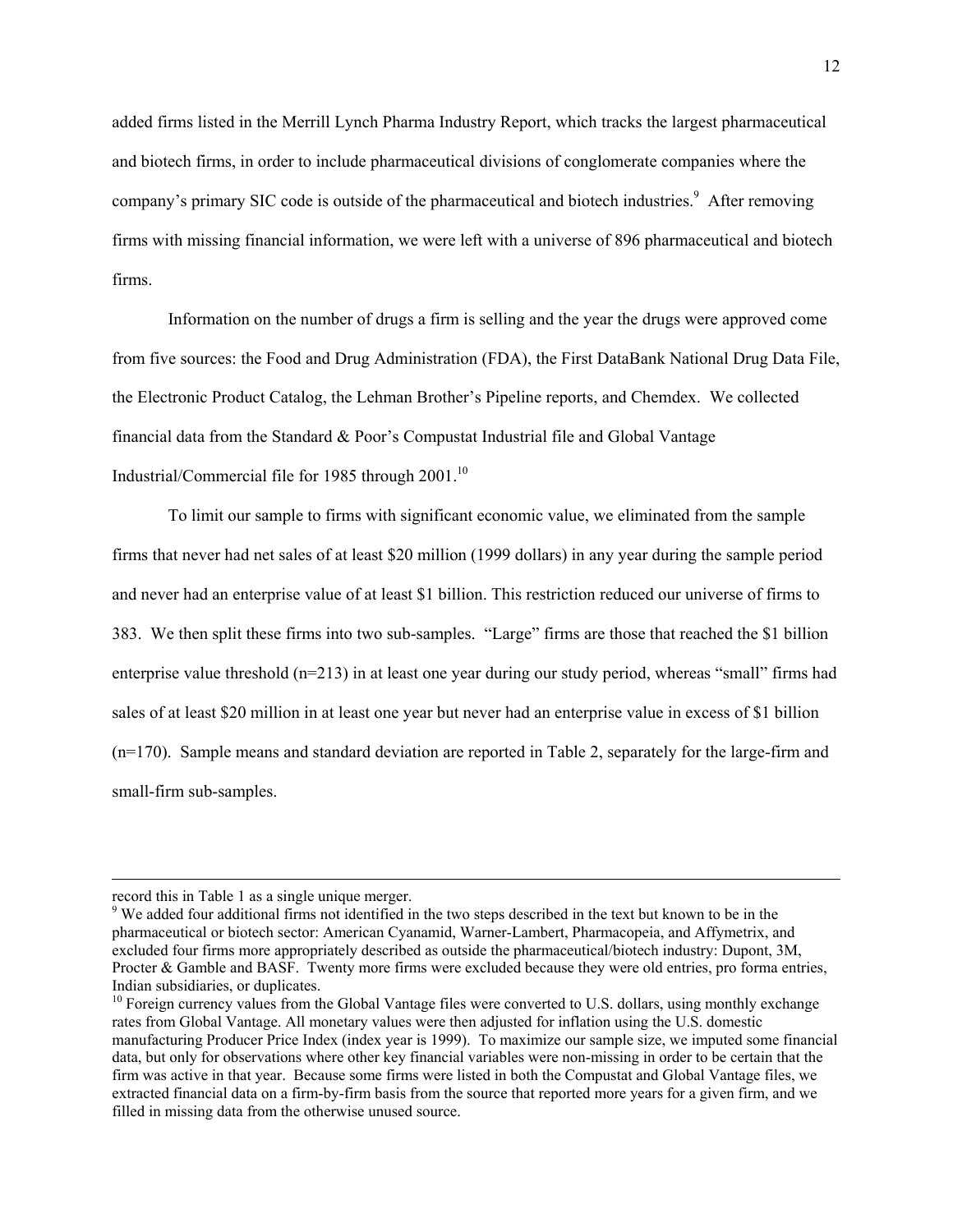We extracted merger transactions data for 1988-2001 from the Securities and Data Corp.'s (SDC) Worldwide Mergers and Acquisitions database. We use information from the SDC database to classify the role that a firm played in a transforming event as one of the following: (1) acquirer: the firm purchased part or all of another firm; (2) target: the firm sold a substantial portion or all of itself to another firm; or (3) partner in a pooling merger: the firm pooled its assets with another firm or merged with another firm of approximately equal size.<sup>11</sup> Since financial data are collected by fiscal year and fiscal years sometimes differ from calendar years, we linked the transaction to the firm's fiscal year based on the transaction announcement date and the firm's fiscal year calendar.

We restrict our formal analysis to "transforming" mergers -- transactions that are sufficiently large that post-merger integration will require reorganization of a firm's research, development, marketing and/or sales processes. We consider a transaction to be transforming if the transaction value was \$500 million or more, or if the transaction value represents 20 percent or more of a firm's pre-merger enterprise value (the value of the firm at the conclusion of the prior fiscal year). In the handful of cases where firms engaged in multiple transforming mergers in the same fiscal year, we recorded the largest transaction only. Of the 202 transforming mergers, 97 were classified as acquisitions, 59 as targets, and 46 as pooling.

Some mergers are recorded as a transforming event for both the seller and the buyer if both firms are in our sample. In a few cases a transaction was not recorded as a transforming merger for the buyer because the transaction represented less than 20 percent of its enterprise value, but was recorded as transforming event for the seller because it represented more than 20 percent of its enterprise value. In other cases, it was a transforming event for the buyer but the seller is simply not in our database, because it is either a privately held (usually small) firm or a foreign firm that in not traded in the US and not listed

 $11$  The SDC database tracks up to three firms on the acquirer side of the transaction and up to three firms on the selling side. Each merger was credited to all of the relevant firms in our sample. Most transactions were credited to a single firm on the acquirer side. For transactions that involve the acquisition of a relatively small firm that is not listed in Compustat, we lack financial data on the target firm. However, for some transactions we were able to match both acquirer- and seller-side firms, and for others only seller-side firms. We excluded all divestiture transactions where the pharmaceutical-biotech firm in our sample was selling a division.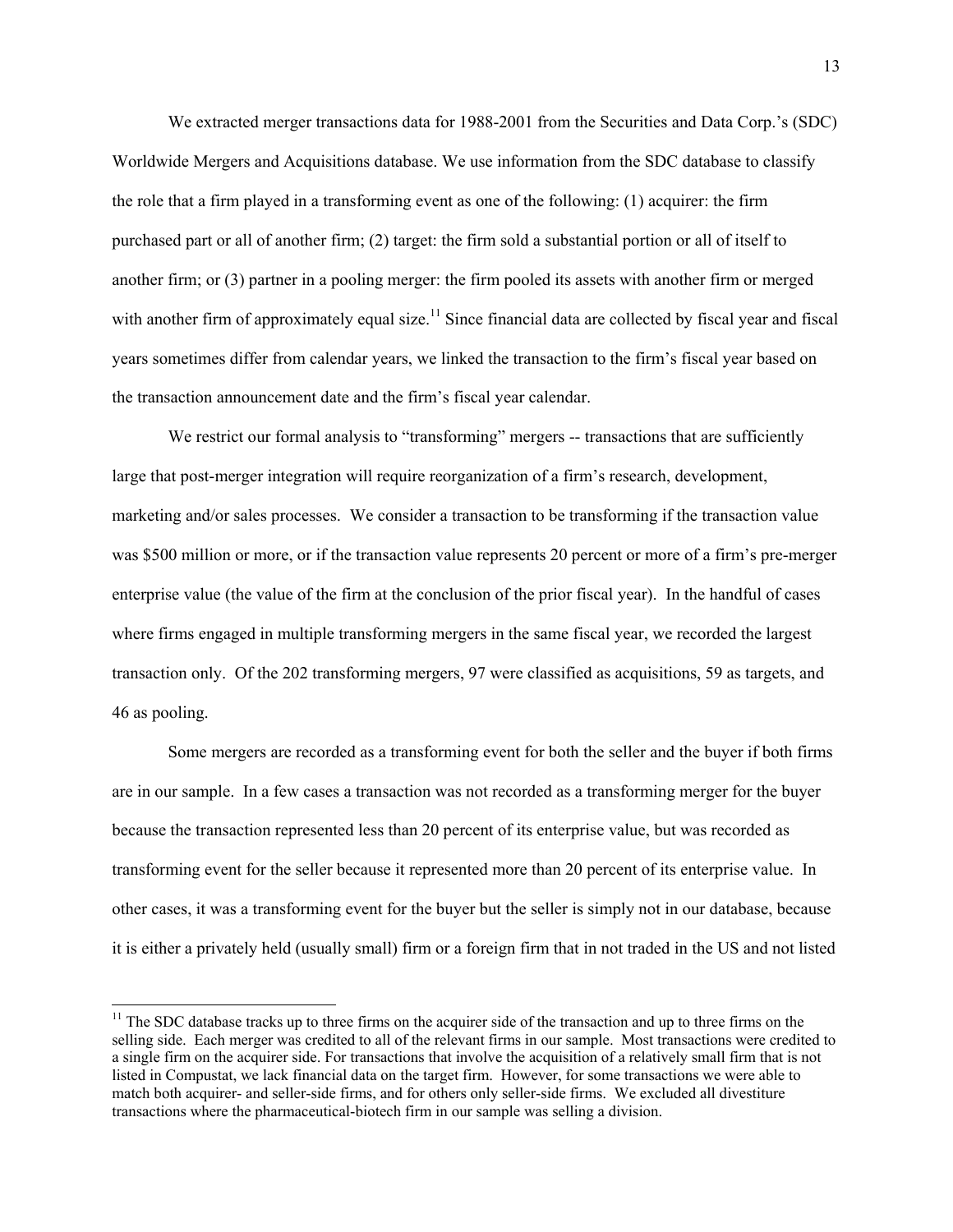in Global Vantage. This underscores our assumption that an event is "transforming" with respect to a specific participant; what is transforming to the seller may not necessarily be transforming to the buyer. Thus in our empirical analysis the number of acquirer and target observations is not identical.

#### **IV. Methodology**

Our analysis proceeds in two stages. First we analyze the determinants of a firm's decision to engage in a transforming merger in each year between 1988 and 2001. The unit of observation is a firmyear and the sample size for the first-stage analysis is 3,083 firm-years, of which 1,591 are in the largefirm sample and 1,492 are in the (relatively) small-firm sample. Using multinomial logistic regression, we model the probability that a firm will engage in each of the three types of merger activity in year t as a function of firm characteristics in years t-3, t-2, and t-1.<sup>12</sup>

Our explanatory variables are selected to test a number of hypotheses regarding reasons for merger. We now describe the right-hand side variables associated with each hypothesis.

## *Excess Capacity due to Pipeline Gaps*

l

Our first hypothesis is that for large integrated pharmaceutical/biotech firms, mergers are motivated by the expectation of a gap in the product pipeline. Such gaps cause a decline in the expected growth rate of future revenue and create expected excess capacity in the firm's marketing, sales, and possibly manufacturing departments in the future. The excess capacity motivation for mergers should be less relevant for small firms that have yet to create large sales, marketing, and manufacturing departments that depend on a steady stream of product revenues.

We use four variables to measure a firm's expected excess capacity: Tobin's q, the lagged percent change in sales, and the percentage of a firm's marketed drugs that are old and therefore likely to lose

 $12$  In a preliminary analysis not reported here, we tested whether the 4-outcome model, which treats pooling mergers as a separate category, is superior to a 3-outcome model, which includes only being an acquirer, a target and no M&A activity. We rejected the 3-outcome model in favor of the 4-outcome model because the pooling mergers vector of coefficients was significantly different from the other outcomes. Since the sample of pooling mergers is so small, our estimation does not distinguish acquirers and targets within this category, although SDC does designate one firm in a pooling as the acquirer and another as the target.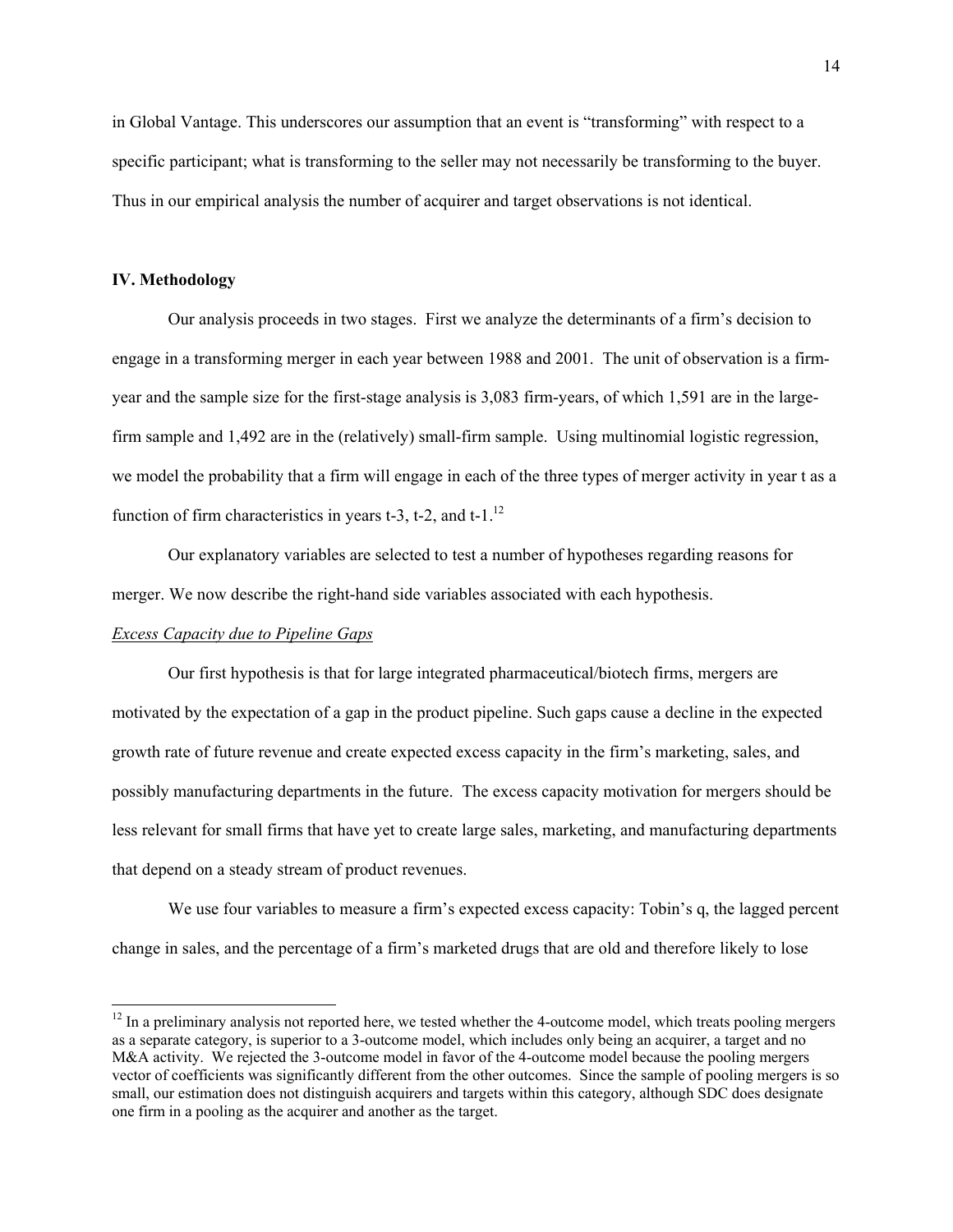patent protection in the near future. Tobin's q is the ratio of the market value to book value of a firm's assets, where the former is the sum of the book value of long-term debt and the market value of equity at the conclusion of a fiscal year.<sup>13</sup> The market value of a firm's equity will be a function of its current as well as expected future cash flows, while the book value of assets is a contemporaneous measure. Since the balance sheet records the book value a firm's physical assets, whereas arguably most of a pharmaceutical-biotech firm's assets are associated with patents and other intangible capital, Tobin's q is likely to be very sensitive to fluctuations in the value of this intangible capital. Specifically, a firm with large expected growth opportunities due to a promising pipeline of products will have a large Tobin's q. Conversely, a firm that will soon lose patent protection on key products and/or has few promising products in products in late-stage clinical trials will have lower expected future cash flows and a lower Tobin's q. Tobin's q captures differences in expected growth rates between firms at a point in time, and within a firm over time. The excess capacity hypothesis predicts that acquisitions and pooling mergers are negatively related to (lagged) Tobin's q.

On the other hand, firms with a high Tobin's q should be able to finance an acquisition relatively easily due to their relatively high stock price. If the financing effect of an abnormally high share value is important to the timing of acquisitions, we expect Tobin's q to be positively associated with being an acquirer. Thus, since Tobin's q may reflect both excess capacity effects and financing effects, the net effect for acquirers (and possibly pooling) will be negative if the excess capacity effect dominates the financing effect. Tobin's q is predicted to be negatively associated with being a target if firms tend to be acquired when the market undervalues them, at least relative to some subjective estimates.

We also include the percentage change in sales between year t-3 and year t-1 since a relatively slow sales growth rate implies the productivity of quasi-fixed factors is or soon will be declining. Sales grew by 25 percent, on average, over a two-year period for both the large and small firms (Table 2). There is considerable variation across firms in the growth of sales, as indicated by the high standard deviations. Our final variable for measuring expected excess capacity is the percentage of a firm's drugs

 $13$  Book value of long-term debt should be close to its market value.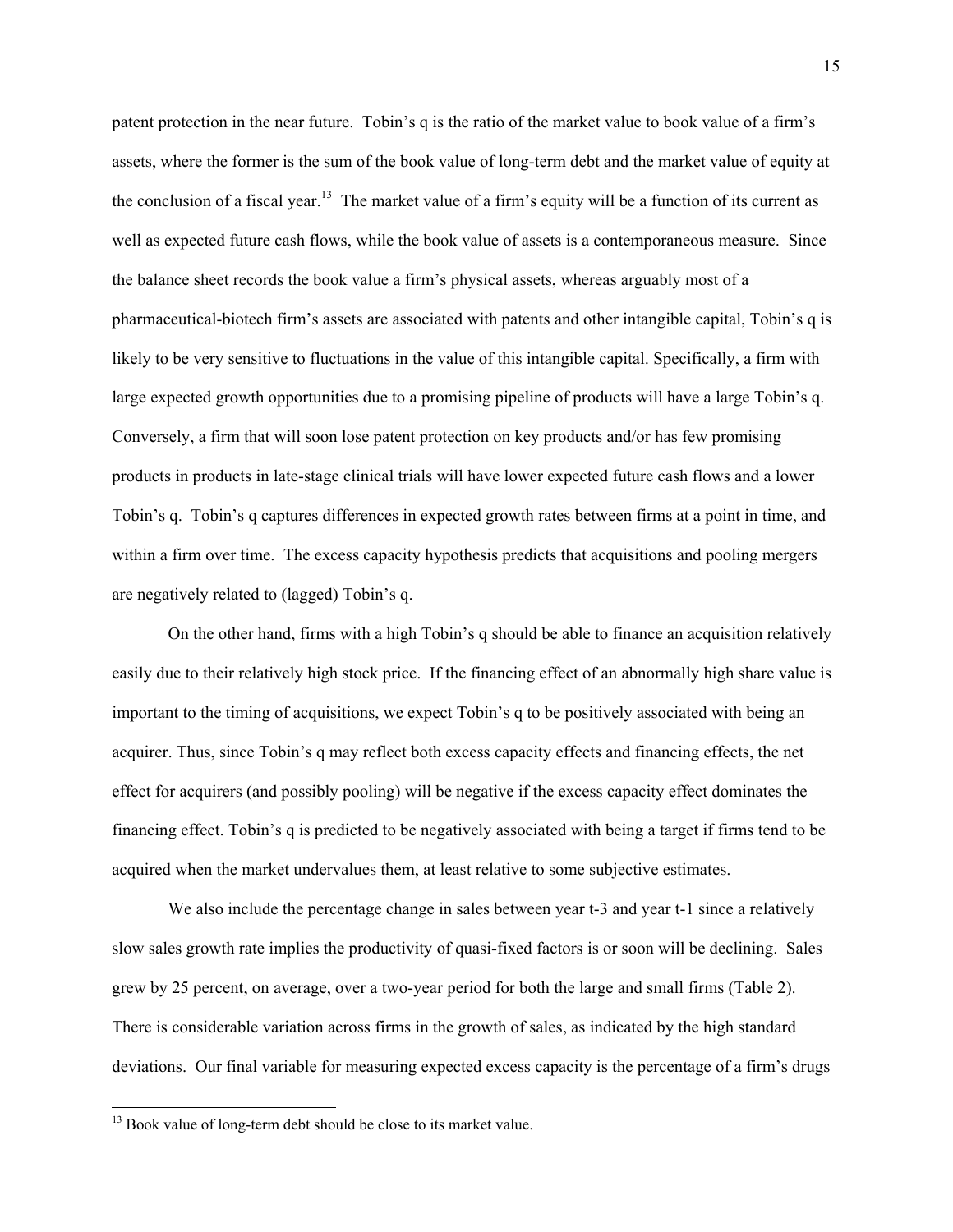that were approved by the FDA between nine and 14 years ago, which is a proxy for the percent of the firm's product portfolio that is approaching patent expiration. Although the normal patent term for drugs marketed during our analysis period was 17-20 years, years of sales under patent protection is usually 9- 14, because many years of patent life are typically lost due to clinical trials and regulatory approval.<sup>14</sup> Among the large firms, 13 percent of their drugs had been approved between nine and 14 years ago (Table 2), and as before the standard deviation is almost twice as large as the mean. The excess capacity motivation for mergers predicts that acquisitions will be negative related to lagged sales growth and positively related to the percent of a firm's drugs approved 9-14 years ago. Both these measures are less inclusive than Tobin's q because they do not reflect the value of products in the pipeline but not yet launched.

Finally, we include the percentage change in operating expenses between years t-3 and t-1. Under the excess capacity hypothesis, a firm that anticipates patent expirations or experiences a pipeline shock may respond initially by reducing costs, in order to maintain net revenue growth. If this strategy is exhausted before the firm's pipeline produces new products, the firm may consider an acquisition as a means to obtain further expense reductions. If so, pharmaceutical firms with relatively low lagged expense growth rates would be more likely to acquire another firm or engage in a pooling merger.

#### *Economies of Scale*

l

If achieving economies of scale is a significant motive for merger in the pharmaceutical/biotech industry, we would expect smaller firms to be more active as acquirers than larger firms that are operating at the minimum efficient scale. We measure a firm's size by the logarithm of its enterprise value and by the number of approved drugs that it markets. As reported in Table 2, firms in the large-firm sample were not marketing any drugs in 56 percent of the firm years, and the mean number of marketed drugs is only 3.5. This count only reflects new chemical entities (excluding reformulations, combinations etc.) and assigns each product to a single firm, whereas in fact many products are shared through licensing agreements. However, it is possible for a firm to have a high market value despite no approved drugs,

 $14$  Firms file for patent protection during the pre-clinical stage, well before the FDA approves a drug.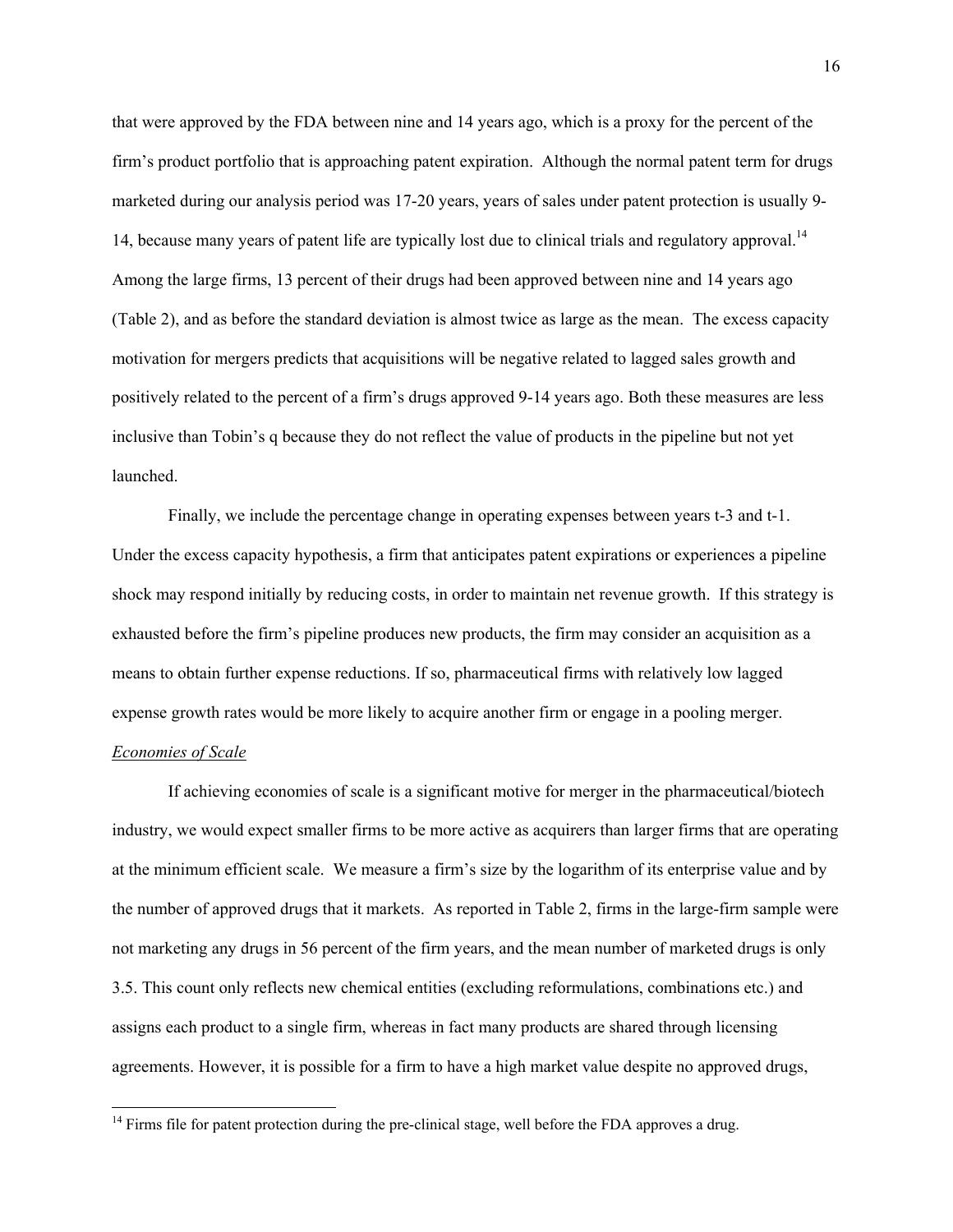since investors value compounds in a company's pipeline that have not yet been approved. Small firms were marketing an approved drug in only five percent of the firm years, although they may still be generating revenue through out-licensed products or technologies and/or other services performed for other firms.

Note that the excess capacity and economies of scale motives for mergers are not mutually exclusive and ideally they should be complementary. That is, if a firm faced with pipeline gaps were to engage in acquisition in order to achieve short run cost savings, this would be an extremely short-sighted strategy if in the long run the post-merger scale of operations were less efficient than the pre-merger scale.

#### *The Market for Corporate Control*

Another function of M&A is to transfer assets from ineffective to effective managers. A low value of Tobin's q could indicate that a firm's value is below its potential value. This would predict that firms with a low value of Tobin's q are more likely to be targets. As an alternative measure of managerial performance we include the percentage change in operating expenses and sales, respectively, between year t-3 and year t-1. According to the "corporate control" hypothesis, firms with relatively high lagged operating expense growth rates and relatively low sales growth rates will be more likely to be acquired. As discussed above, the excess capacity hypothesis predicts that firms with relatively low lagged expense growth rates would be more likely to acquire another firm or merge through pooling. The mean two-year change in operating expenses is about 25 percent in both samples, approximately equal to the percentage change in sales (Table 2).

#### *Specific Asset Acquisition*

Another explanation for mergers is they are the most sensible way for firms to acquire specific assets. For example, a foreign pharmaceutical firm that wants to establish a presence in the U.S. market may acquire a U.S. firm that already has an established sales force and relationships, including with the FDA. We include an indicator variable for foreign firms in order to test the hypothesis that foreigndomiciled firms are more likely to merge to improve their access to the US market. One-third of the large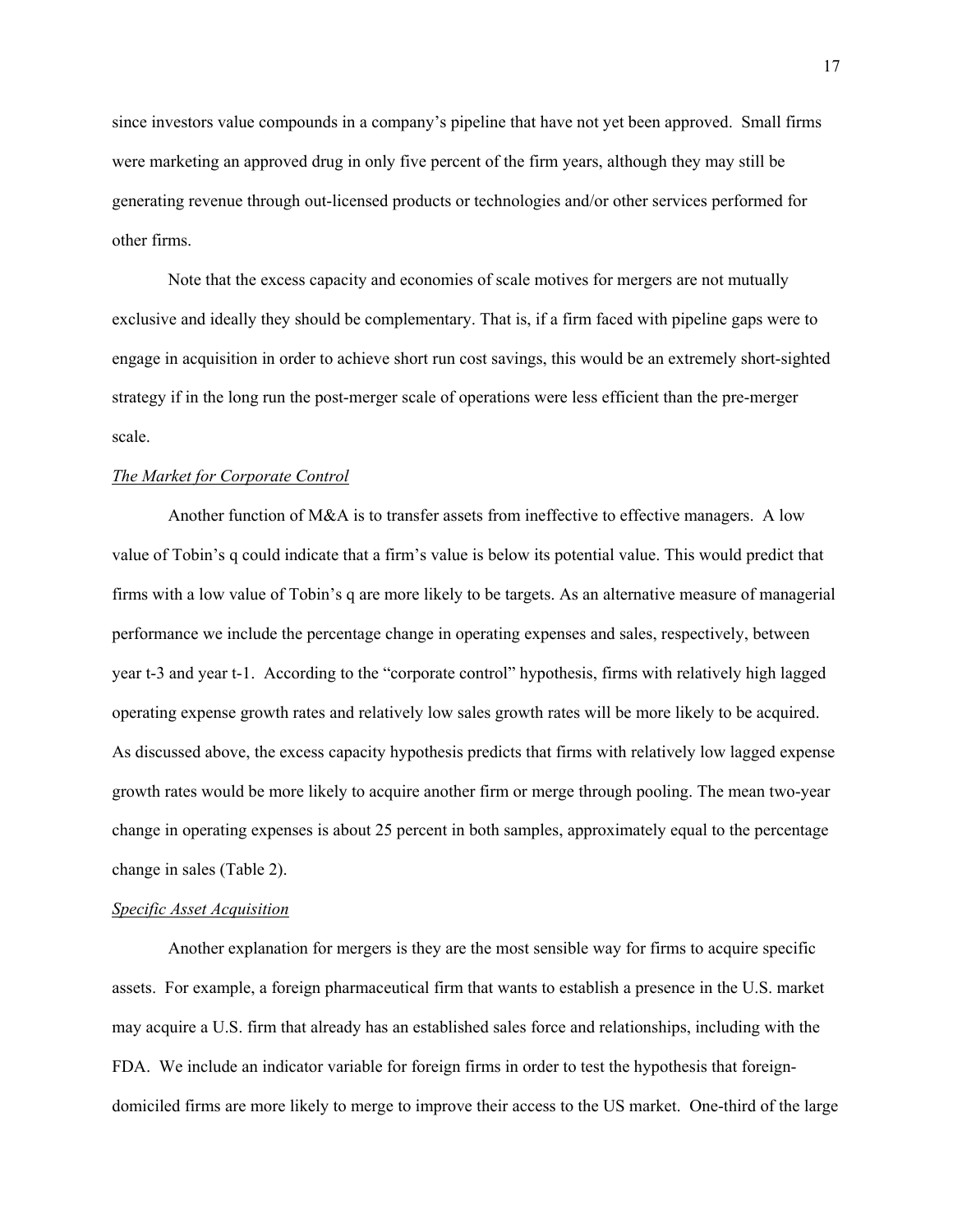firms and one-fifth of the small firms are foreign (Table 2); however, this is far from the universe of foreign pharmaceutical and biotech firms, because many are not listed in our datasets.

#### *Financing/agency issues*

l

Some have argued that mergers occur when managers have aspirations to run a larger company, they have considerable cash, and agency controls are imperfect. We include a variable measuring the ratio of cash to sales. We expect a high ratio of cash to sales to be positively related to acquisitions if either imperfect agency concerns are significant or availability of financing is a significant constraint on mergers that are undertaken for other reasons.

In Table 3 we report the means of the firm characteristics separately for firms that did and did not merge, as well as two-sample t-statistics of the differences in the means. Among the 1,049 firm-years in the large-firm sample, firms that actually merged were marketing more drugs, were less likely to have no approved drugs, had a greater percentage of drugs at risk of patent expiration, had a larger enterprise value, a lower cash-to-sales ratio, and were less likely to have a top-coded Tobin's q and missing sales data relative to firms that did not merge.<sup>15</sup> Among the 1,000 firm-years in the small-firm sample (panel B of Table 3), firms that merged had a lower Tobin's q, had fewer drugs at risk of patent expiration, experienced a relatively large increase in operating expenses in the prior two years, and were less likely to have a top-coded Tobin's q, missing sales data, and missing expense data relative to firms that did not merge.

 In the second stage we examine the effect of transforming mergers on several measures of firm performance between 1989 and  $2000^{16}$ : the annual percentage change in sales, operating profit, and enterprise value one, two, and three years after the merger.<sup>17</sup> In order to understand the mechanism

<sup>&</sup>lt;sup>15</sup> In Table 5 we include only the firm-year observations that are included in the second stage regressions. Observations may be included in the multinomial logit regressions of Table 3 and Table 4 but not in the second stage regressions if they occurred in 2000 or 2001 (because we cannot observe the post-merger performance) or if there are missing values for the second stage dependent variables.

<sup>&</sup>lt;sup>16</sup> Since 2001 is the last year of available financial data, 2000 is the last year for which we can calculate an annual percent change.

 $17$  We calculate percentage changes using an ARC formula. Operating profit is defined as sales – cost of goods sold – selling/general and administrative expenses. We exclude R&D expenses since increases in R&D expenses are often perceived to increase the future value of biotech and pharmaceutical firms.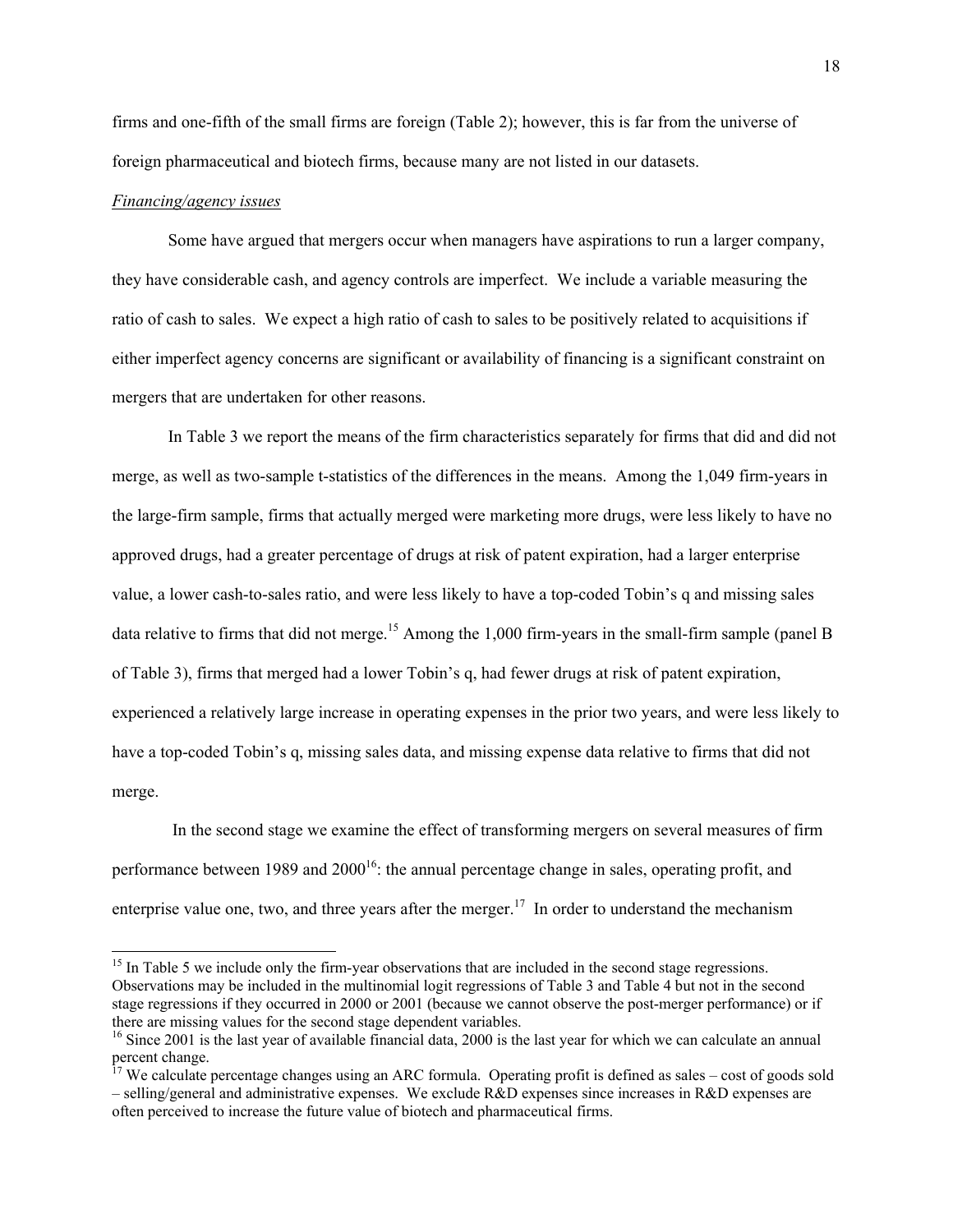whereby mergers may affect value, we also examine the effects on annual percentage change in employees and R&D investment. Since post-merger integration takes time and results may not be evident immediately, we examine the impact of a merger in year t on the change in outcomes from  $t+1$  to  $t+2$ ,  $t+2$ to t+3, and t+3 to t+4. Some studies estimate the impact of mergers by examining abnormal returns in stock prices around the merger announcement date, under the assumption that the expected impact of the merger is incorporated quickly into stock prices (e.g., Moeller, Schlingemann, and Stulz, 2003; Andrade, Mitchell, and Stafford, 2001; Ravenscraft and Long, 2000; and Jensen and Ruback, 1983). Examining actual changes in a firm's financial and operating performance following a merger, on the other hand, provides insights into whether investors' expectations at the time of the announcement are actually realized in the longer term, and evidence on inputs provides evidence on the mechanism for any change in the expected value of a merged entity.

Before discussing how we control for the potential endogeneity of a merger, we first discuss hypotheses regarding the impact of a merger. If firms that merge experience a relatively large (small) subsequent increase in enterprise value, this would imply that the market underestimates (overestimates) the impact of mergers on performance. However, in this case, we would not know whether mergers actually changed profitability or merely changed profitability relative to the expectations at the time of the merger announcement, nor the means by which profitability was changed.

Under the excess capacity hypothesis, mergers are expected to facilitate restructuring and cost reductions. This would predict that employees (and possibly R&D) should grow less at firms that merged than at firms that did not merge and, assuming that the strategy is successful, operating profit should grow more rapidly than would have been predicted based on the acquiring firm's pre-merger condition. Similarly, if mergers are a means of achieving economies of scale or scope, merged firms should experience relatively slow growth in employees and/or R&D, and improved operating profit. Thus empirically the predicted outcomes of the excess capacity and economies of scale hypotheses are similar, which is not surprising because, as noted earlier, these two motives for mergers are not mutually exclusive and ideally they should be complementary, that is, a merger could yield both short and long run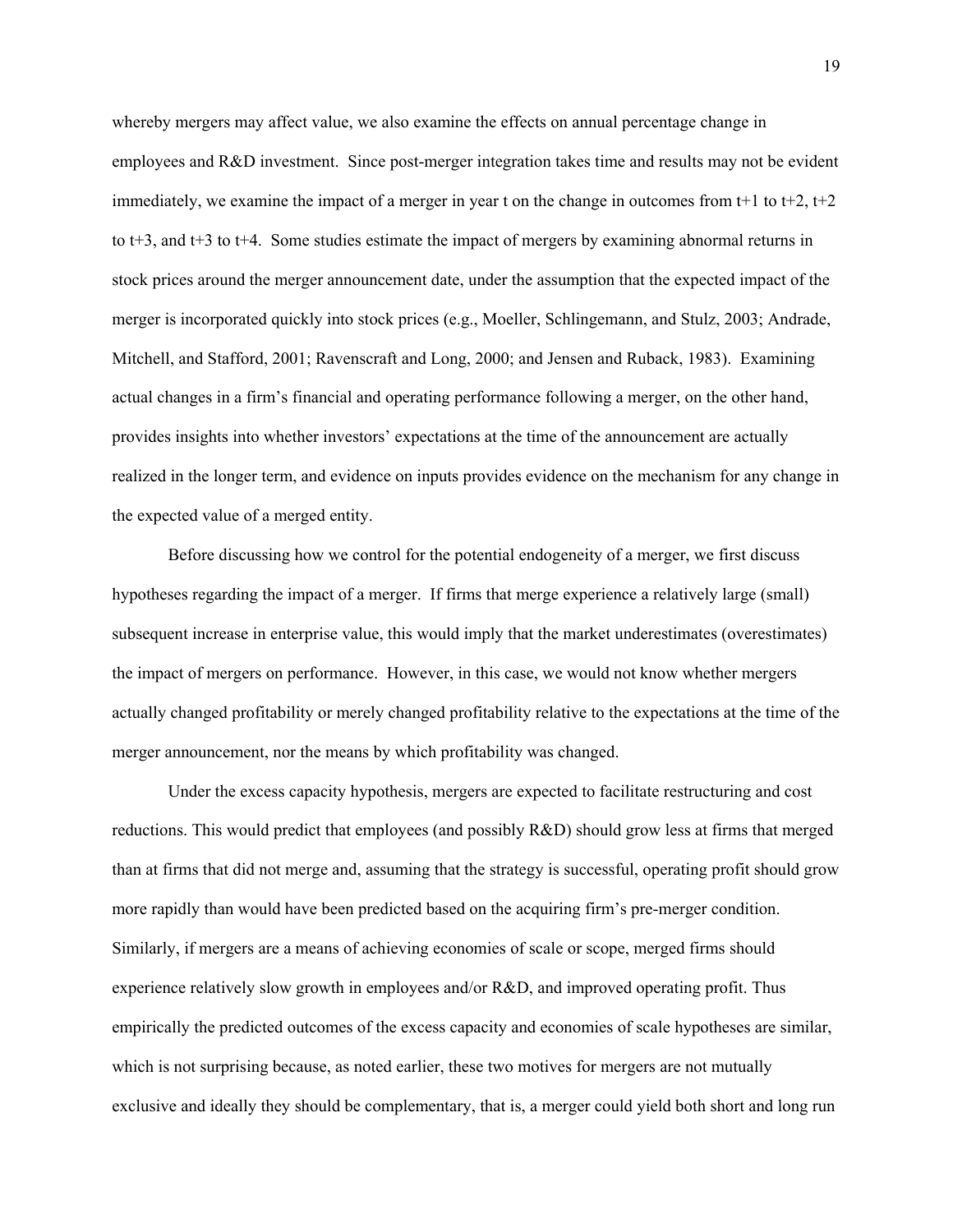cost savings if the post-merger scale of operations is more efficient than the pre-merger scale. As discussed earlier, the first stage estimates may enable us to distinguish between these hypotheses, in particular, if Tobin's q is inversely related to the probability of acquisition, this is consistent with the excess capacity motive but not with simple economies of scale. Both hypotheses would also be consistent with a relatively large growth in sales due to increased productivity of the combined sales forces and/or acquisition of new compounds for the sales force to market. Hall (1999) suggests that merger may actually reduce R&D, due to short-term management distraction and because the funds used to finance an acquisition may be diverted from R&D. This hypothesis predicts that R&D growth will be relatively low for firms that merge. However, this hypothesis is empirically indistinguishable from the economies of scale hypothesis.

Both the specific asset acquisition hypothesis and the market for corporate control predict that merged firms should experience relatively rapid growth of sales and/or operating profit. These two hypotheses are thus indistinguishable at the second stage but not at the first stage.

## *Accounting for the Endogeneity of a Merger*

 Our goal is to estimate the effect of a merger on various measures of post-merger performance and input levels for the firms in our sample. Specifically, let  $Y_{i,j}$  be the percentage change from year t+1 to year t+2 for one of the five variables of interest if firm i participated in a transforming merger in year t, and let  $Y_{i0}$  be the percentage change if the firm did not merge in year t. The treatment effect for the firms that merge is:

(1) 
$$
E(Y_{i1} | M_{it} = 1) - E(Y_{i0} | M_{it} = 0),
$$

where  $M_{ii}=1$  if firm i merged in year t. Since we only observe  $Y_{i0}$  for firms that do not merge, the estimated treatment effect from equation (1) will be biased if  $Y_{i0}$  differs systematically for firms that do and do not merge. For example, if firms that anticipate poor earnings growth due to pipeline shocks or upcoming patent expirations are more likely to merge than firms with strong growth prospects, then the subsequent performance of the merged firms may be inferior to that of the non-merged firms even if there were no mergers. Failure to account for this type of selection would bias downward the estimated effect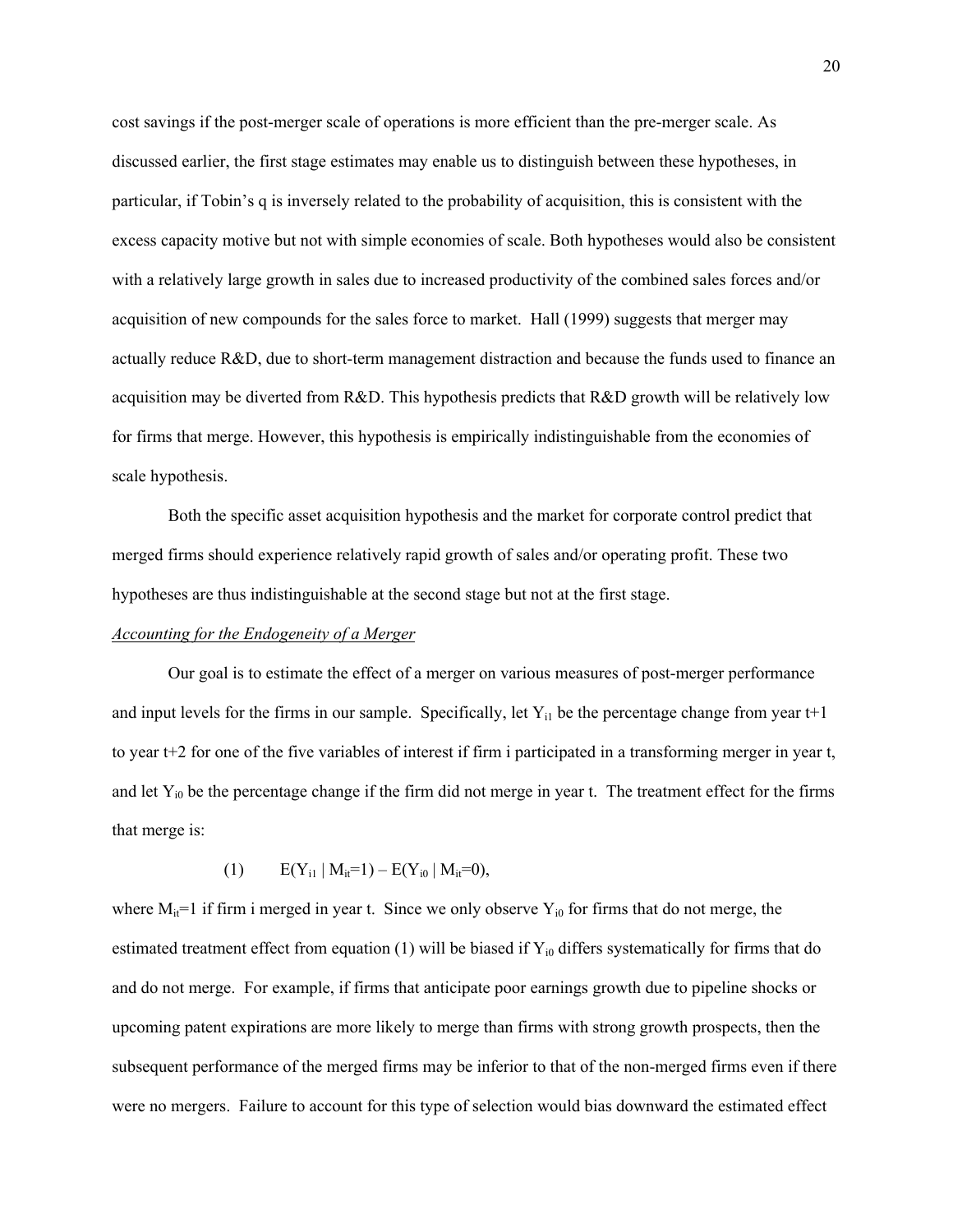of a merger on the subsequent change in sales and operating profit. The descriptive data in Table 3 for firms that did merge and firms that did not merge in Table 3 strongly suggest significant differences in observed characteristics between firms that were involved in M&A and those that were not.

 Our analysis of effects of mergers controls for selection based on observed characteristics using a propensity score method. The propensity of merging,  $p(M<sub>i</sub>)$ , is the probability firm i will merge in year t conditional on observed characteristics **X**:

(2) 
$$
p(M_{it}) = Pr(M_{it} = 1 | X_{i,t-1})
$$

Rosenbaum and Rubin (1983) have shown that if the outcomes ( $Y_{i1}$  and  $Y_{i0}$ ) are independent of the assignment to the treatment (merging firm) and control (non-merging firm) groups, conditional on the observed covariates, then classifying observations by their propensity score balances the observed covariates  $(X)$ ; within a subclass with a similar  $p(M)$ , the distribution of  $X$  is the same between the treatment and control groups. The treatment effect of a merger for firms with a specific propensity score is the difference in the mean outcomes between the treatment and control groups:

(3) 
$$
E(Y_{i1} | p(M_{it}), M_{it} = 1) - E(Y_{i0} | p(M_{it}), M_{it} = 0),
$$

where the expectation is taken with respect to the distribution of  $p(M)$ . Consider two firms with the same probability of merging in a particular year where one firm merged and the other did not. The firm that did not merge can serve as a control for the firm that did merge since the expected difference in their response is equal to the average treatment effect of a merger.<sup>18</sup>

In the first stage analysis of determinants of mergers, we estimate equation (2) using a multinomial logit regression that distinguishes situations where a firm acquires another, a firm is acquired, a firm is involved in a pooling merger, and a firm is not involved in any M&A activity. In the second stage analysis of the effect of a merger, we sum the predicted probabilities that a firm will be an acquirer and be involved in a pooling merger in order to derive the firm's estimated merger propensity

<sup>&</sup>lt;sup>18</sup> See Imbens (2004) for a review of methods for estimating the treatment effect of a binary treatment when there is selection on observable characteristics.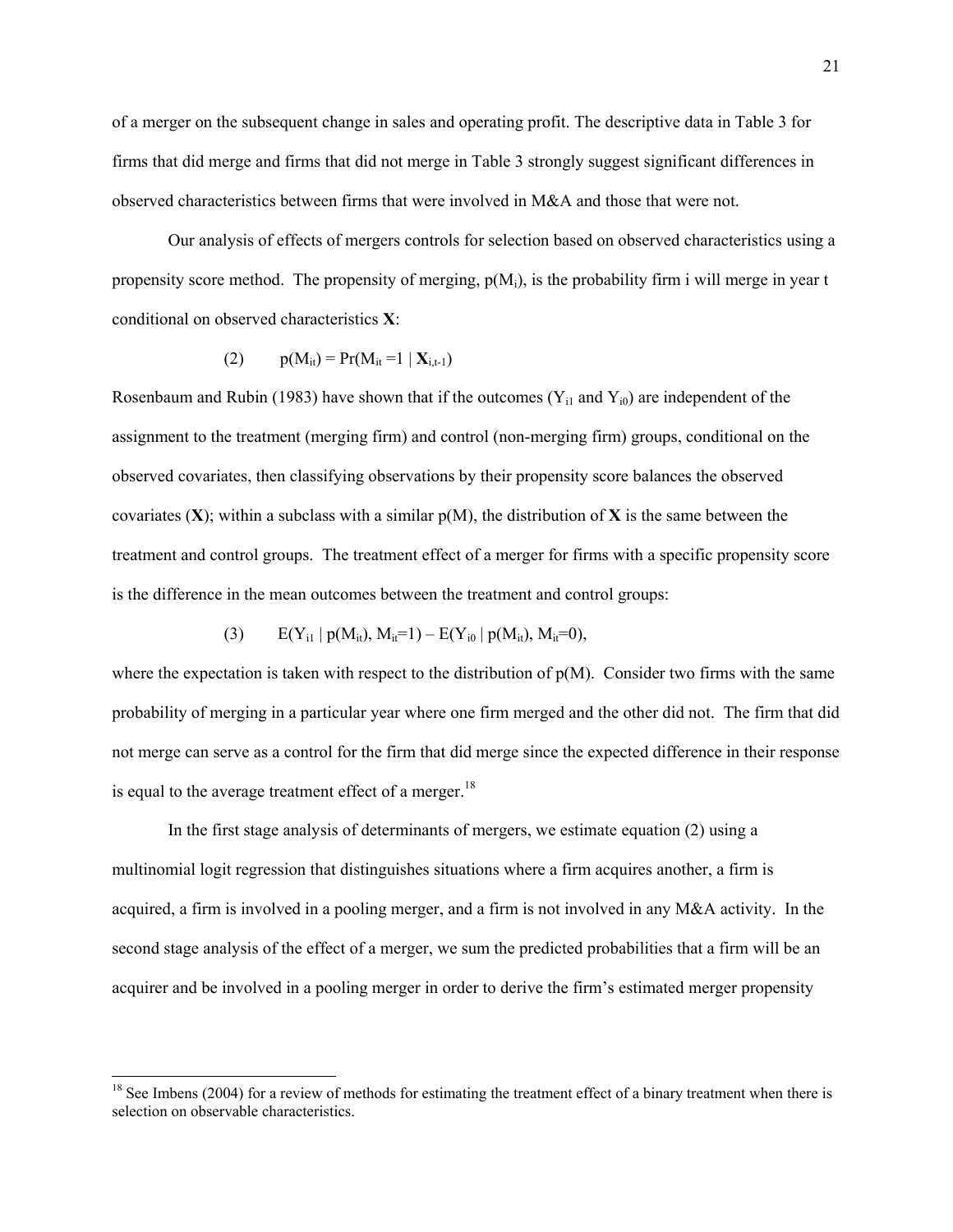score for a particular year.<sup>19</sup> We then regress  $Y_i$ , the percentage change in a firm performance measure from t+1 to t+2, on a firm's propensity score for year t, an indicator that equals one if the firm merged in year t, year indicators, and an indicator for foreign firms.<sup>20</sup> We also include an interaction between the propensity score and the merger indicator to test whether the effect of a merger differs according to likelihood that the firm would engage in M&A activity. A firm facing a substantial loss of sales due to patent expiration, for example, may have a high propensity score and may reduce employees substantially if it were to acquire another firm, whereas a firm that was less distressed might alter staffing less aggressively if it were to merge. Since post-merger integration takes time and results may not be evident immediately, we run three separate second-stage regressions to measure the impact of mergers on firm performance one, two, and three years following a merger. That is, we define  $Y_i$  as the percentage change in a firm's performance from t+1 to t+2, from t+2 to t+3, and from t+3 to t+4 (where the merger of interest occurred in year t).

The propensity score method controls for selection based on observed firm characteristics. If there is selection into mergers based on unobserved characteristics, our estimate of the impact of a merger may be biased. For example, if firms with capable managers are more likely to merge because such managers can exploit the benefits of a merger, then our estimate of mergers will be upward biased.

As a robustness check, we also estimate a second-stage model based on the approach suggested by Hirano, Imbens, and Ridder (2000). Rather than including the propensity score as a regressor in the second stage regression, we perform weighted ordinary least squares where the weights for firms that merged are  $1/p_i$ , and the weights for firms that did not merge are  $1/(1-p_i)^{21}$ . Therefore, firms that did not merge are given a greater weight if they had a high propensity score (i.e., they appeared similar to firms

<sup>&</sup>lt;sup>19</sup> We omit the predicted probability the firm will be acquired because firms that are acquired generally are not included in the second-stage regression.

<sup>&</sup>lt;sup>20</sup> We cannot compare performance of merged firms, pre- and post-merger, with a matched sample of non-merging firms over the same time period, because we lack pre-merger accounting data for one component of the merged entity for a significant fraction of our mergers. This occurs primarily due to partial acquisitions (where reported data pertains to the entire corporate entity, not just the division acquired), and acquisitions involving foreign firms and private companies that are not covered by Compustat or Global Vantage. We include the acquiring firm's propensity score in the second stage rather than averaging the propensity scores of the two merging firms because often the target firm is not included in the first stage regression (due to missing accounting data).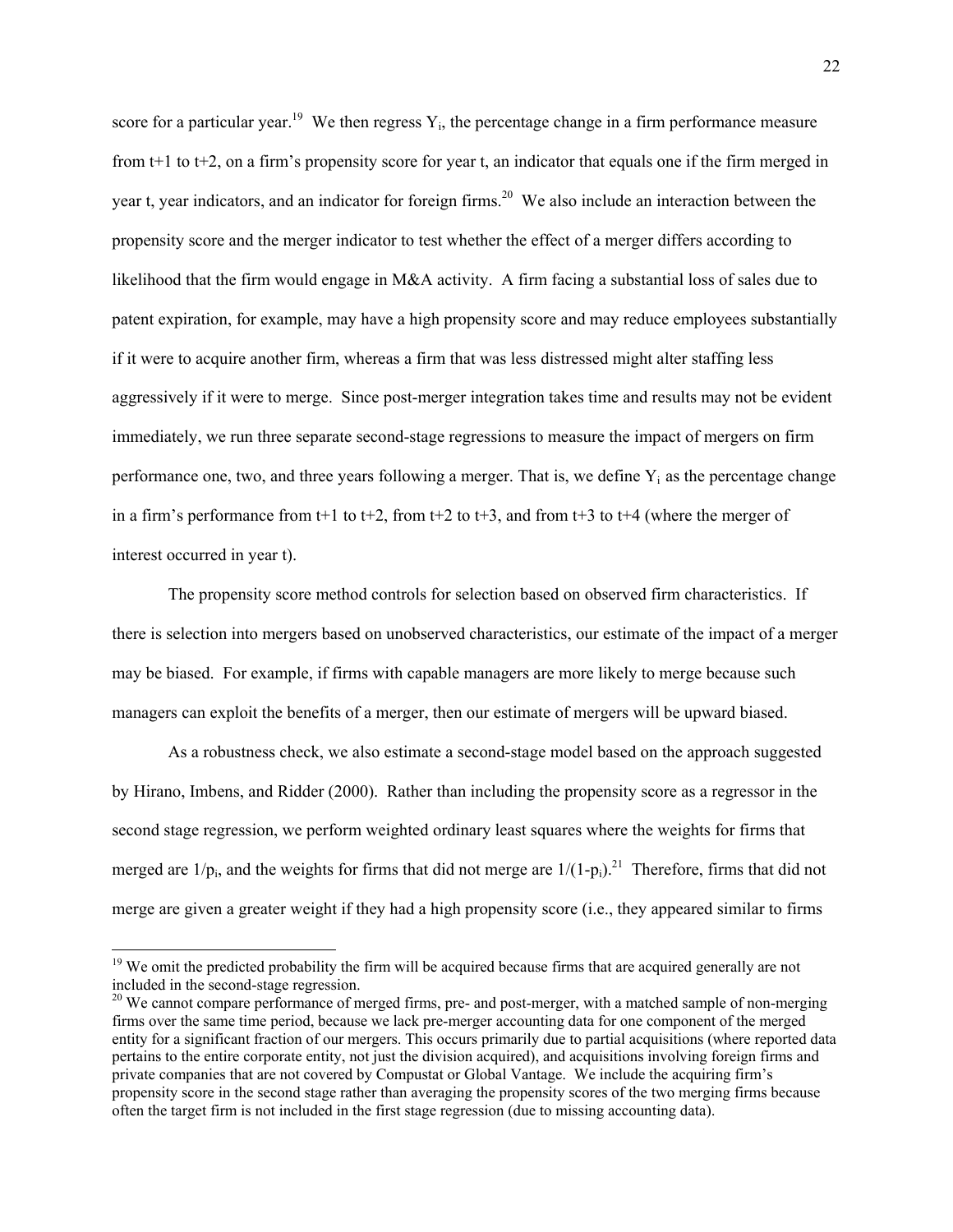that did merge based on observables), and firms that did merge are given a greater weight if they have a low propensity score (i.e., they appear similar to firms that did not merge). The results using this method are qualitatively similar to those that we report in Table 6 and Table  $7<sup>22</sup>$ 

#### **V. Results**

#### **Determinants of M&A Activity**

We estimate equation (2) using a multinomial logit model with four possible outcomes: the firm acquires another firm in a transforming merger, is acquired by another firm, is involved in a pooling merger, or does not undertake any merger activity. We pool observations from 1988 to 2001. The unit of observation is a firm-year and we report robust standard errors, to adjust for clustering within firm over time. In Tables 4 and 5, we report marginal effects of the four distinct outcomes for the large-firm sample and the small-firm sample, respectively. The marginal effects, which are the change in the probability of an event (e.g., the probability a firm acquires another) associated with a unit increase in the independent variable, sum to zero for each independent variable across all four possible outcomes**.** 

The results in Table 4 provide some support for the hypothesis that large pharmaceutical-biotech firms that expect to have relatively high excess productive capacity are more likely to engage in acquisition. Recall that we use four different variables to measure expected excess capacity: Tobin's q, which is the most comprehensive; the percentage of a firm's drugs that were launched 9 to 14 years ago (and are thus likely to lose patent protection soon); the lagged change in sales; and lagged change in operating expense. In regressions not reported here, when we omit the number and age profile of a firm's marketed drugs, firms with a relatively low Tobin's q (the ratio of the firm's market to book value of its assets) are more likely to acquire other firms. This is consistent with the hypothesis that firms with relatively low expected earnings growth rates (as reflected in a low market value of its assets) use

 $21$  Finkelstein (2003) also uses this method in her study of vaccine development.

<sup>&</sup>lt;sup>22</sup> Results of the weighted-OLS regressions are available upon request. In these specifications we do not include an interaction term between the merger indicator variable and the propensity score.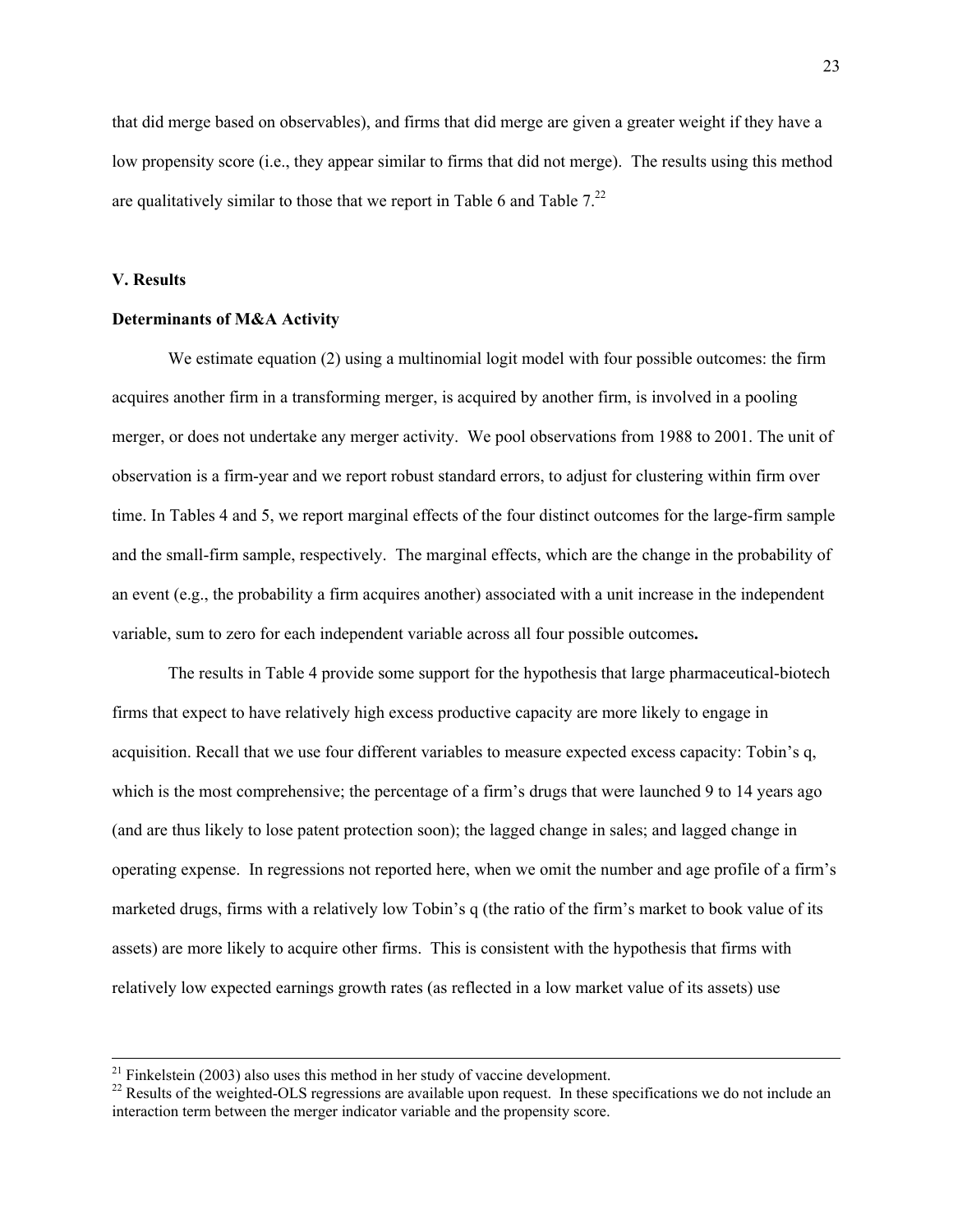acquisition as a source of either short run cost reductions until their pipeline can be strengthened and/or new compounds to apply to their pipeline.

In Table 4 when we include explicit measures of the firm's products and their age profile, which provides a more direct measure of expected excess capacity, the marginal effect of a change in Tobin's q on the likelihood of acquiring another firm is still negative but is no longer significant. However, firms with a relatively old portfolio of drugs are more likely to acquire another firm, as predicted, and this marginal effect is concave. A one standard deviation increase in the percentage of a firm's drugs that are between 9 and 14 years old (from 13.3 to 37.7) is associated with a 1.8 percentage point increase in the probability a firm will acquire another company.<sup>23</sup> Since the probability a firm acquires another in a particular year is 0.0465 (bottom row of Table 4), this represents a 38 percent increase in the likelihood of acquiring another firm. The lagged percent change in sales is negative but insignificant.

Firms with a relatively low Tobin's q are more likely to be acquired, suggesting that the acquirer values the firm's assets more highly than the market does, which is consistent with acquisition being a mechanism to transfer assets to more effective managers. Also consistent with this hypothesis is the finding that firms that experienced relatively rapid growth of operating expenses are more likely to be involved in pooling, possibly to transfer the assets to more effective managers. However, since this variable is insignificant in the target equation, this interpretation is tentative.

 If firms merged in part to achieve economies of scale, smaller firms would be more likely to merge. We measure a firm's size by the logarithm of its enterprise value and the total number of drugs it has brought to the market. Contrary to expectations, larger firms, as measured by enterprise value, are more likely to be involved in all three types of merger activity. This suggests that, if economies of scale are motive for merger, even the firms at the sample mean perceive advantages in growing larger. A 100 percent increase in a firm's enterprise value (or an increase of one in the log of its enterprise value, which is about one-half of a standard deviation) is associated with a 1.0 and 0.32 percentage point increase in the likelihood of acquiring another firm and being involved in a pooling merger, respectively, which is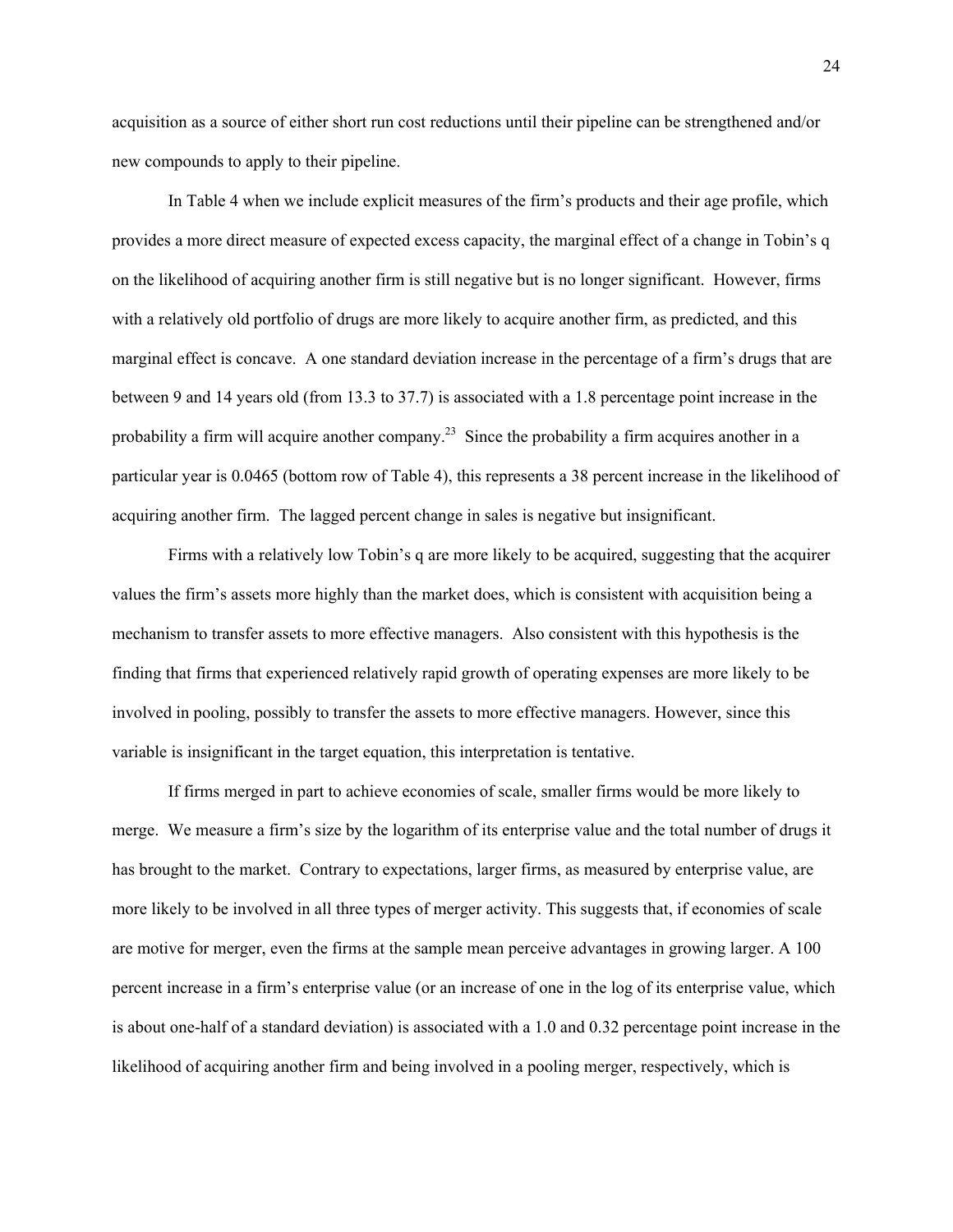approximately a 20 percent increase in the probabilities. Firms with larger enterprise values are also more likely to be targets. The marginal effects of the number of marketed drugs are not significant.

 The coefficient on the indicator for foreign firms is positive in the acquisition equation but insignificant, suggesting that foreign firms do not disproportionately engage in merger as means to enter the US market. Our estimates suggest that foreign firms are less likely to be acquired than domestic firms, however this may simply reflect a US-bias in our dataset, which may not capture all the acquisitions of foreign firms by other foreign firms. The coefficient on the ratio of cash to sales is insignificant. Thus there is no evidence of imperfect agency, that is, that managers acquire companies merely because they have the means to do so. There is also no evidence that financing is a constraint on M&A.

 Table 5 reports the marginal effects from the multinomial regression analysis of determinants of mergers for relatively small firms, defined as firms with at least \$20 million in sales for at least one year between 1988 and 2000 but with an enterprise value less than \$1 billion.<sup>24</sup> For this sample, we have more success predicting the probability of being a target than an acquirer. The results are more consistent with merger being an exit strategy for firms in financial trouble in general, not specifically a response to expected excess capacity associated with patent expirations. This is as expected, since the great majority of these small firms had no marketed drugs, hence were not exposed to patent expirations and had fewer assets at risk of becoming underutilized in the event of pipeline failures. Nevertheless, most of these firms would be engaged in R&D, hence would be heavily dependent on external financing through public or private equity. If such firms experience R&D setbacks that result in a decline in their Tobin's q and have run out of cash, they may face little alternative other than to sell out.

We find that firms with a relatively low Tobin's q, implying a relatively low expected growth rate of earnings, are more likely to be acquired, as in the large firm sample. This is consistent with transfer of underperforming assets to other managers. A one-standard deviation increase in a firm's Tobin's q is

<sup>&</sup>lt;sup>23</sup> 24.4(.104) + (24.4)<sup>2</sup> (-0.0013) = 1.8

<sup>&</sup>lt;sup>24</sup> The standard errors for four of the coefficients in the pooling merger arm of the multinomial logit are so small that the Stata software program reports them as zero. We have omitted the standard errors in Table 4 for these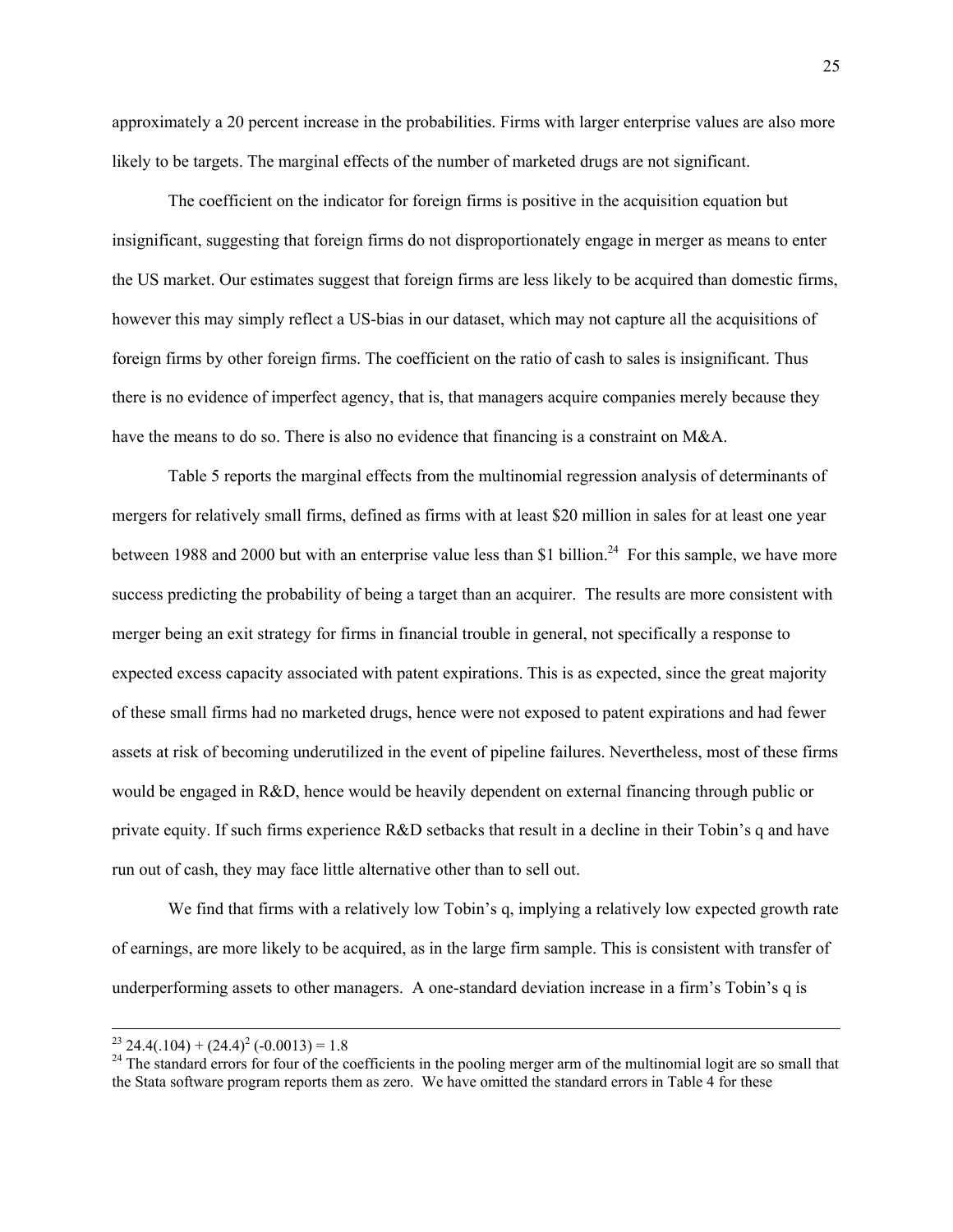associated with a 0.19 percentage point decrease in the predicted probability a firm will be acquired. The mean probability that a small firm will be acquired in a particular year is 0.021 (bottom row of Table 5), so this represents a 9 percent reduction in the predicted probability. By contrast, small firms with a relatively high value of Tobin's q, large number of drugs, and high ratio of cash to sales are less likely to engage any type of M&A activity. As further evidence that the causes of financial distress are different for small firms, we find that small firms with a large percentage of drugs at risk of losing patent protection are less likely to be involved in M&A activity, whereas the opposite effect was found for larger firms (Table 4). $^{25}$ 

 Firms with relatively large enterprise values are more likely to be acquired and be involved in a pooling merger, whereas firm size has no effect on the probability of being an acquirer, in contrast to the large firm sample. A 100 percent increase in a firm's enterprise value (which is slightly smaller than one standard deviation) is associated with a 0.19 percentage point, or 9 percent, increase in the predicted probability of being acquired. These results are consistent with larger firms being relatively attractive targets, presumably as a means whereby the acquiring firm can achieve economies of scale in an existing capability (e.g., research) or to acquire new technologies and/or expertise in a new functions (e.g., drug development).

Although being in financial trouble puts a firm at risk for acquisition, there is no evidence that having the ability to finance a merger tends to precipitate acquisition. Firms with a relatively high cashto-sales ratio are less likely to be involved in any M&A activity. Further evidence that financing is neither a constraint on acquisition nor a precipitating factor is suggested by the finding that firms with relatively high Tobin's q (ability to finance an acquisition through equity) are less likely to engage in M&A. In summary, for small firms the results suggest that financial weakness puts a firm at risk as a target, but

coefficients. The point estimates of these four coefficients are also very small, as is the frequency of pooling mergers in the small-firm sample.

<sup>&</sup>lt;sup>25</sup> The number of marketed drugs is positive for only 4.9 percent of the firm-year observations in the small-firm sample. However, among these firm-years, there is considerable variation in the number of marketed drugs (ranges from one to four), and the percentage of drugs that were approved 9 to 14 years ago (ranges from zero to 100, with a mean of 22).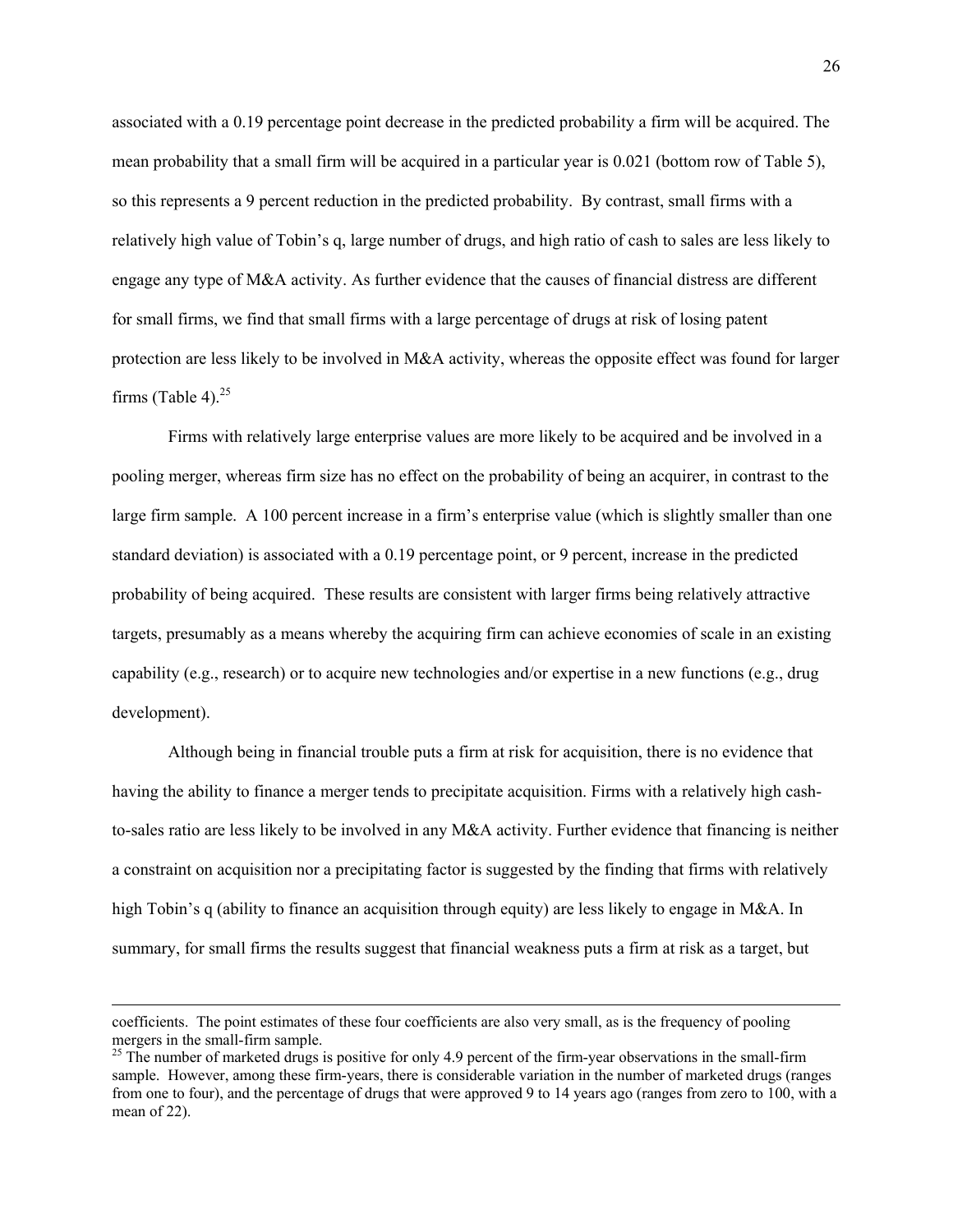financially strong firms (as measured by relatively high Tobin's q, number of marketed drugs and high ratio of cash to sales) are more likely not to engage in M&A at all.

### **Effect of a Merger on a Firm's Subsequent Performance**

l

The evidence of means in Table 3 and the analysis of determinants of merger in Tables 4 and 5 demonstrate that merger in the pharmaceutical-biotech industry is not a random event but is related to observable firm characteristics. If the post-merger performance of these firms is also a function of these prior observed characteristics, then a method that assumes mergers are exogenous may produce a biased estimate of the causal effects of a merger.

The goal of the propensity score method is to identify firms that are expected to have similar outcomes regardless of whether or not they actually merged. The propensity score is a summary measure of the likelihood of merging based on a vector of firm characteristics. One way to evaluate if the propensity score method is working is to see if the covariates for firms that did and did not merge are similar among firms with similar propensity scores. We estimate the multinomial logit model of equation (2) with all the variables listed in Table 4 (and Table 5) as well as year indicators, additional lagged measures of employees, the ratio of R&D expenses to sales, the ratio of operating profit to sales, interaction terms between many pairs of variables, and quadratic terms of the continuous variables. We sum the predicted probability that a firm will acquire another company and the probability a firm will be involved in a pooling merger to derive the M&A propensity score. We omit the predicted probability that a firm will be acquired because firms that are acquired generally do not appear in our second-stage sample. We then sort firm-years by the propensity score and assign them to three separate groups, or tertiles: low, medium, and high propensity score. $26$ 

 $26$  Cochrane (1968) shows that grouping observations into five subclasses according to their propensity score often removes over 90 percent of the bias due to the covariates. Since mergers are infrequent in our sample (about five percent of the firms merge in a particular year), we would have a small number of mergers in each quintile and therefore use tertiles.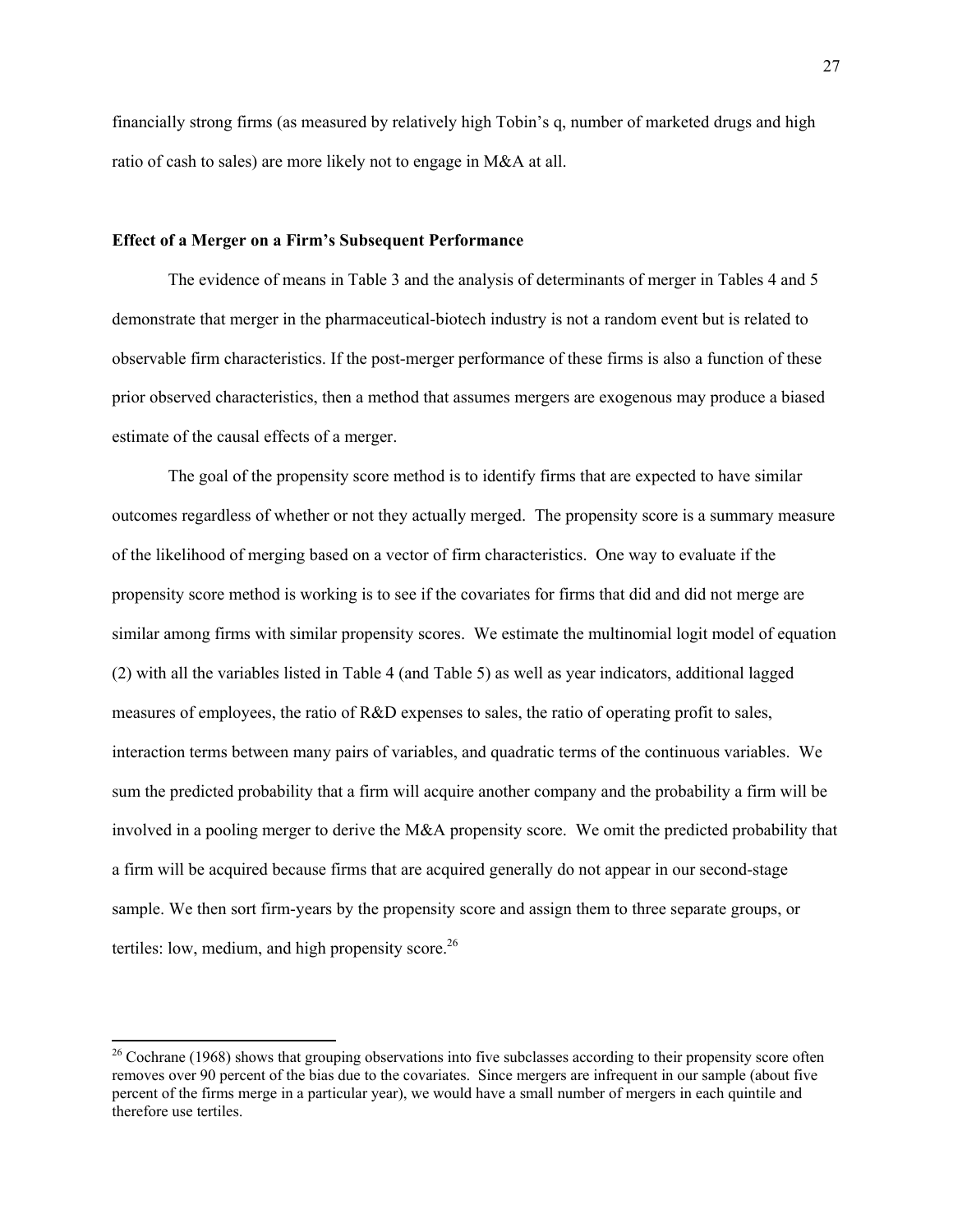We use a two-way analysis of variance model to determine if the propensity score balances each covariate between the treatment (merged) and control (did not merge) groups. Each covariate that appears in the multinomial logit model is regressed on indicator variables for the three propensity tertiles, an indicator for whether or not the firm actually merged in that year, and interactions between the propensity and merged indicator variables. We then calculate F-statistics to determine whether the covariates differ between merging and non-merging firms -- overall and within each tertile -- once we control for the firms' propensity to merge using the tertile indicator variables. In fact, once we control for a firm's propensity to merge, none of the covariates from Table 3 differ significantly between firms that do and do not merge. For example, although firms in the large-firm sample that merge have considerably more marketed drugs than firms that do not merge, within each of the three propensity tertiles there is no statistical difference in this variable between merging and non-merging firms.

 Estimates from 30 separate second-stage regressions are reported in Table 6 for the large-firm sample. In the first three rows we regress the percentage change from  $t+1$  to  $t+2$  for each of the five firm performance measures on an indicator variable that equals one if a firm merged in year t, year indicators, and an indicator for foreign firms.<sup>27</sup> The coefficient on the merger indicator is the impact of a merger if one assumes mergers are exogenous. For each of the five dependent variables, we then report a second regression that includes the propensity score for the firm-year and an interaction between the merger indicator and the propensity score to test whether any merger effects are significant after controlling for the propensity to merge and to see if any effects of a merger differ according to the firm's prior likelihood of engaging in M&A activity. Finally, we repeat these two regressions for each dependent variable, using the percentage changes between  $t+2$  and  $t+3$  (rows 4 through 6 of Table 6) and  $t+3$  and  $t+4$  (rows 7 through 9) to examine how the impact of a merger varies over the time horizon. In these latter two sets of regressions, the merger indicator is still one if a firm merged in year t.

<sup>&</sup>lt;sup>27</sup> Some of the year indicators were significant, suggesting industry-wide growth trends, but these coefficients are not reported here.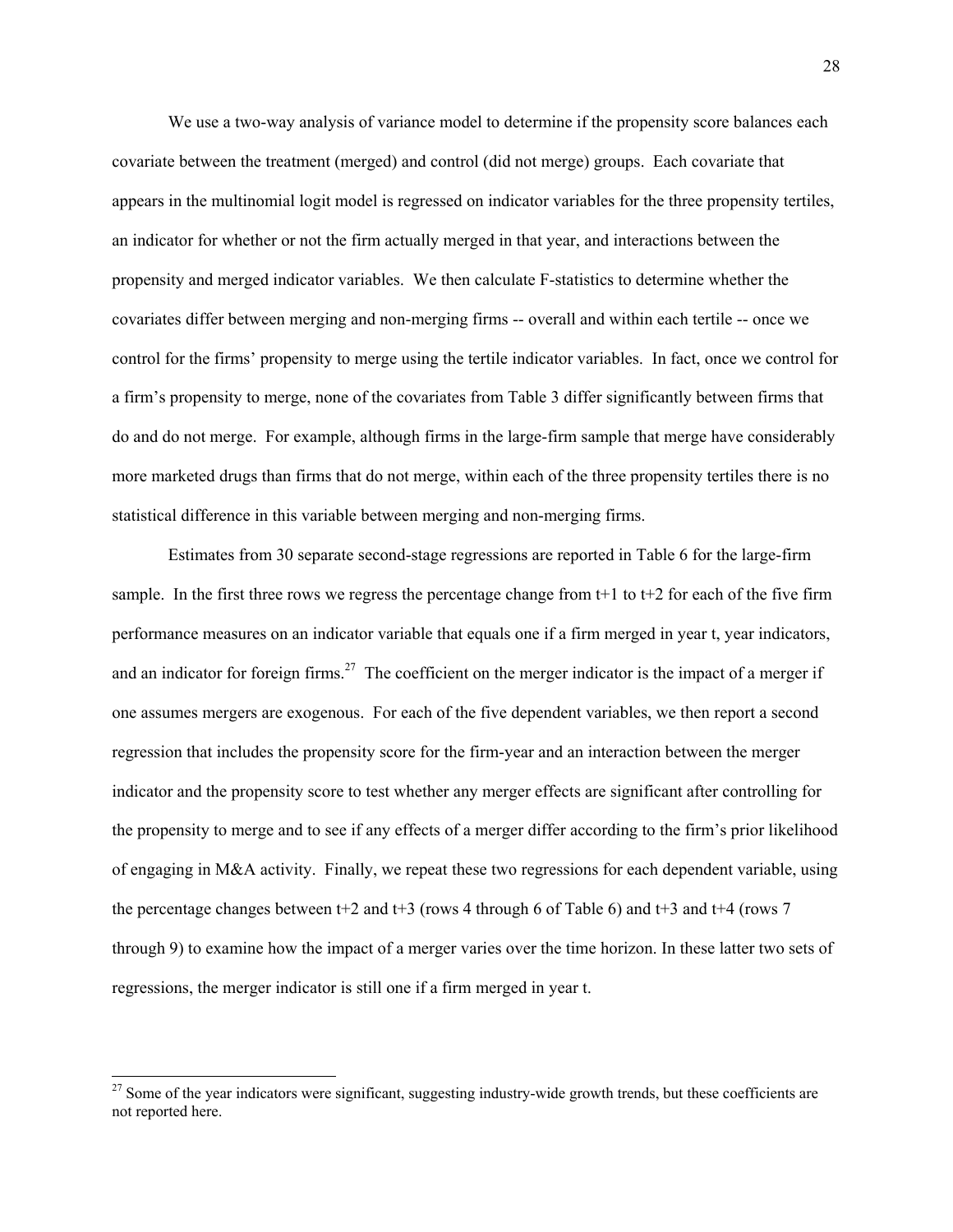For large firms, in the first year post-merger, the merger has no significant effect on operating profit or enterprise value. The latter result is consistent with unbiased investor expectations, on average. It is also consistent with Ravenscraft and Long's finding of no significant abnormal returns to pharmaceutical mergers overall.<sup>28</sup> If one were to assume that mergers are exogenous, one would conclude that merger results in slower growth in sales and in R&D expenditures in the first full year after a merger (the first equation for each dependent variable in Table 6). However, the negative and frequently significant coefficient on the propensity score variable in the regressions for growth in sales, employees, and R&D highlights the importance using the propensity score method as a control for prior characteristics that are likely to be associated with future performance. Firms with a relatively high likelihood of merging in a particular year experience relatively small growth in sales, employees, and R&D, on average, over the next three years, regardless of whether or not they actually merge. This supports our hypothesis that many large firms merge to try to improve a bad situation. Firms that don't merge but share similar characteristics as firms that do merge, also perform relatively poorly on the three aforementioned dimensions. It is not surprising that the propensity score coefficients are insignificant in the enterprise value regressions because a company's current stock price should incorporate expectations of its future performance, and those expectations should be based on the same firm characteristics as the propensity score.

Including a firm's propensity to merge increases the coefficient on the merger indicator variable in 12 of the 15 regressions in Table 6 and eliminates the finding of significant difference in the growth in sales and R&D expenses between merging and non-merging firms in the first full year following a merger.

The results for the second and third full years following a merger (rows 4-6 and rows 7-9 of Table 6, respectively) are similar to those for the first full year for all of the dependent variables except for employees and operating profit. In the second year post-merger, employee growth appears to be more

 $28$  Their analysis spans 1985-1996, and should include most of the mergers in our large firm sample, excluding the 1996-2000 mergers. Unlike Ravenscraft and Long, we find no positive differential for cross-border mergers.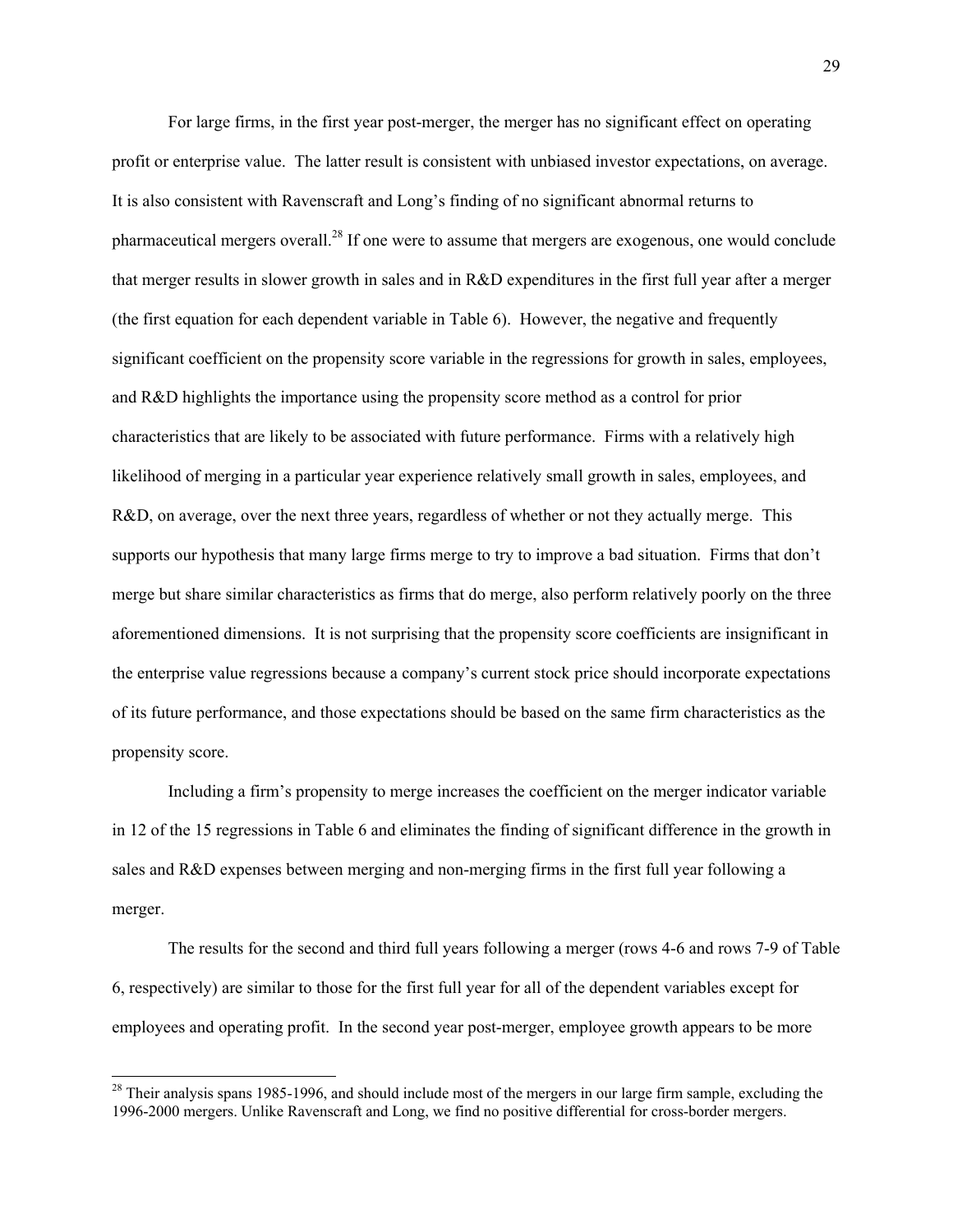negative for firms that merged, as expected if cost reductions through restructuring are an important objective of mergers. However, once we control for the propensity to merge, employee growth is not significantly different between firms that did and did not merge. Thus, firms that were in trouble either cut or slowed the growth of employees within the next two years, regardless of whether or not they merged.

Mergers are associated with relatively low growth in operating profit in the third year after a merger. Controlling for a firm's propensity to merge, a firm with the sample average propensity (0.038) is predicted to experience a 52.3 percent reduction in operating profit in the third year following a merger relative to an otherwise similar firm that did not merge.<sup>29</sup> This reduction is significantly different from zero at a six percent level. This suggests that post-merger integration may absorb more resources and managerial effort than anticipated by most managers, although not relative to market expectations given the insignificant result for the forward-looking enterprise value measure.However, the positive and significant coefficient of 219 on the merged-propensity score interaction indicates that mergers had a more beneficial effect on operating profit for firms with a relatively high probability of merging. A merger is predicted to increase the operating profit for a firm with a very high propensity score by 10.2 percent in the third year following a merger relative to an otherwise similar firm that did not merge, although this effect is not significantly different from zero at conventional levels. $30$ 

Estimates from the same set of second-stage regressions are reported in Table 7 for the sample of small firms. In Table 5 we found that merging is an exit strategy for relatively small biotech firms in financial trouble, whereas strong firms, as measured by high Tobin's q, number of marketed drugs and high ratio of cash to sales, are more likely not to engage in M&A at all. Firms that merged had significantly lower growth in operating profit in the year following the merger, and controlling for the propensity to merge makes this effect more, not less negative. In subsequent years there was no

 $29 -60.7 + (0.038)(219) = -52.3$ .

 $30$  The 10.2 percent predicted increase in operating profit is based on a firm with a propensity score of 0.323, which is one-standard deviation higher than the mean propensity score for firms that actually merged. The predicted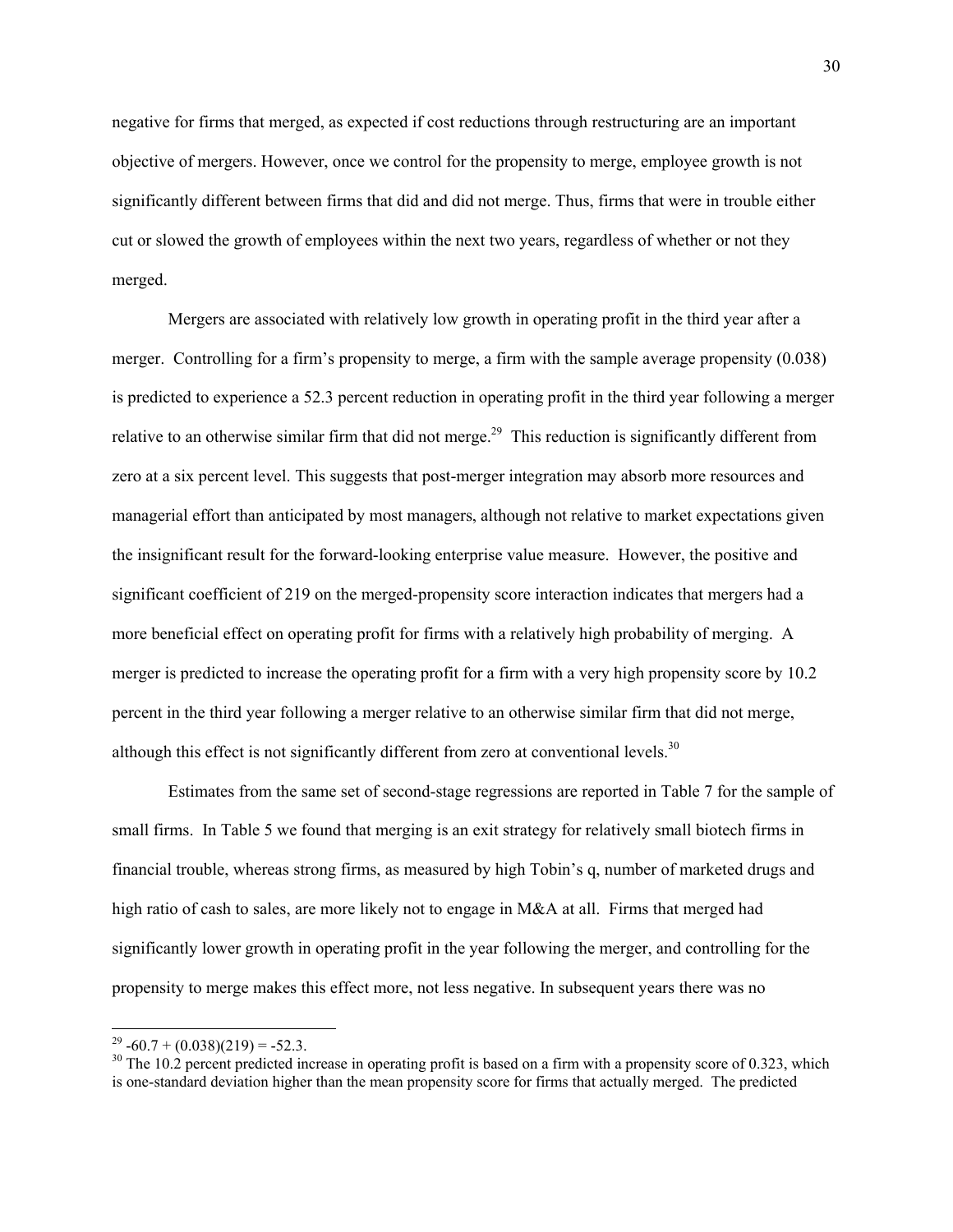significant difference in operating profit between firms that did and did not merge, suggesting that postmerger integration is easier for small firms than for large firms, which is not surprising.

Small firms with high propensity scores experienced relatively low growth in employees and R&D regardless of whether they merged, consistent with the earlier finding that strong firms tend not to engage in M&A. As with the large-firm sample, this highlights the importance of controlling for the likelihood of a firm's expected performance when estimating the impact of mergers. Relative to an otherwise similar firm that did not merge, we predict that a merger reduces the growth rate of sales, employees, and R&D by 10.2 percent, 10.6 percent, and 29.1 percent, respectively, in the first full year following a merger for a firm with the mean propensity (0.031). Only the change in R&D is statistically significant, which indicates resources may be diverted from R&D immediately post-merger.

As in the operating profit regression discussed above, the positive coefficients on the mergedpropensity score interactions for these three regressions indicate that mergers may be a more effective growth strategy for firms with high propensity scores. A merger is predicted to increase sales, employees, and R&D by 12.8 percent, 21.2 percent, and 30.3 percent, respectively, in the first full year following a merger for a firm with a very high propensity score relative to an otherwise similar firm that did not merge.<sup>31</sup> The results for employees and R&D are significantly different from zero at a 10-percent level, and the predicted effect of a merger is significantly larger for firms with very high propensity scores relative to those with the sample mean propensity score for all three of these dependent variables. Thus, firms that face the greatest distress appear to grow following a merger, possibly because the merger provided access to financial resources that these small firms lacked.

With two exceptions, the insignificant coefficients in most of the second-and third-year regressions indicate that the impact of a merger for small firms appears to be concentrated in the first full year following a merger. For a firm with the sample mean propensity, a merger is predicted to have no

impact of a merger on the operating profit of a firm with the mean propensity versus a firm with a very high propensity is statistically different from one another at a 5 percent level.

 $31$  These predictions are based on a firm with a propensity score of 0.223, which is one-standard deviation higher than the mean propensity score for firms that actually merged.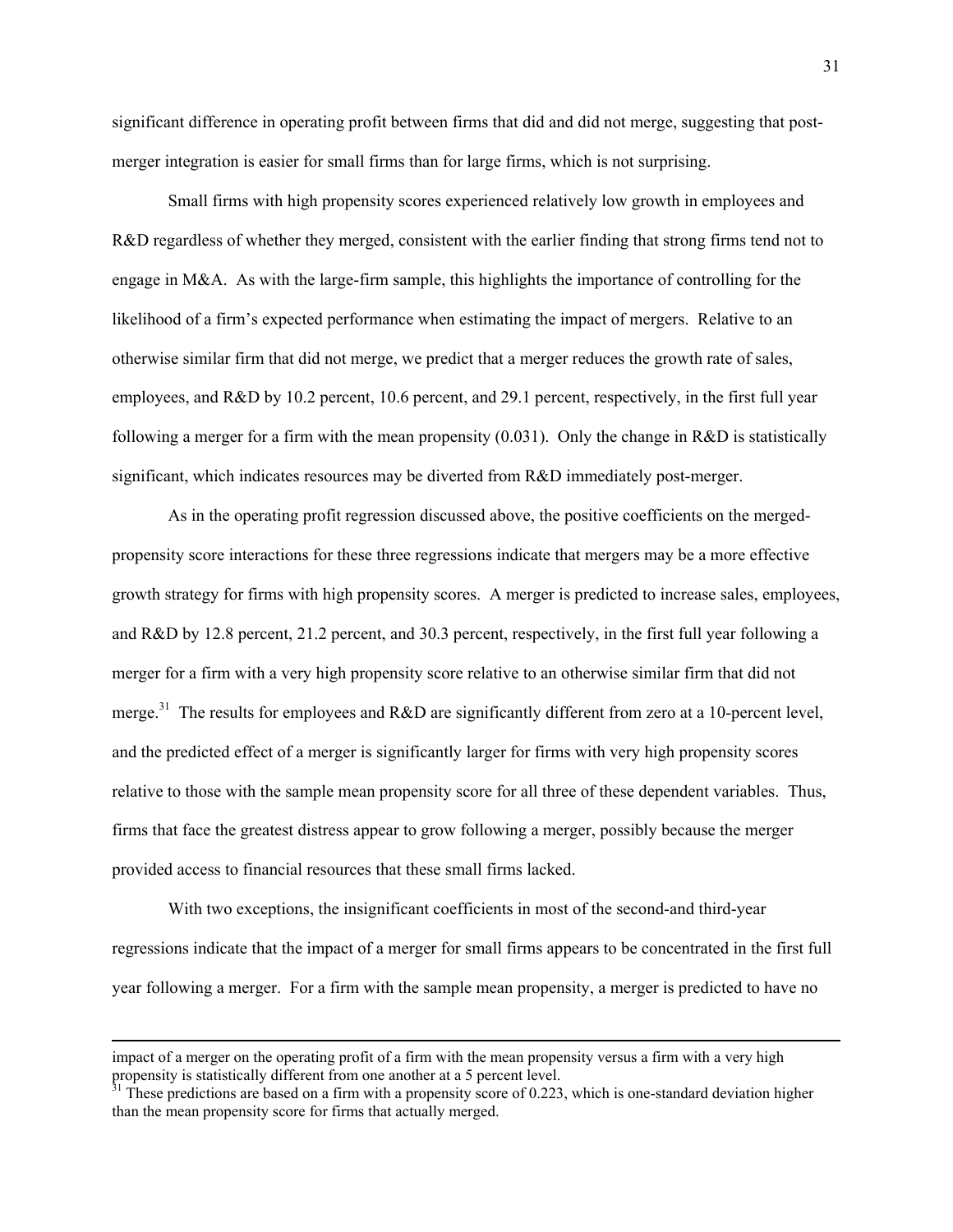statistically significant effect on its employees two years following a merger or its enterprise value three years following a merger. By contrast, for a firm with a very high propensity score, we predict that a merger increases its employees by 16.5 percent in the second year and reduces its enterprise value by 48.7 percent in the third year relative to an otherwise similar firm that did not merge.<sup>32</sup> Apparently the longrun impact of a merger for these distressed firms fell short of investors' expectations.

### **VI. Conclusion**

l

The pharmaceutical-biotechnology industry has experienced a high rate of M&A activity in the last two decades, and this has contributed to increased consolidation of the industry. Several of the largest firms today are the result of a series of large mergers, including cross-national mergers. At the same time, other firms in the industry have avoided major M&A activity and have elected to grow through internal R&D and more modest acquisitions, including in-licensing of products and technologies. Our analysis of this M&A activity over the period 1988-2000 has focused on cross-sectional variation across firms within the industry rather than time-series trends in pharmaceuticals relative to other industries.

Among large firms (over \$20 million in sales and \$1 billion in market value), we find that firms with a low Tobin's q, which implies low expected earnings growth and hence low market relative to book value of assets, are more likely to acquire another firm. This effect remains negative but becomes insignificant when we control for the percent of their product portfolio that is approaching patent expiration. Thus for large firms this evidence supports the hypothesis that mergers are frequently the response to expected excess capacity that is triggered by patent expirations and gaps in the pipeline of follow-on products, which depresses expected future earnings growth. Mergers are in fact often rationalized as offering an opportunity to reduce overhead and other costs, implying expectations of economies of scale. Thus a gap in the flow of revenue-generating patented products leads to excess capacity and creates a motive for merger and restructuring in the research-based pharmaceutical industry

<sup>&</sup>lt;sup>32</sup> Both of the predicted effects for firms with very high propensity scores are significantly different from zero at a 5percent level. The predictions are based on a firm with a propensity score that is one-standard deviation higher than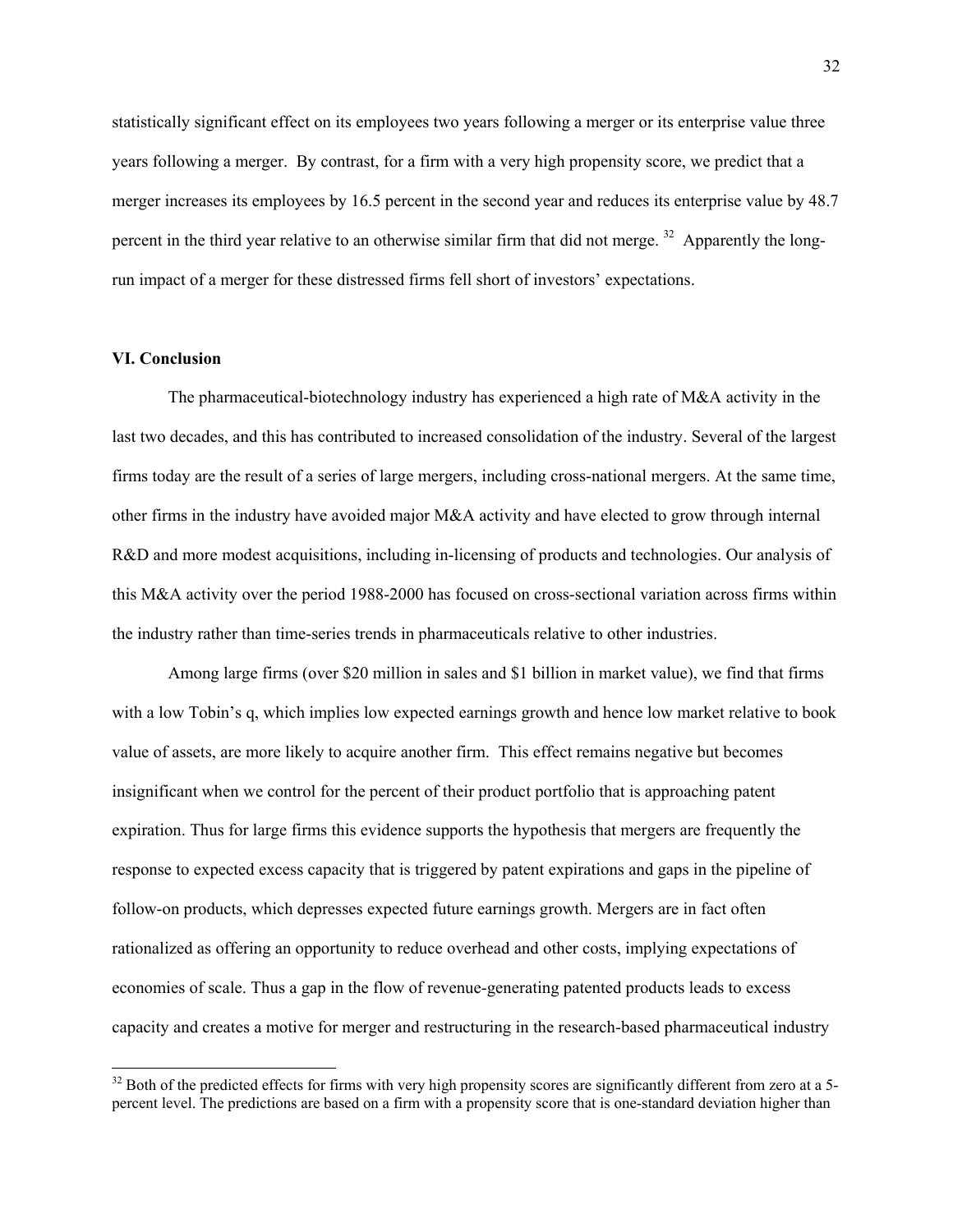that is somewhat analogous to the role of technological and regulatory shocks that create a motive for merger and restructuring in other industries. We find that firms with high enterprise value are more likely to engage in merger, confirming that there is a perception of economies of scale in this industry.

For small firms mergers appear to be primarily an exit strategy for firms that are in financial trouble, as indicated by low Tobin's q, few products and low cash-sales ratio. This financial trouble may be caused by R&D shocks that we do not observe, but the motive for merger appears to be financing, not excess capacity due to gaps in the pipeline of marketed products, which is expected since most of these firms do not have marketed products. Conversely, small firms with a relatively high Tobin's q, marketed products and cash/sales ratios are more likely not to engage in any M&A activity. We find no evidence that the availability of financing, either cash or relatively high value of equity, raises the probability of acquisitions for large or small firms; thus at least by this measure, we find no evidence that mergers are the result of imperfect agency by managers with cash available.

The evidence on effects of mergers strongly confirms the importance of controlling for a firm's prior characteristics, as reflected in the merger propensity. For both the large- and small-firm samples, firms with relatively high propensity scores tend to have slower growth of sales, employees and R&D, consistent with merger being a response to distress. Controlling for merger propensity, we find that for large firms merger had no effect on the change in enterprise value, sales, employees, and R&D expenses in the three years following a merger. Firms that merged experienced slower operating profit growth in the third year after merger. Thus although merger is a response to being in trouble for large firms, there is no evidence that it is a solution. For small firms, those that merged experienced relatively slow growth of R&D in the first year compared to similar firms that did not merge, suggesting that post-merger integration may absorb the cash that is necessary to finance R&D among small firms. Changes in enterprise value are unaffected by mergers and propensity scores, consistent with the hypothesis that stock market valuations incorporate all the observable information and on average yield unbiased predictions of merger effects.

the mean propensity score for firms that actually merged.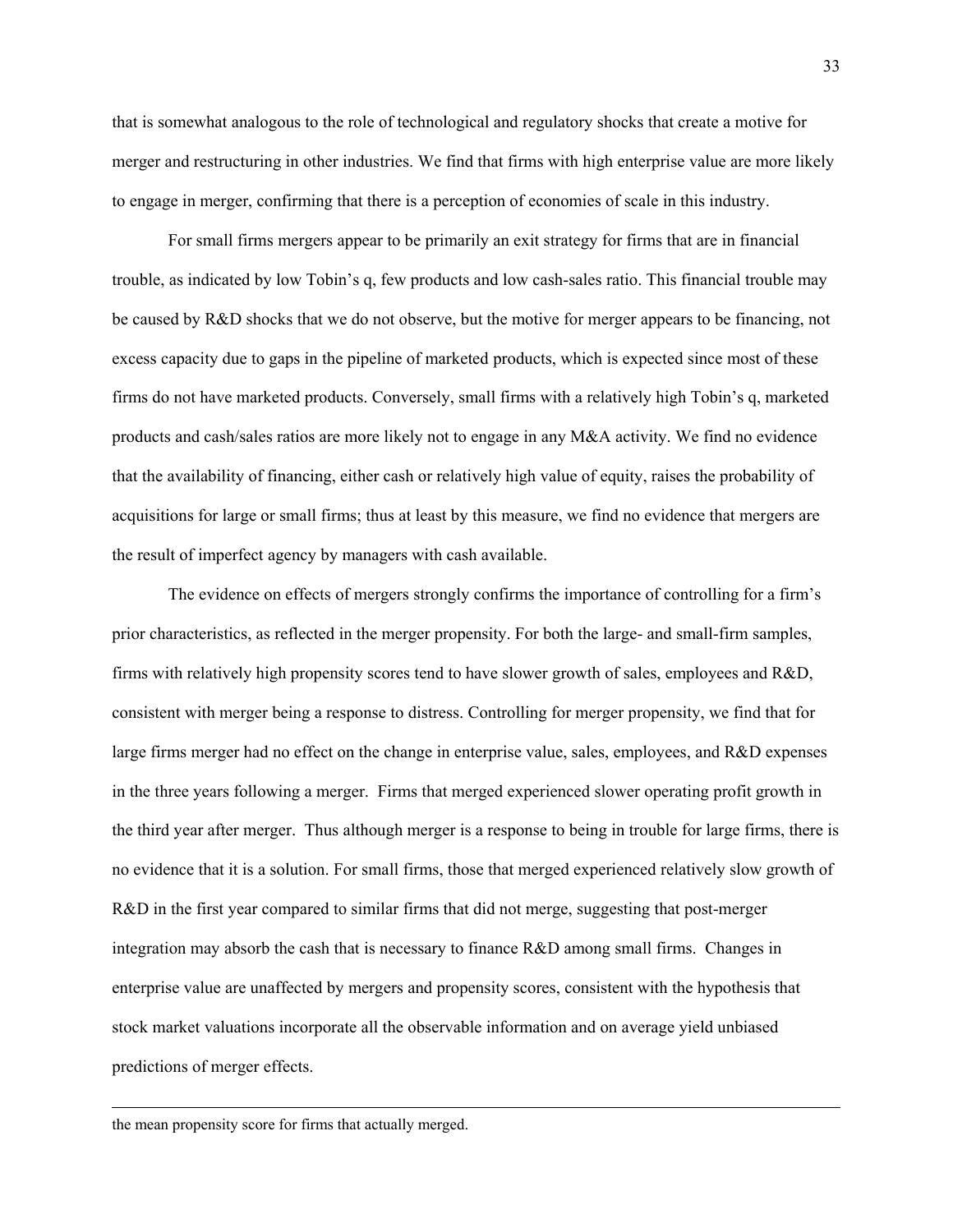#### **References**

Andrade, Gregor, Mark Mitchell, and Erik Stafford, 2001, "New Evidence and Perspectives on Mergers," *Journal of Economic Perspectives* 15(2): 103-120.

Barro, Jason R., and David M. Cutler, 2000, "Consolidation in the Medical Care Marketplace: A Case Study from Massachusetts," in Mergers and Productivity, Steven N. Kaplan, ed. NBER Conference Report Series. Chicago and London: University of Chicago Press.

Cochrane, W.G., 1968, "The Effectiveness of Adjustment by Subclassification in Removing Bias in Observational Studies," *Biometrics* 24: 295-313.

Conyon, Martin J., Sourafel Girma, Steve Thompson, and Peter W. Wright, 2002, "The Impact of Mergers and Acquisitions on Company Employment in the United Kingdom," *European Economic Review* 46: 31-49.

Dehejia, Rajeev H., and Sadek Wahba, 2002, "Propensity Score-Matching Methods for Nonexperimental Causal Studies," *Review of Economics and Statistics* 84(1): 151-161.

Dranove, David, and Richard Lindrooth, 2003, "Hospital Consolidation and Costs: Another Look at the Evidence," *Journal of Health Economics* 22(6): 983-997.

Dong, Ming, David Hirshleifer, Scott Richardson, and Siew Hong Teoh, 2003, "Does Investor Misvaluation Drive the Takeover Market?" mimeo.

Finkelstein, Amy, 2003, "Health Policy and Technological Change: Evidence From the Vaccine Industry," NBER Working Paper 9460.

Hall, Bronwyn H., 1999, "Mergers and R&D Revisited," mimeo.

Hall, Bronwyn H., 1988, "The Effect of Takeover Activity on Corporate Research and Development." In Auerbach, Alan J., ed., Corporate Takeovers: Causes and Consequences. Chicago: University of Chicago Press.

Hirano, Keisuke, Guido W. Imbens, and Geert Ridder, 2000, "Efficient Estimation of Average Treatment Effects Using the Estimated Propensity Score," NBER Technical Working Paper 251.

Holstrom, Bengt, and Steven N. Kaplan, 2001, "Corporate Governance and Merger Activity in the United States: Making Sense of the 1980s and 1990s," *Journal of Economic Perspectives* 15(2): 121-144.

Imbens, Guido, 2004, "Nonparametric Estimation of Average Treatment Effects Under Exogeneity: A Review," *Review of Economics and Statistics* 86(1): 4-29.

Jensen, Michael C., 1986, "Agency Costs of Free Cash Flow, Corporate Finance and Takeovers" *American Economic Review* 76: 323-329.

Mitchell, Mark L., and Erik Stafford, 2000, "Managerial Decisions and Long-Term Stock Price Performance," *Journal of Business* 73(3): 287-329.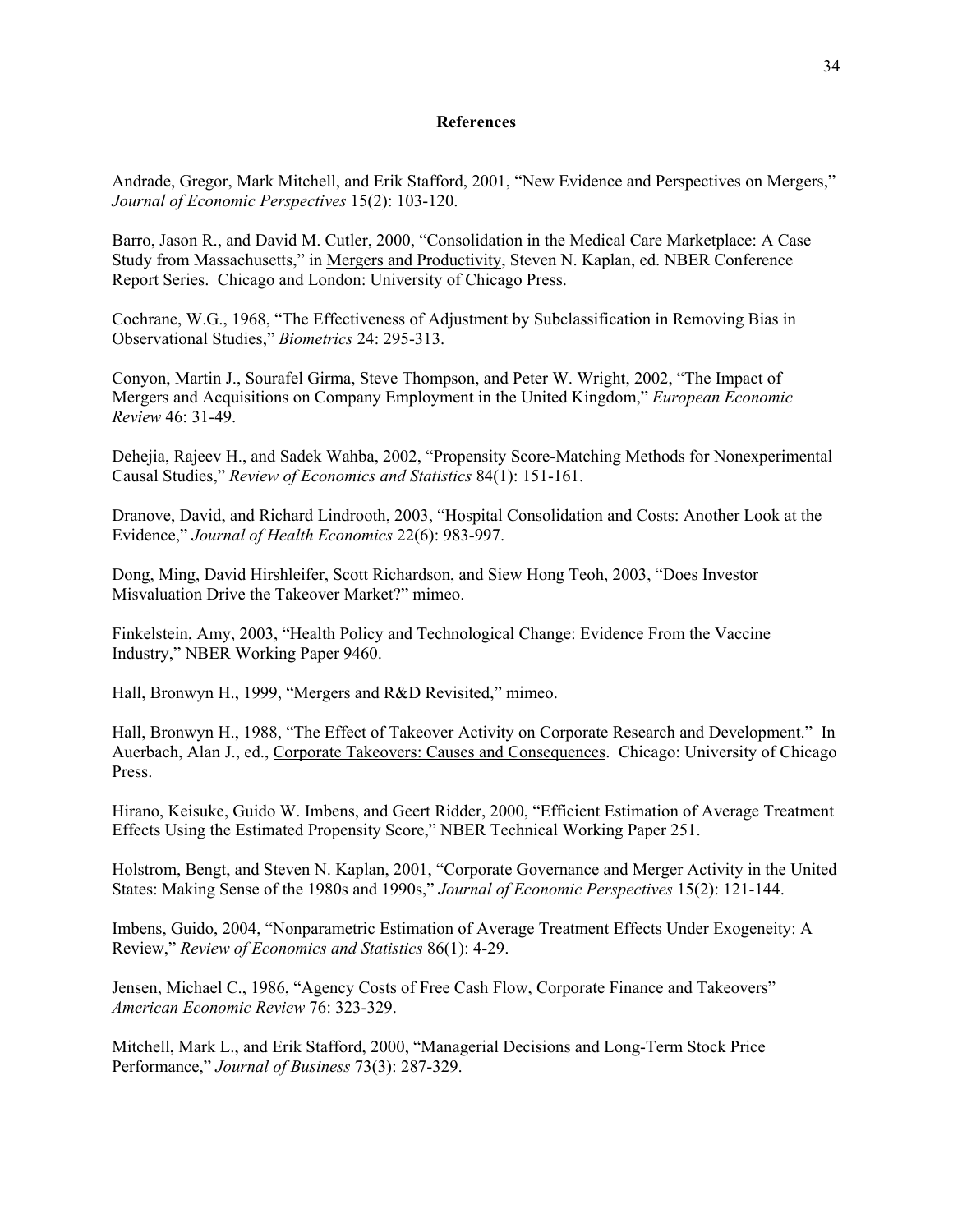Moeller, Sara B., Frederik P. Schlingemann, and Rene M. Stulz, 2003, "Do Shareholders of Acquiring Firms Gain From Acquisitions?" NBER Working Paper 9523.

Nicholson, Sean, Patricia M. Danzon, and Jeffrey McCullough, 2003, "Biotech-Pharmaceutical Alliances as a Signal of Asset and Firm Quality."

Oi, Walter Y., 1962, "Labor as a Quasi-Fixed Factor," *Journal of Political Economy* 70(6): 538-555.

Pautler, Paul A., 2003, "Evidence on Mergers and Acquisitions," *The Antitrust Bulletin* 48(1): 119-221.

Ravenscraft, David J. and William F. Long, 2000, "Paths to Creating Value in Pharmaceutical Mergers." In Mergers and Productivity, Kaplan, Steven N., ed. Chicago: University of Chicago Press.

Rosenbaum, Paul R., and Donald B. Rubin, 1983, "The Central Role of the Propensity Score in Observational Studies for Causal Effects," *Biometrika* 70(1): 41-55.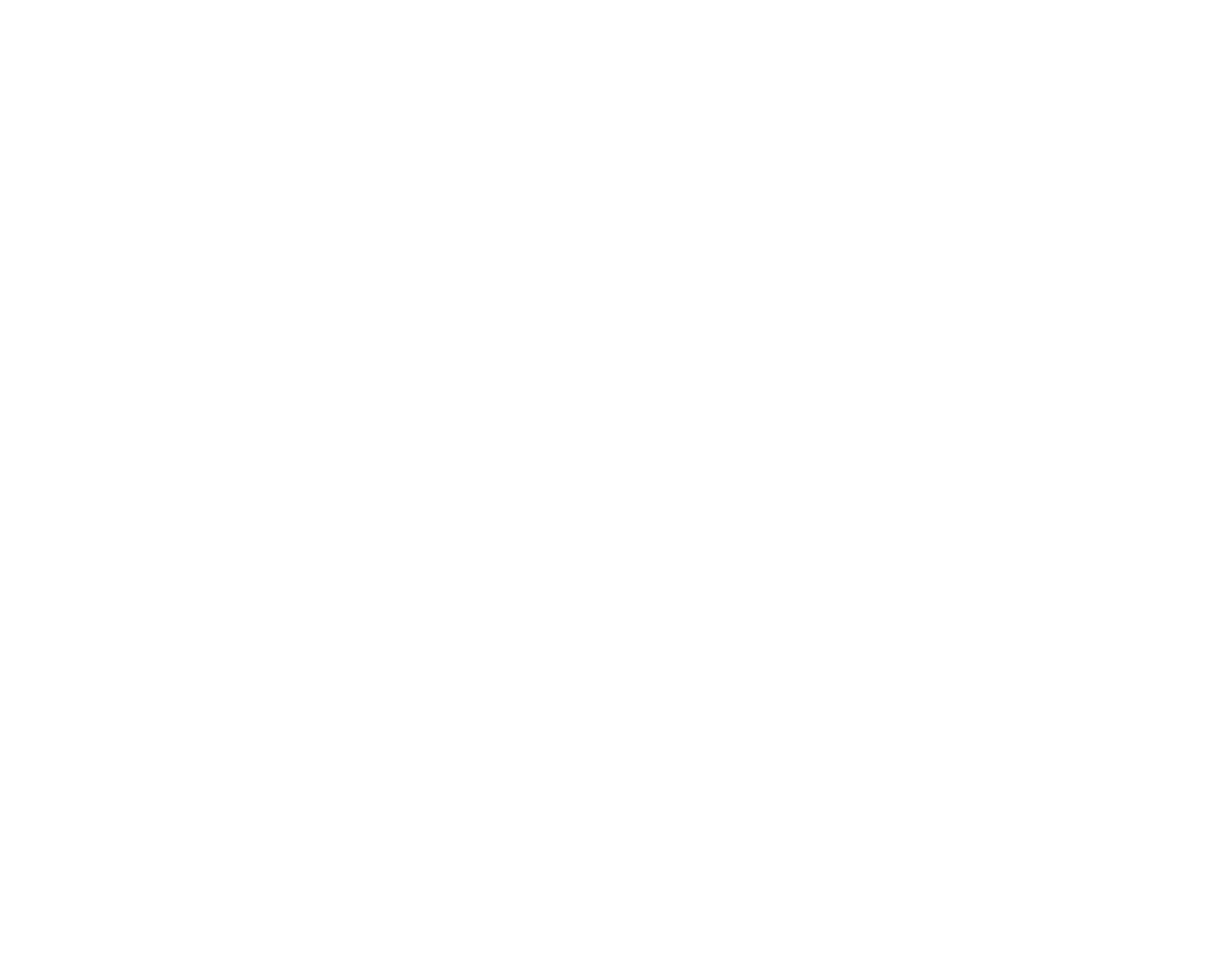|               |           |                         | Percent of           | Total        | Merger        | Mean merger  | Mean merger  |
|---------------|-----------|-------------------------|----------------------|--------------|---------------|--------------|--------------|
|               |           | Number                  | firms                | market       | value         | value as     | value as     |
|               | Number    | of unique               | involved in          | value of     | as a percent  | percent of   | percent of   |
|               | of firms  | transforming            | transforming         | mergers      | of industry's | acquiring    | target       |
| <u>Year</u>   | in sample | mergers                 | merger <sup>33</sup> | $$$ million) | market value  | firm's value | firm's value |
| 1988          | 121       | 3                       | 2.5%                 | 1,309        | $0.6\%$       | 33.2%        | n/a          |
| 1989          | 125       | 12                      | 7.2%                 | 27,971       | 11.8%         | 44.7%        | 121.0%       |
| 1990          | 134       | 9                       | 5.2%                 | 15,843       | 5.1%          | 28.8%        | 60.6%        |
| 1991          | 190       | 6                       | 4.2%                 | 1,924        | $0.4\%$       | 16.7%        | 112.0%       |
| 1992          | 196       | $\overline{\mathbf{3}}$ | 2.6%                 | 1,325        | 0.2%          | 32.5%        | 92.2%        |
| 1993          | 212       | 5                       | 1.9%                 | 8,385        | 1.2%          | 16.7%        | n/a          |
| 1994          | 216       | 18                      | 9.7%                 | 37,174       | 5.9%          | 22.8%        | 110.0%       |
| 1995          | 243       | 12                      | 6.2%                 | 36,732       | 5.2%          | 19.4%        | n/a          |
| 1996          | 267       | 13                      | 5.2%                 | 36,714       | $4.0\%$       | 29.4%        | 88.4%        |
| 1997          | 286       | 16                      | 5.2%                 | 20,492       | 1.7%          | 35.7%        | 54.0%        |
| 1998          | 288       | 21                      | 8.3%                 | 67,741       | 4.5%          | 27.3%        | 79.1%        |
| 1999          | 302       | 25                      | 9.6%                 | 157,708      | $7.7\%$       | 38.7%        | 118.0%       |
| 2000          | 228       | 22                      | 10.8%                | 100,750      | $5.0\%$       | 37.2%        | 124.0%       |
| Total/Average |           | 165                     | 6.5%                 | 514,068      | 4.4%          | 29.1%        | 96.9%        |

## Table 1: Merger and Acquisition Activity by Year

**Note**: We define a transforming merger as one where the price exceeded \$500 million or represented at least 20 percent of the buying and/or selling firm's market value. If a merger involves two firms in the sample, we record it in this table as a single unique merger, but in the regression analysis as a merger for both firms. The market value of a firm is defined as the market value of its equity plus the book value of its long-term debt. "n/a", or not available, indicates the data are missing.

<sup>&</sup>lt;sup>33</sup> The number of firms involved in transforming merger can differ from the number of unique mergers if two firms from the sample were involved in a merger and/or if a single firm was involved in multiple mergers in a particular year.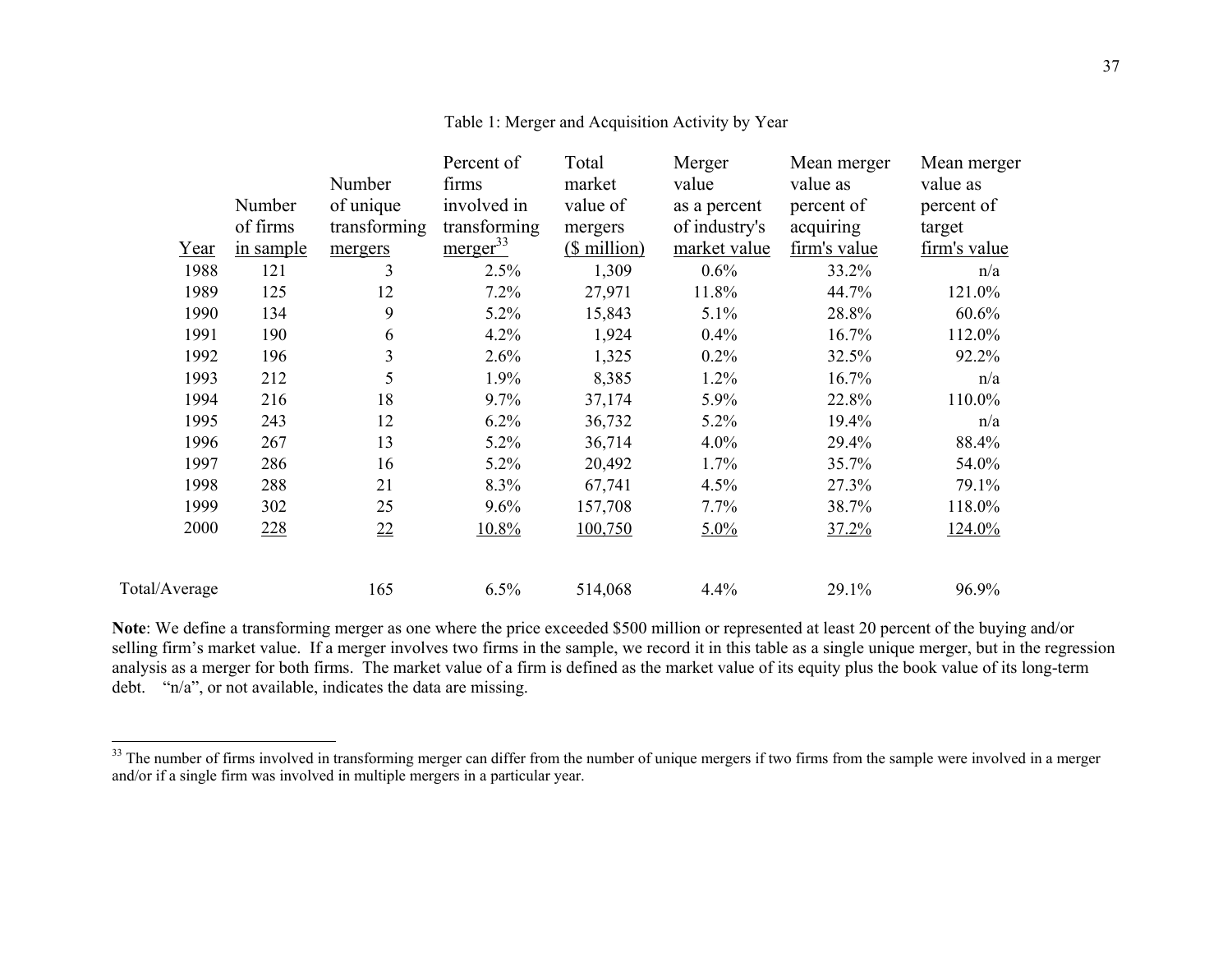## Table 2

### Sample Means and Standard Deviations

|                                                     |       | Large-Firm Sample<br>$(n=1,591$ firm years)<br>Standard |       | Small-Firm Sample<br>$(n=1,492$ firm years)<br>Standard |
|-----------------------------------------------------|-------|---------------------------------------------------------|-------|---------------------------------------------------------|
|                                                     | Mean  | Deviation                                               | Mean  | Deviation                                               |
| Tobin's q, top-coded at 20                          | 3.17  | 2.60                                                    | 2.88  | 2.82                                                    |
| Indicator for Tobin's $q > 20$                      | 0.006 | 0.075                                                   | 0.014 | 0.118                                                   |
| Number of marketed drugs                            | 3.53  | 7.35                                                    | 0.082 | 0.442                                                   |
| Indicator for no marketed drugs                     | 0.560 | 0.497                                                   | 0.951 | 0.216                                                   |
| Percent of drugs launched<br>9-14 years ago         | 13.3  | 24.4                                                    | 1.08  | 9.95                                                    |
| log(enterprise value), \$millions                   | 7.35  | 1.92                                                    | 4.48  | 1.21                                                    |
| Foreign firm indicator                              | 0.362 | 0.481                                                   | 0.209 | 0.407                                                   |
| Ratio of cash to sales                              | 3.11  | 8.46                                                    | 2.68  | 7.65                                                    |
| Percent change in sales, t-3 to t-1                 | 25.7  | 49.4                                                    | 25.1  | 60.6                                                    |
| Indicator: sales data missing                       | 0.151 | 0.359                                                   | 0.212 | 0.409                                                   |
| Percent change in operating<br>expenses, t-3 to t-1 | 25.3  | 36.6                                                    | 24.4  | 44.0                                                    |
| Indicator: operating expenses<br>missing            | 0.155 | 0.362                                                   | 0.199 | 0.399                                                   |

**Notes**: Large firms had an enterprise value (market value of equity plus book value of debt) exceeding \$1 billion at least once during the sample period. Small firms had sales of at least \$20 million at least once during the sample period but never had an enterprise value exceeding \$1 billion.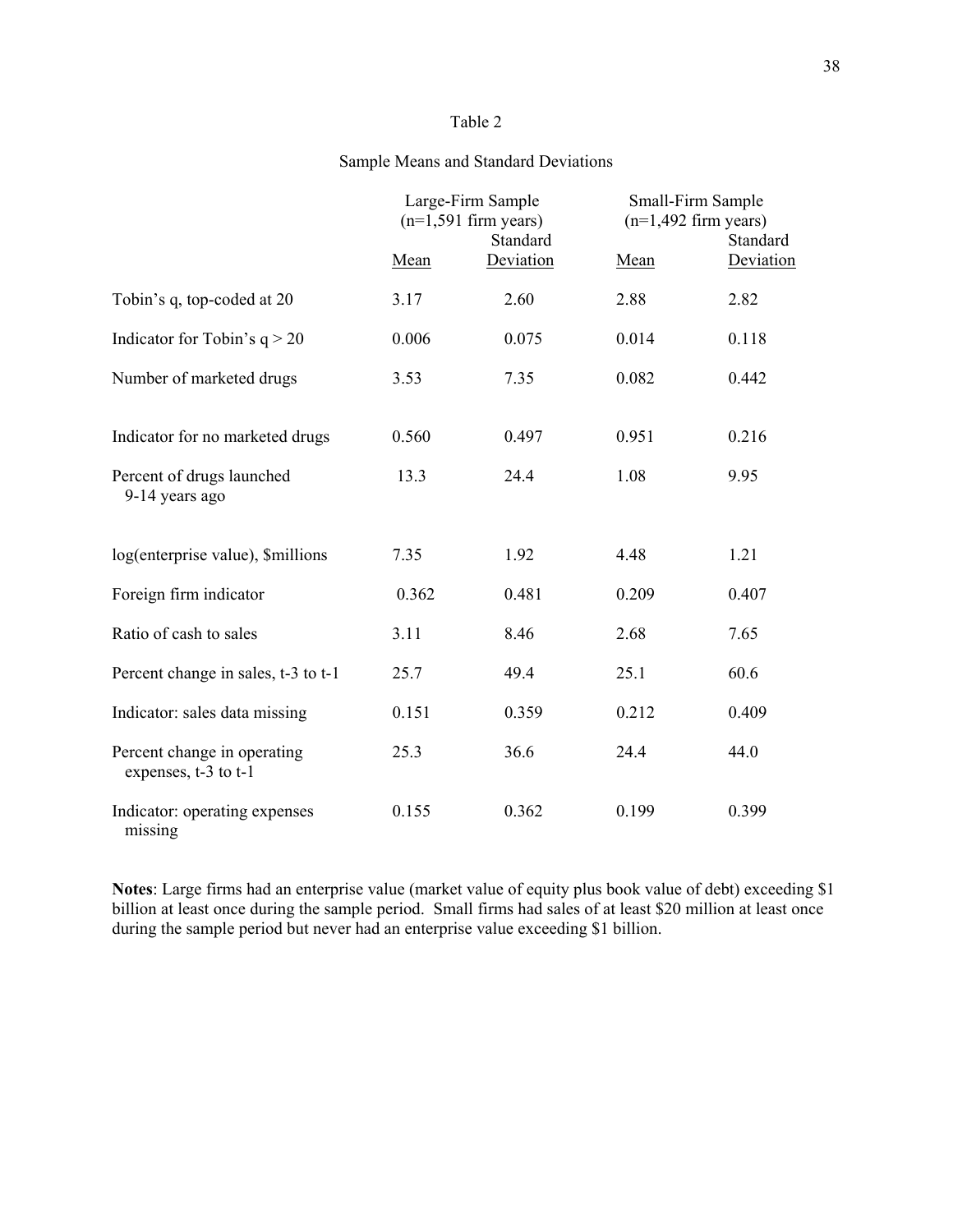## Table 3

| Panel A: Large-firm sample (n=1,049 firm years) |                                    |                                      |                                        |
|-------------------------------------------------|------------------------------------|--------------------------------------|----------------------------------------|
|                                                 | Mean for firms<br>that merged in t | Mean for firms<br>that did not merge | t-statistic for<br>difference in means |
| Tobin's q, top-coded at 20                      | 2.62                               | 2.92                                 | 1.24                                   |
| Indicator for Tobin's $q > 20$                  | 0.00                               | 0.0062                               | $3.01**$                               |
| Number of marketed drugs                        | 9.72                               | 2.29                                 | 4.94**                                 |
| Indicator: no marketed drugs                    | 0.278                              | 0.586                                | 7.49**                                 |
| Percent of drugs launched<br>9-14 years ago     | 23.4                               | 10.3                                 | $3.63**$                               |
| log(enterprise value), \$ millions              | 8.60                               | 6.82                                 | $5.49**$                               |
| Foreign firm indicator                          | 0.391                              | 0.359                                | 0.71                                   |
| Ratio of cash to sales                          | 1.36                               | 3.34                                 | $3.56**$                               |
| Change in sales, t-3 to t-1                     | 23.7                               | 24.2                                 | 0.08                                   |
| Indicator: sales data missing                   | 0.053                              | 0.161                                | $4.97**$                               |
| Change in operating expenses,<br>t-3 to t-1     | 23.5                               | 24.6                                 | 0.23                                   |
| Indicator: operating expenses<br>missing        | 0.068                              | 0.163                                | $4.00**$                               |

### Differences in the Characteristics of Merging and Non-merging Firms

# **Panel B: Small-firm sample (n=1,000)**

|                                             | Mean for firms<br>that merged | Mean for firms<br>that did not merge | t-statistic for<br>difference in means |
|---------------------------------------------|-------------------------------|--------------------------------------|----------------------------------------|
|                                             |                               |                                      |                                        |
| Tobin's q, top-coded at 20                  | 2.34                          | 3.04                                 | $1.67*$                                |
| Indicator for Tobin's $q > 20$              | 0.00                          | 0.015                                | $4.62**$                               |
| Number of marketed drugs                    | 0.091                         | 0.070                                | 0.23                                   |
| Indicator: no marketed drugs                | 0.900                         | 0.954                                | 1.49                                   |
| Percent of drugs launched<br>9-14 years ago | 0.00                          | 1.25                                 | $3.61**$                               |
| log(enterprise value), \$ millions          | 4.11                          | 4.34                                 | 1.02                                   |
| Foreign firm indicator                      | 0.174                         | 0.211                                | 0.78                                   |
| Ratio of cash to sales                      | 2.13                          | 3.24                                 | 1.05                                   |
| Change in sales, t-3 to t-1                 | 41.9                          | 26.1                                 | 1.28                                   |
| Indicator: sales data missing               | 0.101                         | 0.218                                | $3.05**$                               |
| Change in operating expenses,<br>t-3 to t-1 | 45.1                          | 27.0                                 | 1.82*                                  |
| Indicator: operating expenses<br>missing    | 0.073                         | 0.205                                | $4.00**$                               |

Notes: \*\* = difference in sample means is significantly different from zero at the 5-percent level. The sample for this table is smaller than for Table 3 and Table 4 because we include only firm-year observations that are included in the second stage regressions.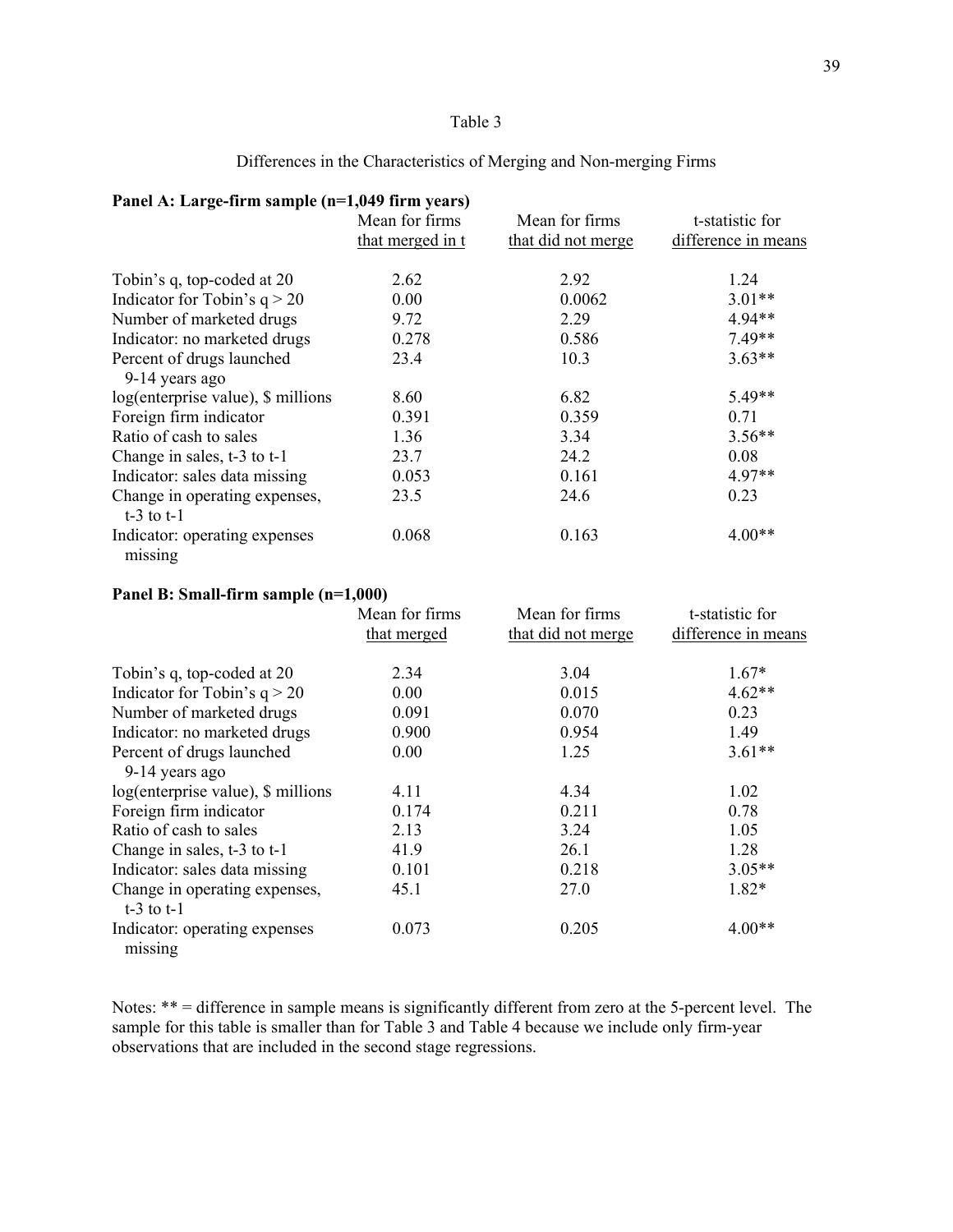#### Table 4

## Marginal Effects of the Probability of Participating in M&A Activity: Large-Firm Sample

|                                                   |                 |                        | Pooling     | No M&A          |
|---------------------------------------------------|-----------------|------------------------|-------------|-----------------|
|                                                   | <b>Acquirer</b> | <b>Target</b>          | Merger      | <b>Activity</b> |
| Tobin's q                                         | $-0.276$        | $-0.0027**$            | 0.030       | 0.248           |
|                                                   | (0.186)         | (0.0012)               | (0.044)     | (0.18)          |
| Number of marketed drugs                          | $-0.0349$       | $-0.00029$             | $-0.012$    | 0.047           |
|                                                   | (0.047)         | (0.00038)              | (0.020)     | (0.053)         |
| Percent of drugs launched                         | $0.104**$       | $-0.00033$             | 0.0012      | $-0.105**$      |
| 9-14 years ago                                    | (0.051)         | (0.00028)              | (0.014)     | (0.052)         |
| % drugs 9-14, squared                             | $-0.0013**$     | $2.8 \times 10^{-6}$   | $-0.000035$ | $0.0014**$      |
|                                                   | (0.00057)       | $(4.6 \times 10^{-6})$ | (0.00015)   | (0.00057)       |
| % Change in sales, t-3 to t-1                     | $-0.0042$       | $-0.000022$            | $-0.0032$   | 0.0074          |
|                                                   | (0.013)         | (0.000085)             | (0.0041)    | (0.014)         |
| Enterprise value (ln)                             | $1.00**$        | $0.0035**$             | $0.321**$   | $-1.33*$        |
|                                                   | (0.315)         | (0.0015)               | (0.144)     | (0.347)         |
| % Change in operating expenses                    | 0.0094          | 0.000066               | $0.011**$   | $-0.020$        |
| $t-3$ to $t-1$                                    | (0.017)         | (0.00011)              | (0.0047)    | (0.018)         |
| Foreign firm indicator                            | 0.294           | $-0.0084**$            | $-0.324$    | 0.038           |
|                                                   | (0.815)         | (0.0042)               | (0.296)     | (0.847)         |
| Ratio of cash to sales                            | 0.0035          | $-0.00036$             | $-0.069$    | 0.066           |
|                                                   | (0.051)         | (0.00030)              | (0.053)     | (0.071)         |
| Mean of dependent variable<br>(percentage points) | 4.65            | 1.76                   | 1.95        | 91.6            |
| Observations (firm-years)                         | 74              | 28                     | 31          | 1,458           |

**Notes**: The marginal effects are based on a multinomial logit regression where the dependent variable takes on the value one if a firm was involved in a particular type of merger activity in year t, and zero otherwise. The marginal effects are presented as percentage point changes in the probability of an outcome. The regression also includes indicator variables for firms with missing data on operating expenses and sales, for firms with a Tobin's q above 20, and for firms with no marketed drugs in year t-1.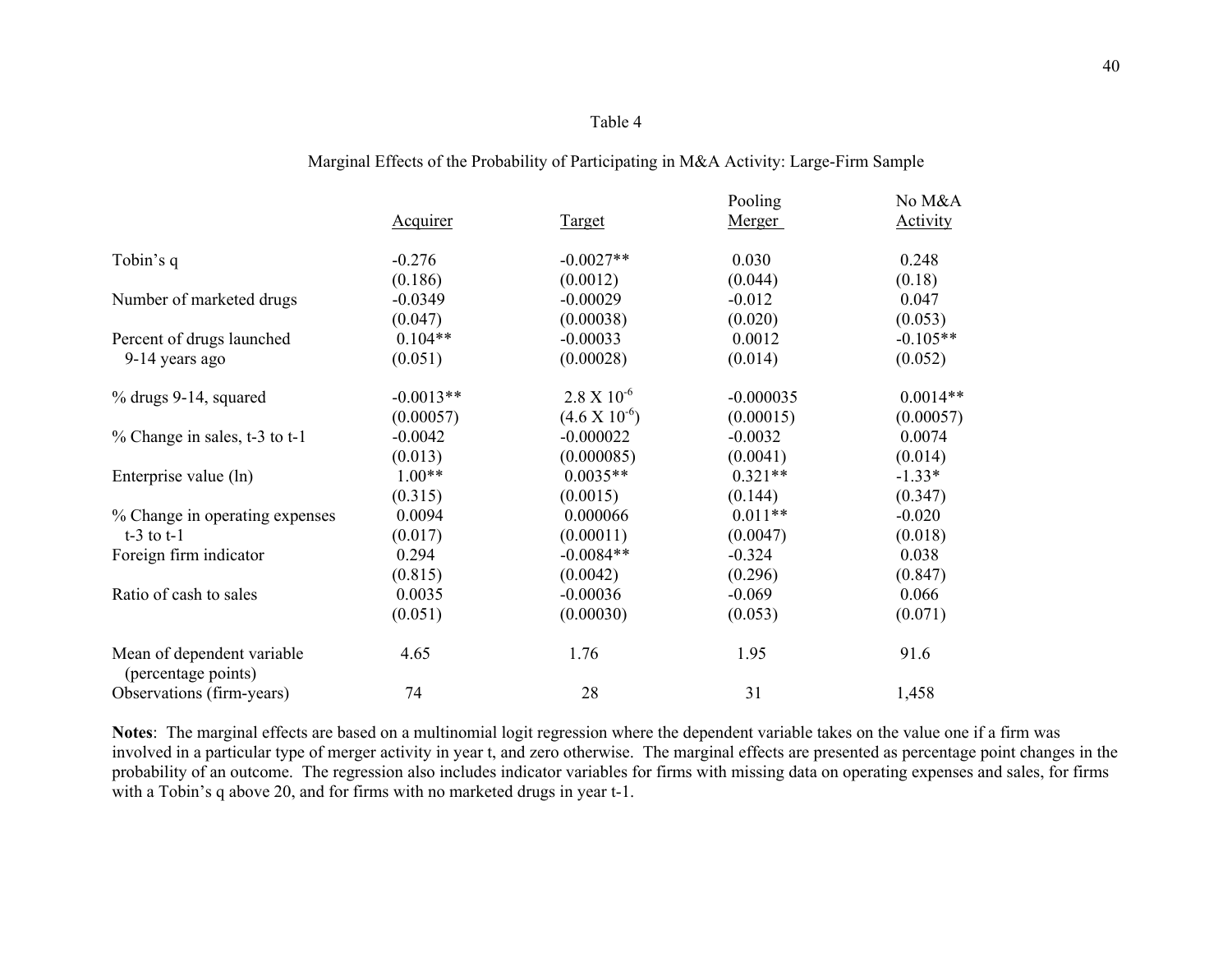|                                                   |                 |               | Pooling                    | No M&A     |
|---------------------------------------------------|-----------------|---------------|----------------------------|------------|
|                                                   | <b>Acquirer</b> | <b>Target</b> | Merger                     | Activity   |
| Tobin's q                                         | $-0.079$        | $-0.068**$    | $7.4 \times 10^{-8}$       | $0.147*$   |
|                                                   | (0.070)         | (0.029)       |                            | (0.076)    |
| Number of marketed drugs                          | 0.135           | $-5.02**$     | $-1.7 \times 10^{-6}$      | 4.89**     |
|                                                   | (0.206)         | (1.41)        | $(6.1 \times 10^{-6})$     | (1.42)     |
| Percent of drugs launched                         | $-1.22**$       | $-0.120**$    | $1.2 \times 10^{-6}$       | $1.34**$   |
| 9-14 years ago                                    | (0.273)         | (0.037)       | $(1.6 \times 10^{-6})$     | (0.273)    |
| % drugs 9-14, squared                             | $0.010**$       | $0.00027**$   | $-9.2 \times 10^{-9}$      | $-0.011**$ |
|                                                   | (0.0023)        | (0.000083)    |                            | (0.0023)   |
| % Change in sales, t-3 to t-1                     | $-0.00021$      | $-0.00027$    | $6.9 \times 10^{-8}$       | 0.00049    |
|                                                   | (0.0025)        | (0.0016)      |                            | (0.0029)   |
| Enterprise value (ln)                             | $-0.077$        | $0.190**$     | $5.7 \times 10^{-6}$ **    | $-0.113$   |
|                                                   | (0.108)         | (0.053)       | $(2.4 \times 10^{-6})$     | (0.123)    |
| % Change in operating expenses,                   | 0.0046          | $-0.00037$    | $-1.5 \times 10^{-7}$      | $-0.0042$  |
| $t-3$ to $t-1$                                    | (0.0028)        | (0.0018)      |                            | (0.0034)   |
| Foreign firm indicator                            | 0.143           | $-0.070$      | $-0.385**$                 | 0.312      |
|                                                   | (0.336)         | (0.129)       | (0.166)                    | (0.403)    |
| Ratio of cash to sales                            | $-0.0069$       | $-0.029**$    | $-1.3 \times 10^{-6}$      | $0.036*$   |
|                                                   | (0.014)         | (0.015)       | $(1.8 \text{ X } 10^{-6})$ | (0.020)    |
| Mean of dependent variable<br>(percentage points) | 1.54            | 2.08          | 1.01                       | 95.4       |
| Observations (firm-years)                         | 23              | 31            | 15                         | 1,423      |

Table 5 Marginal Effects of the Probability of Participating in M&A Activity: Small-Firm Sample

**Notes**: The marginal effects are based on a multinomial logit regression where the dependent variable takes on the value one if a firm was involved in a particular type of merger activity in year t, and zero otherwise. The marginal effects are presented as percentage point changes in the probability of an outcome. The regression also includes indicator variables for firms with missing data on operating expenses and sales, for firms with a Tobin's q above 20, and for firms with no marketed drugs in year t-1. The standard errors for four of the coefficients in the pooling arm of the multinomial logit are so small that they are reported to be zero by the Stata program. The point estimates for these four coefficients are also very small.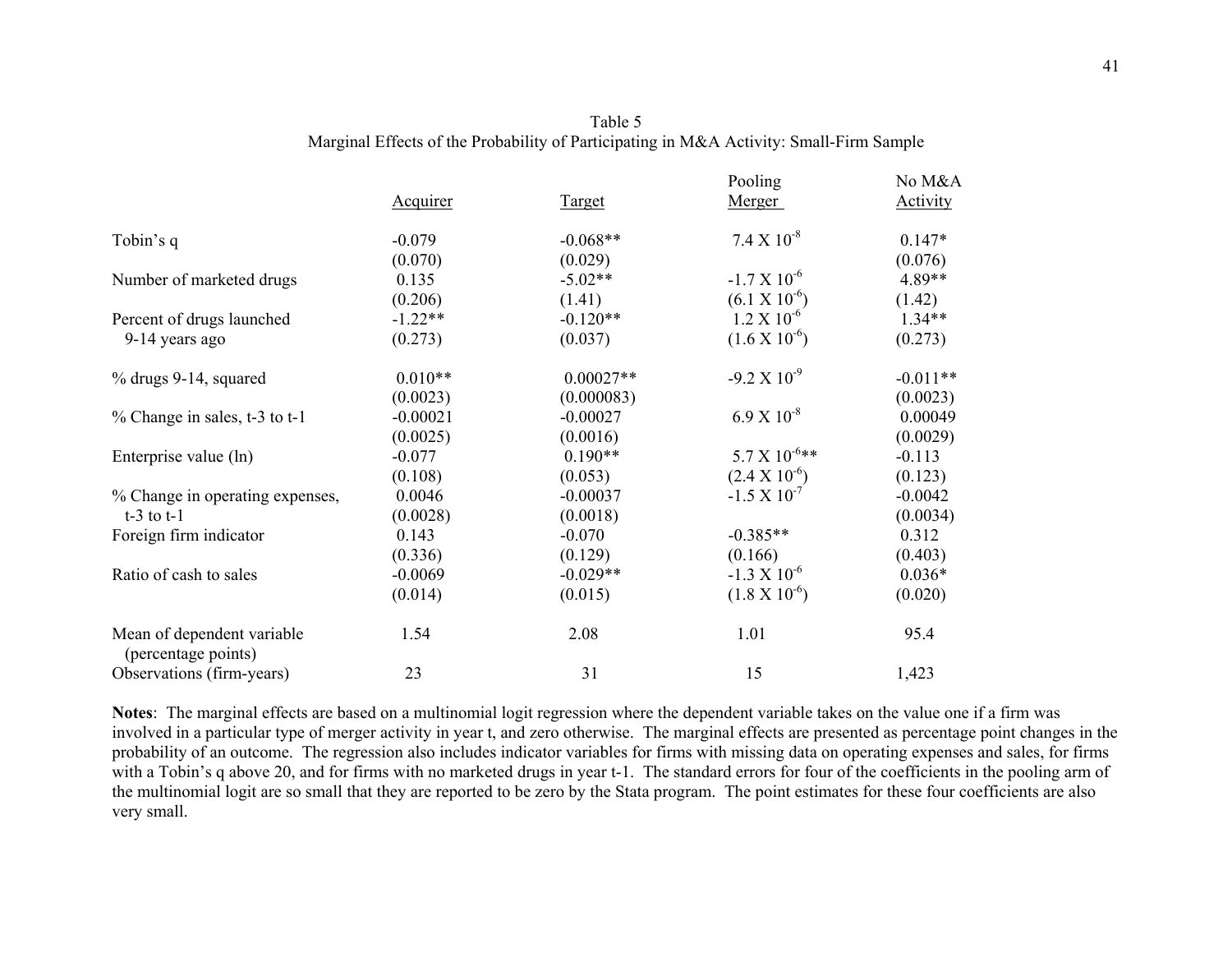|                                    | Operating<br>Profit |             |         | Enterprise |           |              |            |             |           |             |
|------------------------------------|---------------------|-------------|---------|------------|-----------|--------------|------------|-------------|-----------|-------------|
|                                    |                     |             |         | Value      |           | <b>Sales</b> |            | Employees   |           | R&D         |
| $1st$ year after a merger          |                     |             |         |            |           |              |            |             |           |             |
| Merged in t-1                      | $-10.72$            | $-5.36$     | 1.60    | 10.34      | $-5.590*$ | $-0.15$      | $-3.25$    | 1.57        | $-8.514*$ | $-7.39$     |
|                                    | (8.20)              | (12.74)     | (7.75)  | (13.58)    | (3.07)    | (4.03)       | (2.75)     | (4.59)      | (5.01)    | (7.25)      |
| Merged in $t-1$ * propensity score |                     | $-12.64$    |         | $-37.35$   |           | $-11.78$     |            | 5.87        |           | 32.18       |
|                                    |                     | (56.04)     |         | (39.39)    |           | (20.02)      |            | (16.64)     |           | (20.47)     |
| Propensity score, t-1              |                     | $-19.31$    |         | $-9.78$    |           | $-20.99$     |            | $-40.64***$ |           | $-40.60***$ |
|                                    |                     | (28.60)     |         | (17.23)    |           | (14.95)      |            | (10.77)     |           | (11.17)     |
| Mean of dependent variable         | 4.11                | 4.11        | 17.30   | 17.30      | 13.80     | 13.80        | 9.50       | 9.50        | 13.40     | 13.40       |
| Observations                       | 993                 | 993         | 996     | 996        | 992       | 992          | 911        | 911         | 967       | 967         |
| $R^2$                              | 0.01                | 0.01        | 0.13    | 0.13       | 0.03      | 0.03         | 0.05       | 0.06        | 0.04      | 0.05        |
| $2nd$ year after a merger          |                     |             |         |            |           |              |            |             |           |             |
| Merged in t-2                      | 3.99                | 21.16       | $-2.89$ | $-5.66$    | $-6.25$   | $-5.49$      | $-6.107**$ | $-5.66$     | $-0.48$   | 2.32        |
|                                    | (11.71)             | (16.82)     | (6.64)  | (10.12)    | (4.11)    | (7.21)       | (2.50)     | (4.64)      | (4.15)    | (7.27)      |
| Merged in $t-2$ * propensity score |                     | $-90.77$    |         | 12.61      |           | 14.33        |            | 19.28       |           | 0.64        |
|                                    |                     | (58.28)     |         | (37.29)    |           | (24.01)      |            | (16.24)     |           | (23.77)     |
| Propensity score, t-2              |                     | $-5.77$     |         | 3.66       |           | $-25.2*$     |            | $-30.2***$  |           | $-21.9*$    |
|                                    |                     | (20.89)     |         | (16.02)    |           | (14.50)      |            | (9.49)      |           | (12.97)     |
| $3rd$ year after a merger          |                     |             |         |            |           |              |            |             |           |             |
| Merged in t-3                      | $-28.01$            | $-60.705**$ | $-1.08$ | $-8.87$    | $-4.00$   | 6.36         | $-8.09$    | $-0.13$     | $-0.65$   | $-0.52$     |
|                                    | (17.14)             | (30.20)     | (9.32)  | (15.82)    | (5.47)    | (5.71)       | (5.50)     | (7.87)      | (5.03)    | (6.74)      |
| Merged in $t-3$ * propensity score |                     | 219.43**    |         | 57.83      |           | $-40.78$     |            | $-32.71$    |           | 16.02       |
|                                    |                     | (102.69)    |         | (54.06)    |           | (30.43)      |            | (33.88)     |           | (43.18)     |
| Propensity score, t-3              |                     | $-40.97$    |         | $-17.19$   |           | $-26.198*$   |            | $-18.50*$   |           | $-22.97$    |
|                                    |                     | (38.79)     |         | (18.84)    |           | (14.27)      |            | (10.29)     |           | (14.14)     |

## Table 6: Effect of a Merger on Firm Performance, Large-Firm Sample Change (Percentage Points) Between Year t and t+1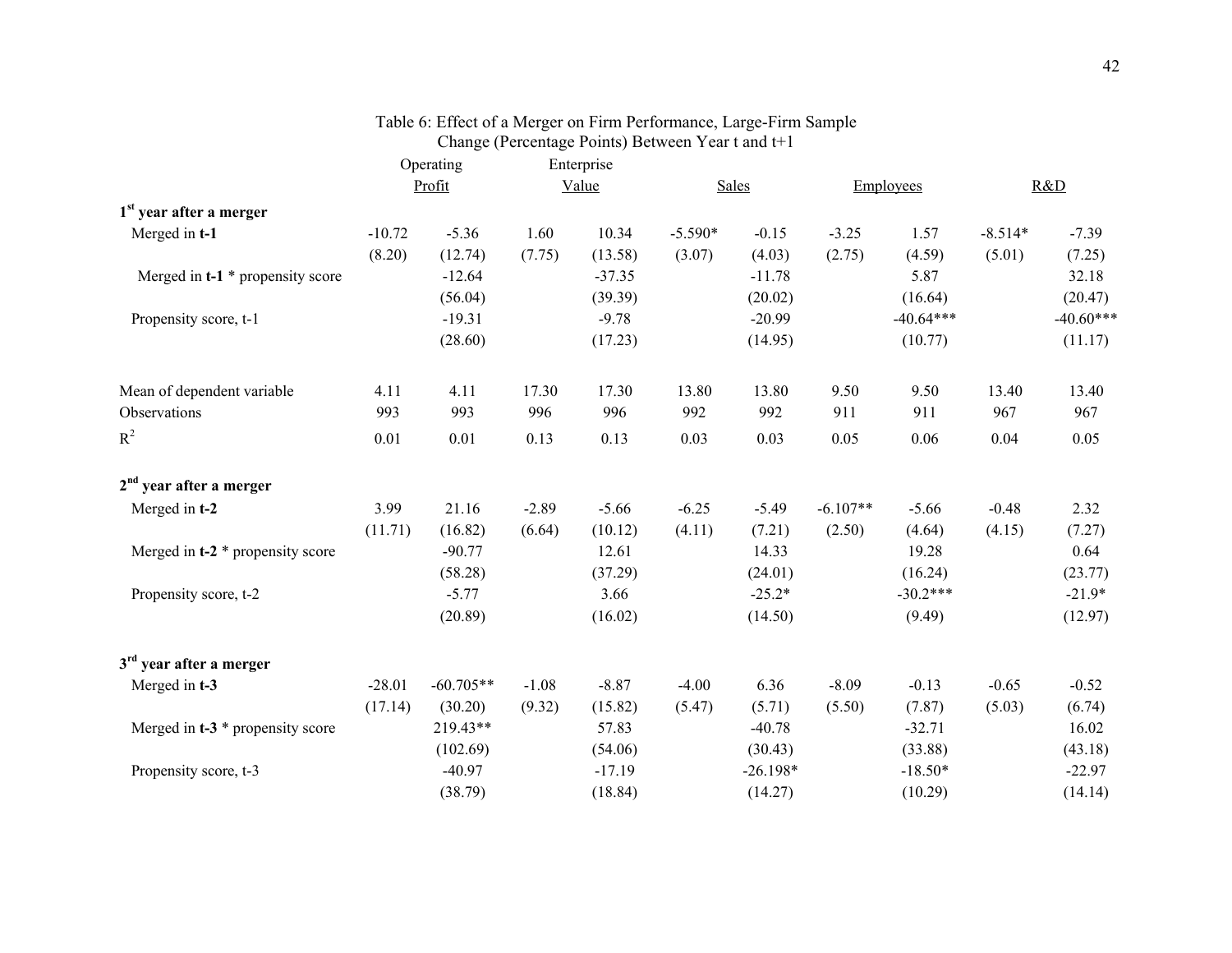**Notes**: The results of 30 separate ordinary least squares regressions are reported in this table. The dependent variable is the change between t and t+1 in a firm performance measure, measured in percentage points relative to the midpoint between the two years. The regressions also include a constant, an indicator for foreign firms, and year indicators. Operating profit is sales minus manufacturing, selling, general, and administrative expenses (operating profit is pre-tax and excludes R&D expenses). The means of the dependent variables and the  $\mathbb{R}^2$  values are similar for the regressions analyzing the impact of mergers in the second and third year following the merger. There are about 120 and 240 fewer observations for the latter two sets of regressions.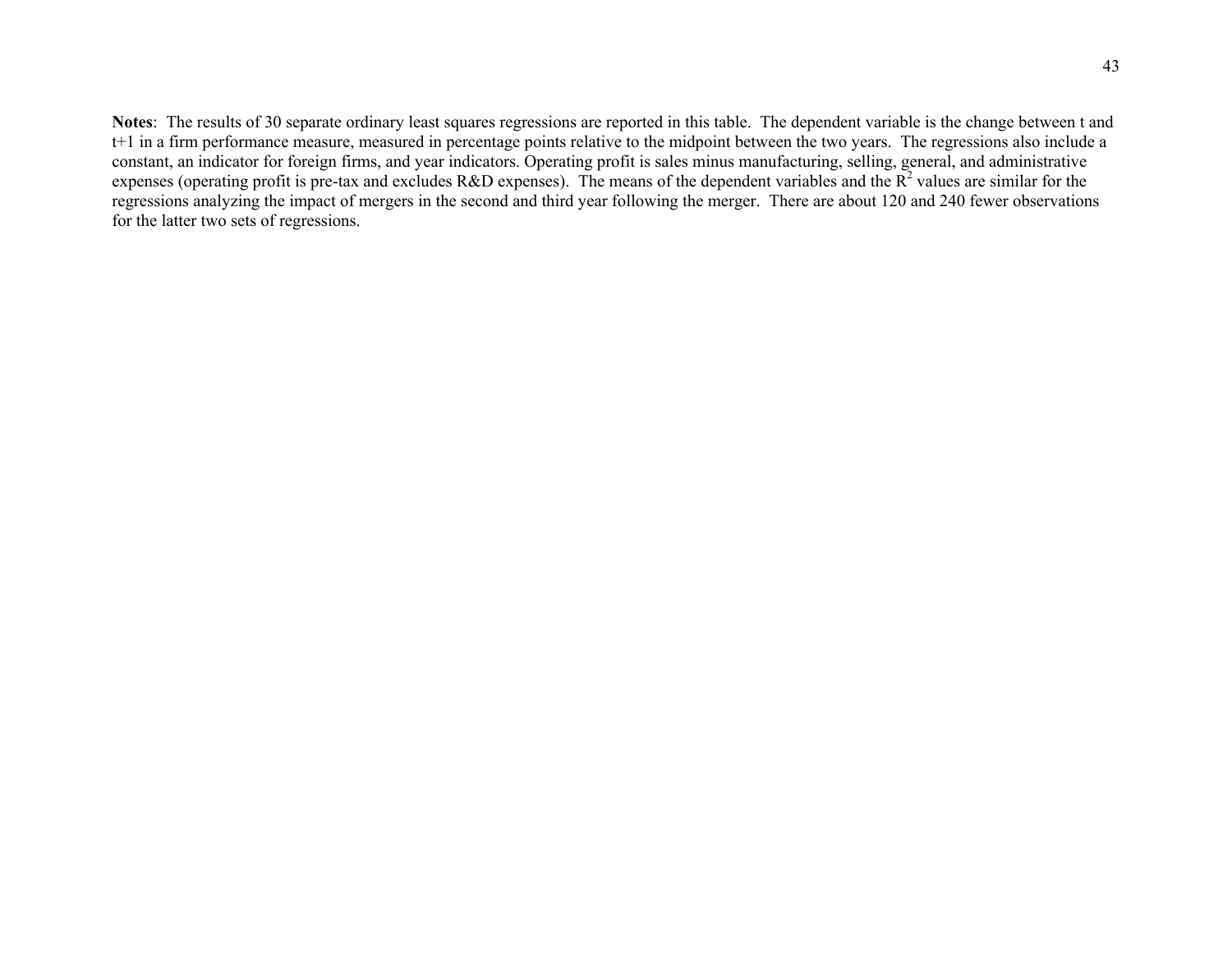|                                     | Operating<br>Profit |           | Enterprise<br>Value |            | <b>Sales</b> |            | Employees |             | R&D      |              |
|-------------------------------------|---------------------|-----------|---------------------|------------|--------------|------------|-----------|-------------|----------|--------------|
| 1 <sup>st</sup> year after a merger |                     |           |                     |            |              |            |           |             |          |              |
| Merged in t-1                       | $-40.49*$           | $-53.87*$ | 2.83                | 8.35       | $-4.03$      | $-13.83$   | $-6.08$   | $-15.51$    | $-13.52$ | $-38.32**$   |
|                                     | (23.86)             | (31.17)   | (10.17)             | (12.14)    | (6.34)       | (8.82)     | (7.59)    | (9.98)      | (14.72)  | (17.72)      |
| Merged in $t-1$ * propensity score  |                     | 94.97     |                     | 1.83       |              | $116.81**$ |           | $161.11***$ |          | 301.30***    |
|                                     |                     | (164.37)  |                     | (71.71)    |              | (52.53)    |           | (43.52)     |          | (87.86)      |
| Propensity score, t-1               |                     | 30.72     |                     | $-70.68$   |              | $-44.45$   |           | $-99.22***$ |          | $-146.04***$ |
|                                     |                     | (79.35)   |                     | (54.58)    |              | (43.43)    |           | (25.68)     |          | (36.80)      |
| Mean of dependent variable          | $-19.3$             | $-19.3$   | 5.72                | 5.72       | 12.6         | 12.6       | 7.49      | 7.49        | 8.37     | 8.37         |
| Observations                        | 930                 | 930       | 934                 | 934        | 922          | 922        | 887       | 887         | 841      | 841          |
| $R^2$                               | 0.03                | 0.03      | 0.07                | 0.07       | 0.02         | 0.02       | 0.02      | 0.06        | 0.01     | 0.03         |
| $2nd$ year after a merger           |                     |           |                     |            |              |            |           |             |          |              |
| Merged in t-2                       | $-9.27$             | $-8.15$   | $-23.96$            | $-18.69$   | $-4.60$      | $-13.25$   | 4.11      | $-0.60$     | $-3.26$  | $-7.15$      |
|                                     | (22.76)             | (27.29)   | (15.25)             | (21.96)    | (10.30)      | (15.20)    | (5.49)    | (8.00)      | (7.47)   | (11.14)      |
| Merged in $t-2$ * propensity score  |                     | 70.72     |                     | $-31.21$   |              | 130.29     |           | 87.25**     |          | 99.01        |
|                                     |                     | (189.31)  |                     | (130.87)   |              | (81.81)    |           | (40.74)     |          | (72.98)      |
| Propensity score, t-2               |                     | $-125.03$ |                     | $-35.11$   |              | $-62.57$   |           | $-58.79**$  |          | $-93.47*$    |
|                                     |                     | (88.87)   |                     | (55.50)    |              | (40.16)    |           | (28.89)     |          | (51.03)      |
| $3rd$ year after a merger           |                     |           |                     |            |              |            |           |             |          |              |
| Merged in t-3                       | 4.61                | $-6.04$   | $-13.65$            | $-2.09$    | 1.57         | 7.27       | $-5.64$   | $-13.14$    | $-3.19$  | $-9.27$      |
|                                     | (26.50)             | (42.50)   | (14.19)             | (14.96)    | (4.65)       | (7.68)     | (7.29)    | (9.72)      | (15.57)  | (30.22)      |
| Merged in $t-3$ * propensity score  |                     | 201.82    |                     | $-217.70*$ |              | $-61.40$   |           | 153.55      |          | 112.94       |
|                                     |                     | (475.00)  |                     | (110.32)   |              | (97.04)    |           | (128.55)    |          | (295.18)     |
| Propensity score, t-3               |                     | $-66.41$  |                     | 69.68      |              | $-46.52$   |           | $-61.38$    |          | $-53.62$     |
|                                     |                     | (97.51)   |                     | (59.65)    |              | (62.07)    |           | (46.67)     |          | (44.67)      |

## Table 7: Effect of a Merger on Firm Performance, Small-Firm Sample Change (Percentage Points) Between Year t and t+1